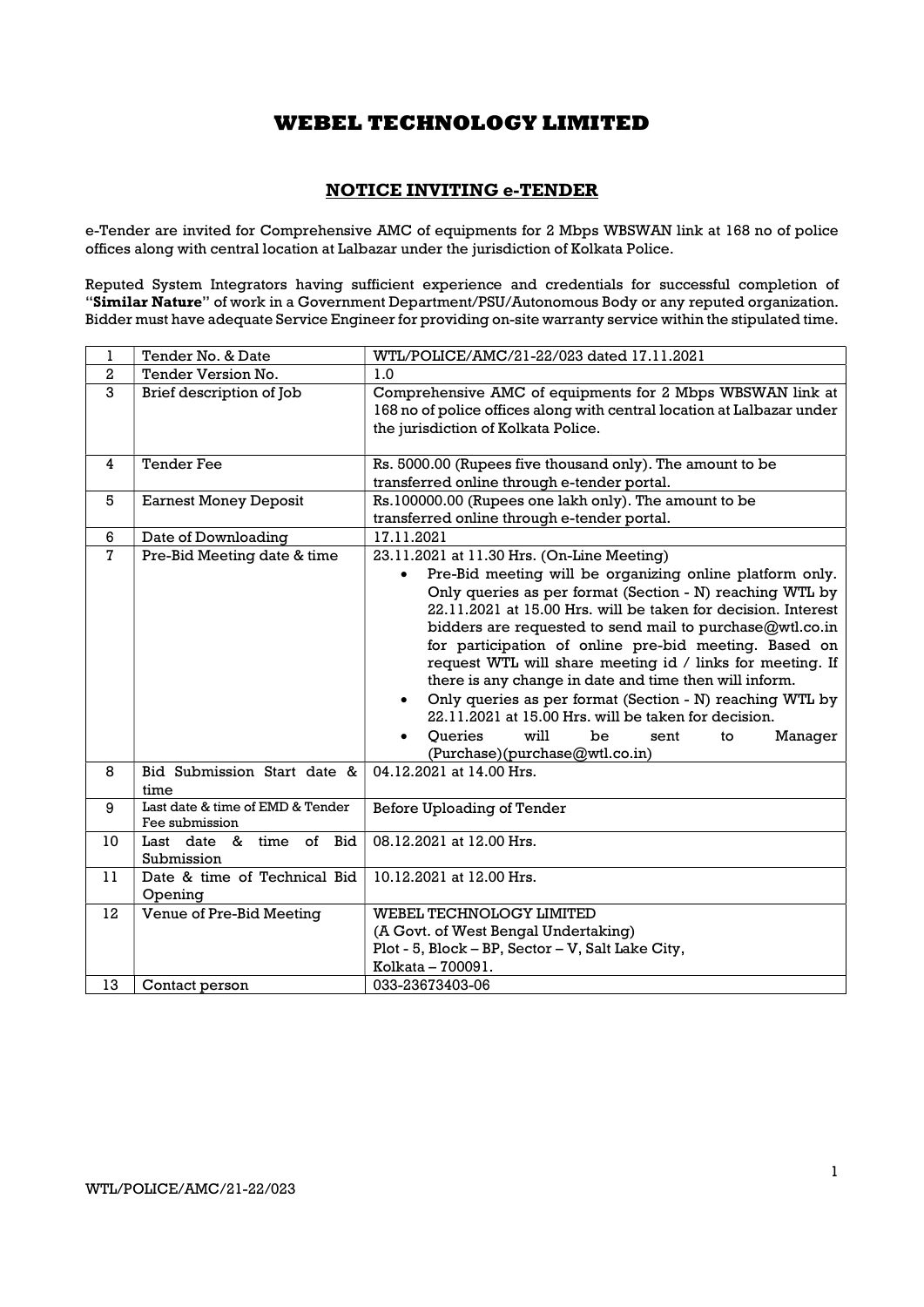- 1. Intending bidder bidder may download the tender documents from the website https://wbtenders.gov.indirectly with the help of Digital Signature Certificate. Necessary Tender fee may be remitted online through e-tender portal in favour of "Webel Technology Limited" and also to be documented through e-filling. Necessary Earnest Money Deposit (EMD) may be remitted online through e-tender portal in favour of "Webel Technology Limited" and also to be documented through e-filling.
- 2. Both Techno Commercial Bid and Financial Bidare to be submitted concurrently duly digitally signed in the website https://wbtenders.gov.in
- 3. Tender documents may be downloaded from website and submission of Techno Commercial Bid and Financial Bid will be done as per Time Schedule stated in Section – C of this Tender Document.
- 4. The Financial Bid of the prospective Bidder will be considered only if the Techno Commercial Bid of the bidder is found qualified by the Tender Committee. The decision of the 'Tender Committee' will be final and absolute in this respect. The list of Qualified Bidders will be displayed in the website.
- 5. All clarifications / corrigenda will be published only on the https://wbtenders.gov.in.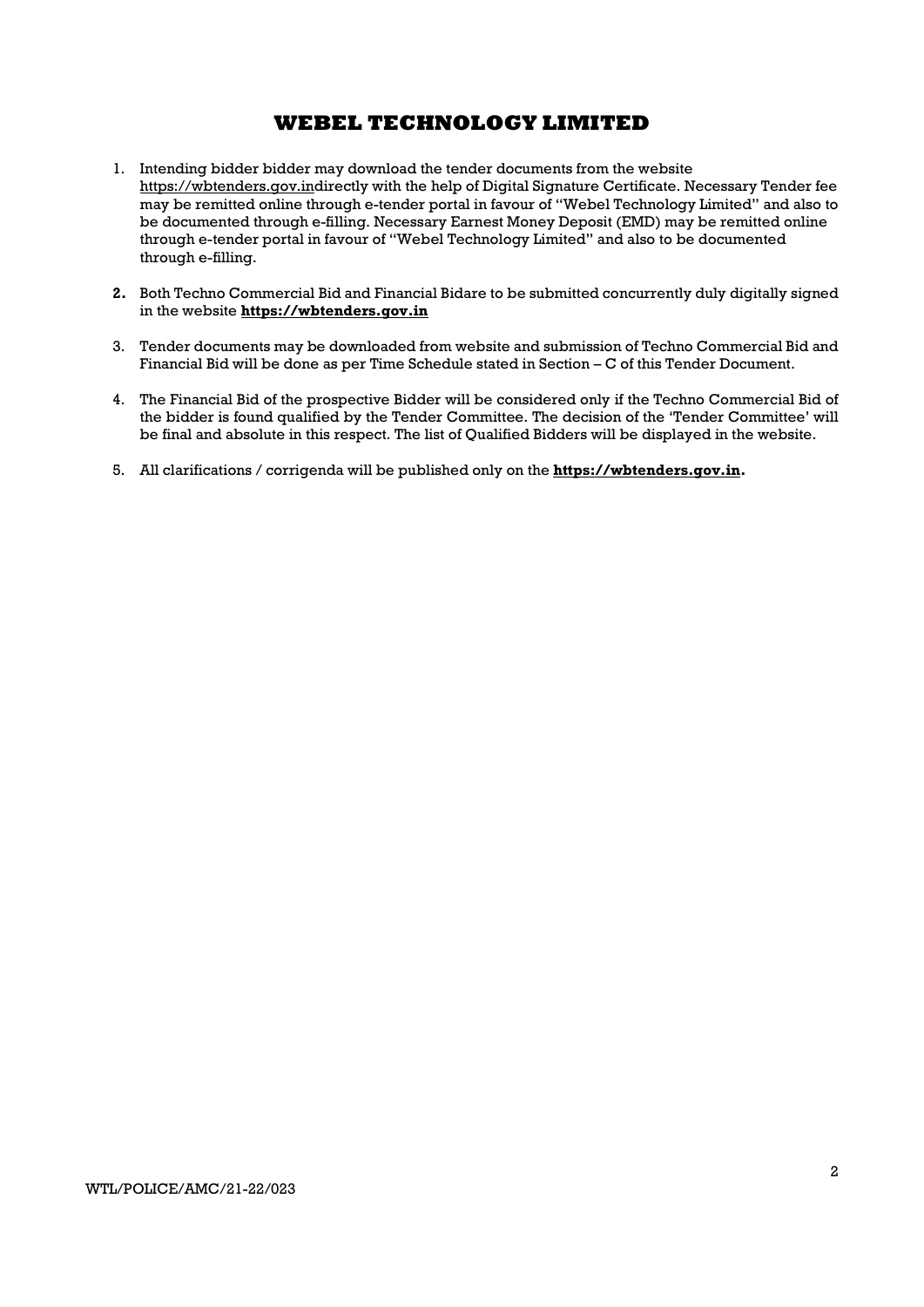### CONTENTS OF THE TENDER DOCUMENT

The Tender document comprises of the following:

- SECTION A SCOPE OF WORK & RESPONSIBILITY
- SECTION B ELIGIBILITY CRITERIA
- SECTION C DATE AND TIME SCHEDULE
- SECTION D INSTRUCTION TO BIDDER
- SECTION E BID FORM
- SECTION F TECHNO COMMERCIAL EVALUATION & AWARDING OF CONTRACT
- SECTION G GUIDANCE FOR E-TENDERING
- SECTION H EXISTING INFRASTRUCTURE
- SECTION I BILL OF MATERIAL OF EXISTING HARDWARE
- SECTION J DETAILS OF ORDERS EXECUTED BY BIDDER
- SECTION K FINANCIAL CAPABILITY OF BIDDER
- SECTION L<br>BIDDER'S DETAILS
- SECTION M SUPPORT SERVICE CENTER & MANPOWER DETAILS OF BIDDER
- SECTION N FORMAT FOR PRE-BID MEETING OUERY
- SECTION O LIST OF CLIENTS OF SIMILAR ORDERS
- SECTION P PROFORMA FOR PERFORMANCE BANK GUARANTEE
- SECTION O NIT DECLARATION
- SECTION R LIST OF LOCATIONS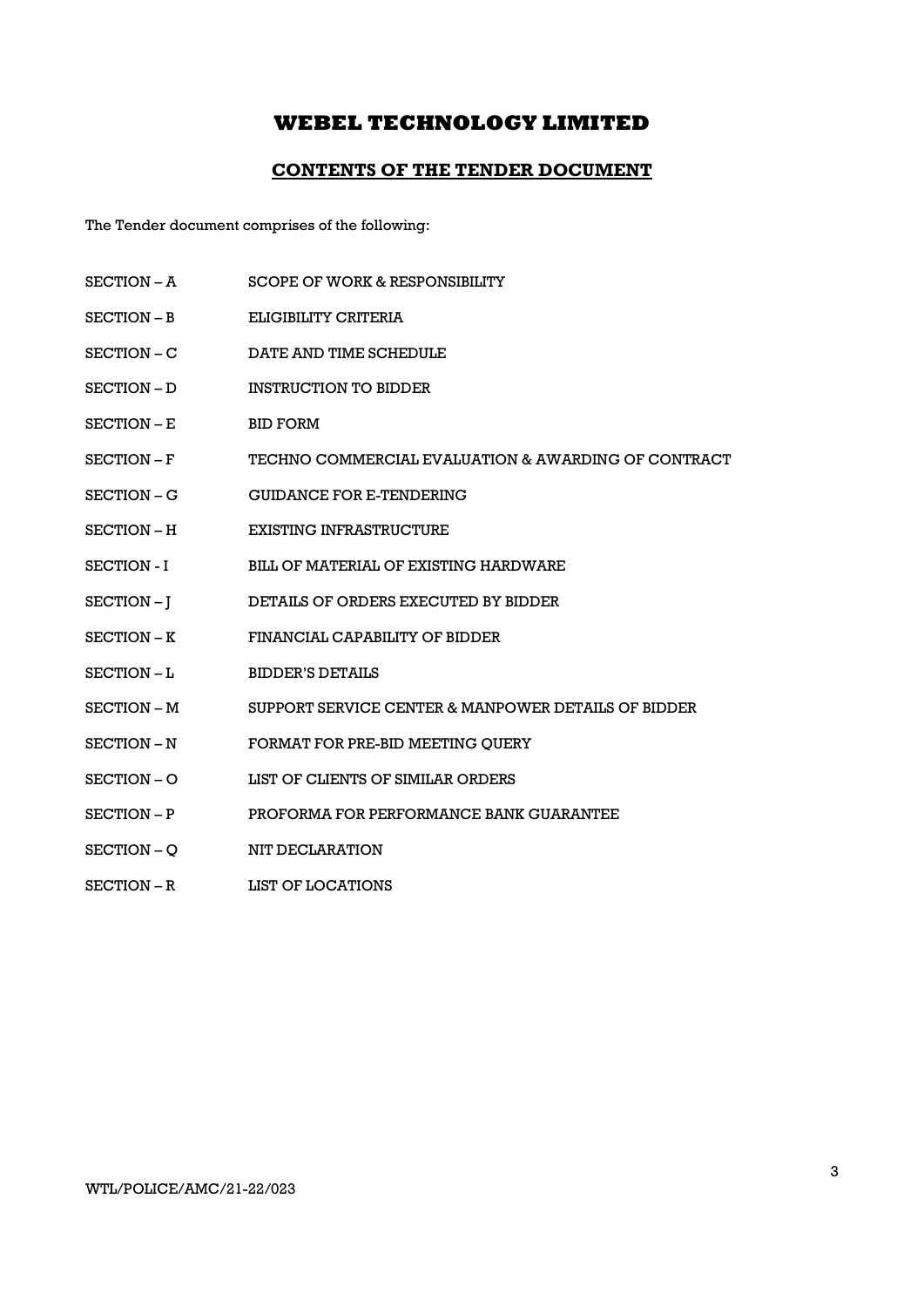### SECTION – A

### SCOPE OF WORK &RESPONSIBILITY

The bidder shall provide onsite Annual Comprehensive Maintenance of Network Equipments (Active components), LAN connectivity, UPS systems of 1 KVA with batteries installed at Lalbazar HQ and 168 Police offices across West Bengal.

### INTRODUCTION

WBSWAN connectivity was already established at Lalbazar Police Head Quarters and 168 nos. of police offices under Kolkata Police jurisdiction through Core Router, Core Switch, Branch Router, UPS, Network Rack and other accessories (Active and Passive components). BSNL has provided 2 Mbps point to point leased line connectivity at each police office connected with Lal Bazar Head Quarters under WBSWAN backbone based on the star topology. Lalbazar Head Quarter is also connected with WBSWAN State Head Quarters having bandwidth of 155 Mbps.

The Kolkata Police WAN network is accessing internet connectivity as well as data traffic over the established WAN network under WBSWAN backbone.

### BRIEF DESCRIPTION OF THE PROJECT

All 168 nos police offices are now connected with Lalbazar police Head Quarter having 2 Mbps leased line connectivity from BSNL and finally Lalbazar has been connected with WBSWAN State Head Quarter (SHQ), at Webel Bhavan, Saltlake having bandwidth of 155 Mbps.

At present Cisco core router ASR 1004 and Cisco core Switch WS-C3850 are at Lalbazar end, which is integrated with the WBSWAN SHQ router / L3 switch having bandwidth of 155 Mbps. All other 168 police offices is now connected with Core Router ASR 1004 at Lalbazar end. All the active components were installed at 42 U network rack and the raw power was provided to the rack through 10 KVA UPS power. Local area network connectivity at the Lal Bazaar HQ and 168 offices have been provided by WTL 3 years back.

The present tender aims at the selection of bidder for providing comprehensive AMC support at the Lalbazar HQ along with above mentioned offices for the Equipment mentioned in the Annexure and should maintain LAN connectivity with SLA mentioned below.

The L1 bidder should provide onsite Annual Comprehensive Maintenance work of Network Equipments, i.e., Router, Switch, UPS and LAN connections of each police location as mentioned in the BOQ installed at Police Head Quarter, Lalbazar and 168 Police offices under Kolkata Police jurisdiction. Please note that L1 bidder should replace all the existing batteries with the new batteries of 1 KVA UPS systems installed at 168 police offices before commencement of AMC work.

This AMC contract includes replacement and /or repair of unserviceable parts with either new parts or parts equivalent/ upgraded in performance to the new parts with the approval of the end user / WTL authority.

Any problem related to IOS / IOS upgrdation, or network configuration will have to be attended by the bidder within next business day (NBD), except for Police HQ, Lalbazar. For HQ Lalbazar the equipment installed (e.g., Core Router, Core Switch etc.) the calls to be attended within 4 hours from docketing.

In case of intermittent failures and repetitive problems due to improper diagnosis or repair, the system will be treated as continuously down time. SLA will be imposed accordingly.

Scheduled preventive maintenance needs to be carried out at least once in a quarter. Preventive maintenance can be clubbed with corrective maintenance. The bidder will submit these calls sheets/preventive maintenance report to WBSWAN department of WTL.

Bidders need to be submitting confirmation (MAF) from the respective OEMs for the back-to-back AMC support of all the products / renewal of subscription mentioned in the BOQ.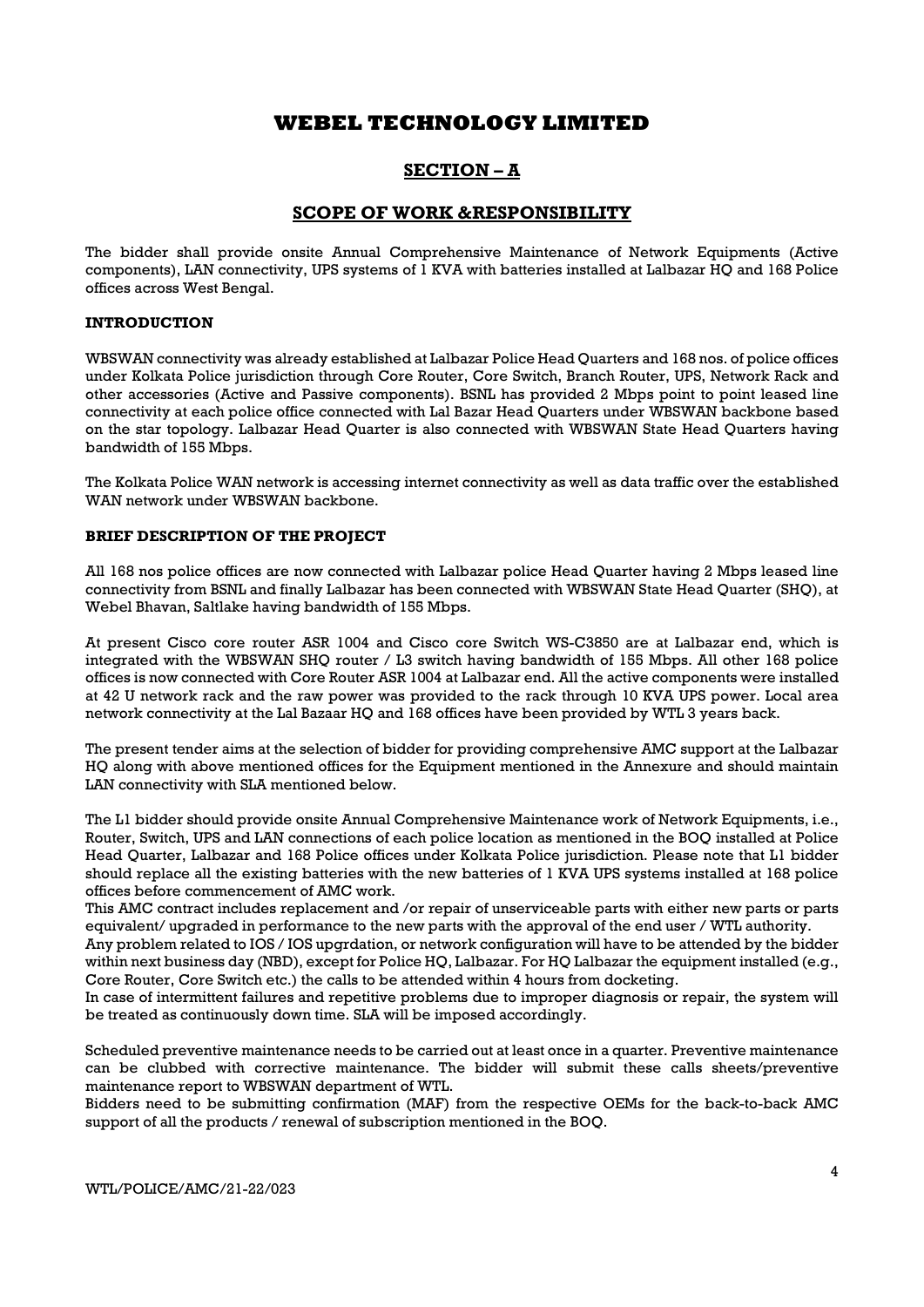The AMC contract will be initially for a period of 1 (one) year, and, subject to satisfactory performance throughout the AMC period and mutual acceptance between WTL and the L1 bidder, may be extended to maximum 2 (two) more years at the approved rates, terms and conditions subject to the approval of Police department.

Service & Technical Assurance: -

- a. For attending any call and setting right any malfunction, a down time of more than 6 hours shall not be allowed and time taken beyond this permissible down time of 6 hours shall be liable for a penalty as per the penalty clause.
- b. If for any reason the bidder is not able to attend the complaint/problem, the job shall be outsourced to some other firm or from the open market at the cost of the bidder and the expenditure incurred shall be recovered from the bidder. Non availability of parts in the market will not be accepted as an excuse for inability to do repairs.
- c. Maintenance services will be rendered by the bidder during working hours on working days as applicable to the respective site. Maintenance services may be needed outside working hours or on non-working days in certain cases.
- d. This agreement shall remain valid only for the present location of the equipment. The cost of relocation is not under the purview of the maintenance tender.
- e. Bidder should provide stand by system of an equivalent/ upgraded configuration as an immediate replacement of any faulty equipment.

### Detailed list of materials is given in Section - I.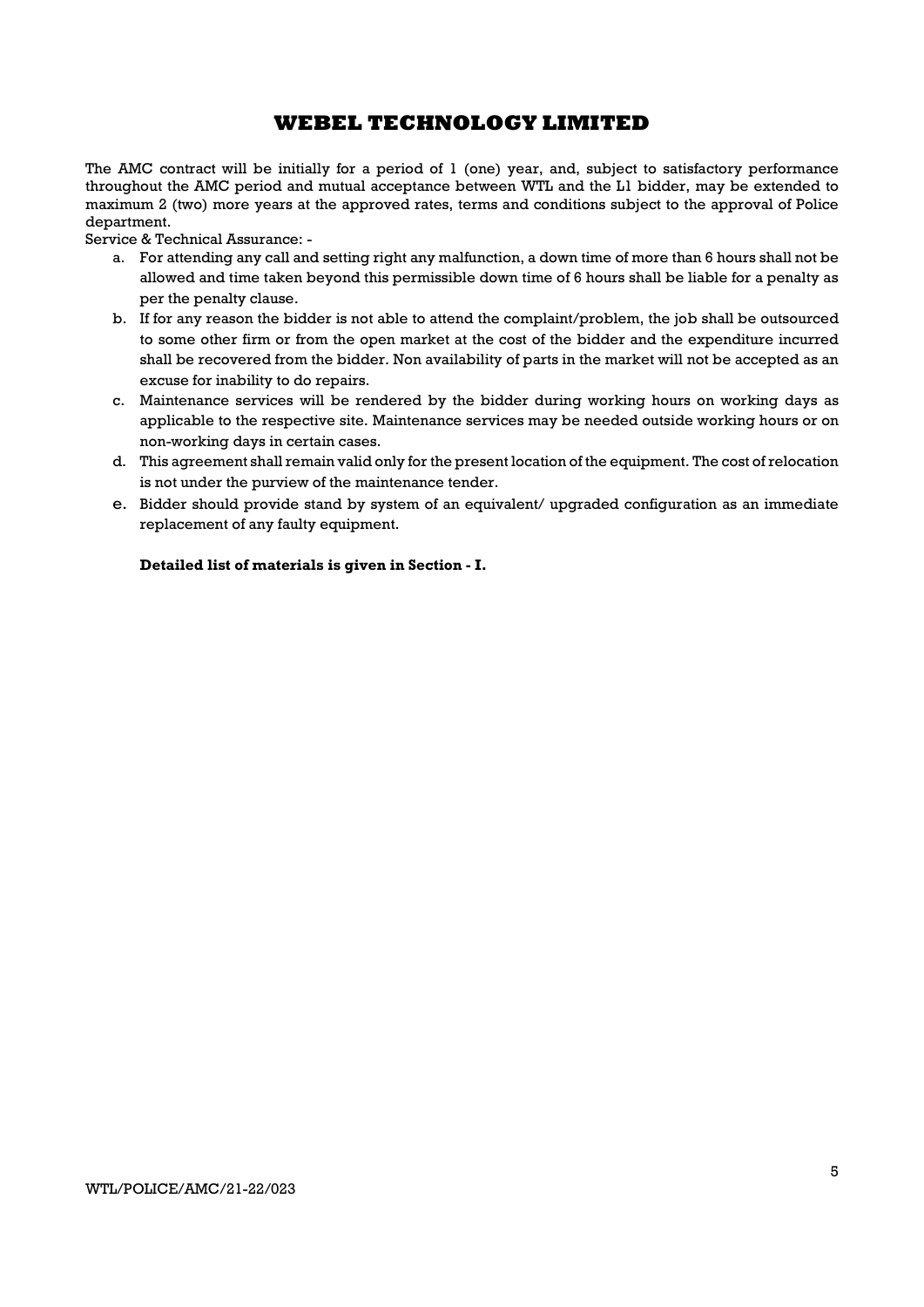### SECTION – B

### ELIGIBILITY CRITERIA

- 1. The bidder must be a company registered under Companies Act, 1956/2013 or Partnership or LLP or OPC or Proprietary Firm. Documentary (Certificate of incorporation/Relevant document) evidence to be submitted.
- 2. The bidder should have their presence in Kolkata with own office. Valid proof should be submitted along with the bid.
- 3. The bidder should have valid GST Registration Certificate& PAN. Bidder shall have to submit photocopy of the documents.
- 4. The bidder shall have executed "Similar Nature" of three orders an amount not less than Rs.20.00 Lakhs in total in last five financial years (considering FY - 2015-16, 2016-17, 2017-18, 2018-19 & 2019- 2020) & current financial year in Government Department /PSU/Autonomous Body any reputed organization. References order copy for the project to be provided.
- 5. Bidder should have call center number. Call Center details for Bidder with number & detailed to be submitted.
- 6. The bidder should have an annual turnover of not less than Rs.2.5 Crore each year in the last three financial years (FY –2017-18, 2018-19& 2019-2020). Bidder shall have to submit Audited Accounts / Auditor Certificate in support of their claim.
- 7. The Bidder should have positive net worth in last three financial years (FY 2017-18, 2018-19 & 2019- 2020). Auditor Certificate in support of their claim to be submitted.
- 8. The bidder should submit Manufacturer's Tender Specific Authorization of OEMs related to the assignment Network Equipments (Active and Passive components), UPS Battery. Authorization to be submitted on OEM's letter head and signed by authorized signatory.
- 9. The bidder shall have Quality Certificate (ISO 9001:2015). Copy of valid Certificate to be submitted.
- 10. The Bidder must have Support Service Centre with Manpower in Kolkata so that any call reported is attended within the response time. The detailed Support Service with manpower for the bidder should be submitted as per format (Section - M)
- 11. The bidder shall submit Bid Form (Section E) duly signed by the authorized signatory of the company as per the format enclosed. Deviation in format may not be accepted.
- 12. The bidder shall not have been blacklisted by any State/Central Government or PSU Organization or bilateral/multilateral funding agencies for breach of ethical conduct or fraudulent practices as on date of submission of the proposal (as per DIT guidance note issued on 26-Dec-2011). Declaration on bidder's letter head to be submitted.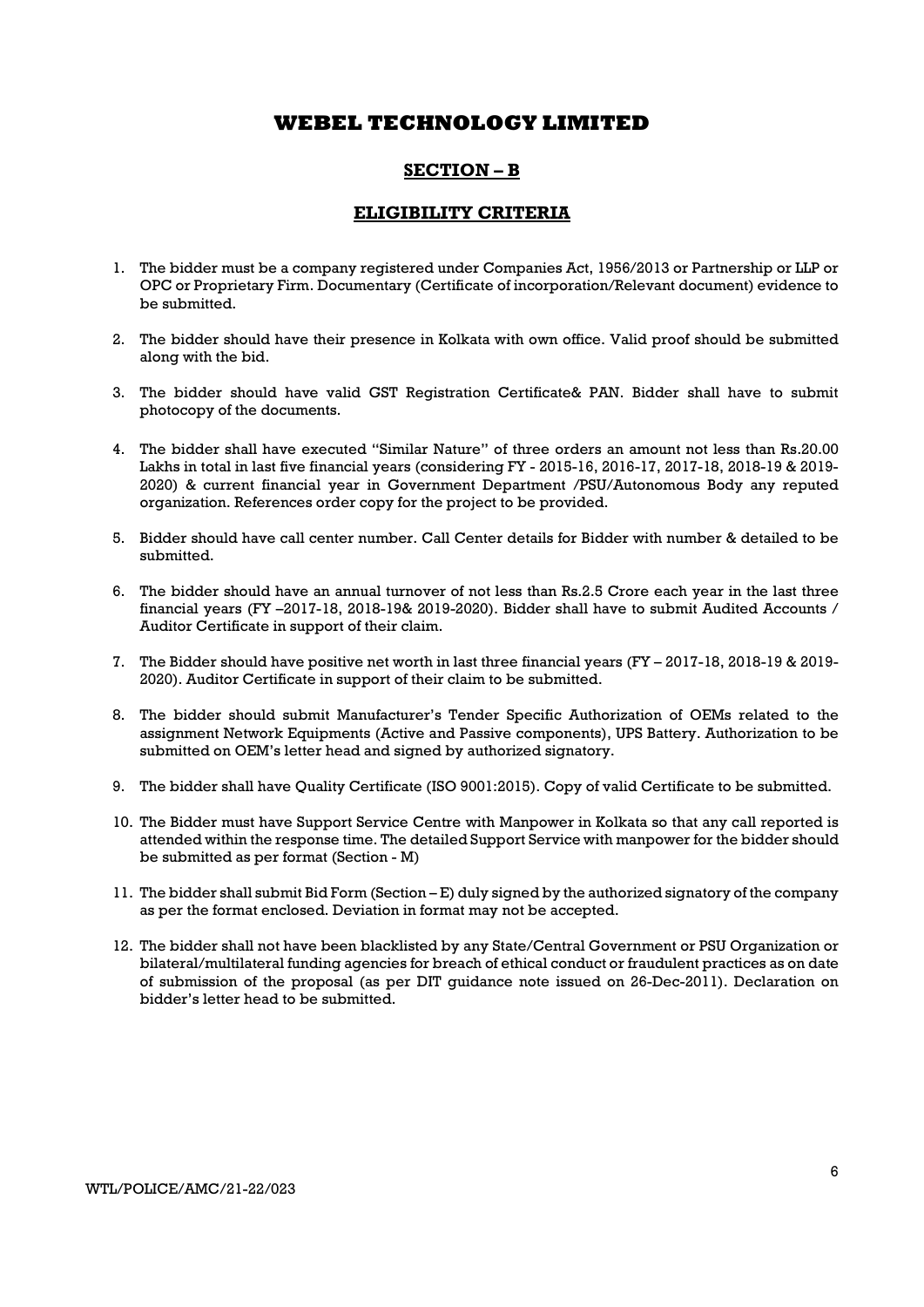## SECTION – C

## DATE AND TIME SCHEDULE

| Sl. No.        | <b>Particulars</b>                                                                                             | Date & Time                   |
|----------------|----------------------------------------------------------------------------------------------------------------|-------------------------------|
|                | Date of uploading of N.I.T. & other Documents (online)<br>(Publishing Date)                                    | 17.11.2021                    |
| $\mathbf{2}$   | Documents download/sale start date (Online)                                                                    | 17.11.2021                    |
| 3              | Last Date and time of sending the queries (Offline)                                                            | 22.11.2021 at 15.00 hrs.      |
| 4              | Pre Bid Meeting (On Line)                                                                                      | 23.11.2021 at 11.30 hrs.      |
| 5              | Corrigendum, if any will be published (On Line)                                                                |                               |
| 6              | Bid Submission start date & time (On line)                                                                     | 04.12.2021 at 14.00 Hrs.      |
| $\overline{7}$ | Last Date & time of submission of Earnest Money Deposit<br>& submission of remittance details                  | Before Uploading of<br>Tender |
| 8              | Last Date & time of submission of Tender Fee &<br>submission of remittance details                             | Before Uploading of<br>Tender |
| 9              | Bid Submission closing date & time (On line)                                                                   | 08.12.2021 at 12.00 Hrs.      |
| 10             | Bid opening date & time for Technical Proposals (Online)                                                       | 10.12.2021 at 12.00 Hrs.      |
| 11             | Date of uploading the final list of Technically Qualified<br>Bidder (online) after disposal of appeals, if any |                               |
| 12             | Date for opening of Financial Bid (Online)                                                                     |                               |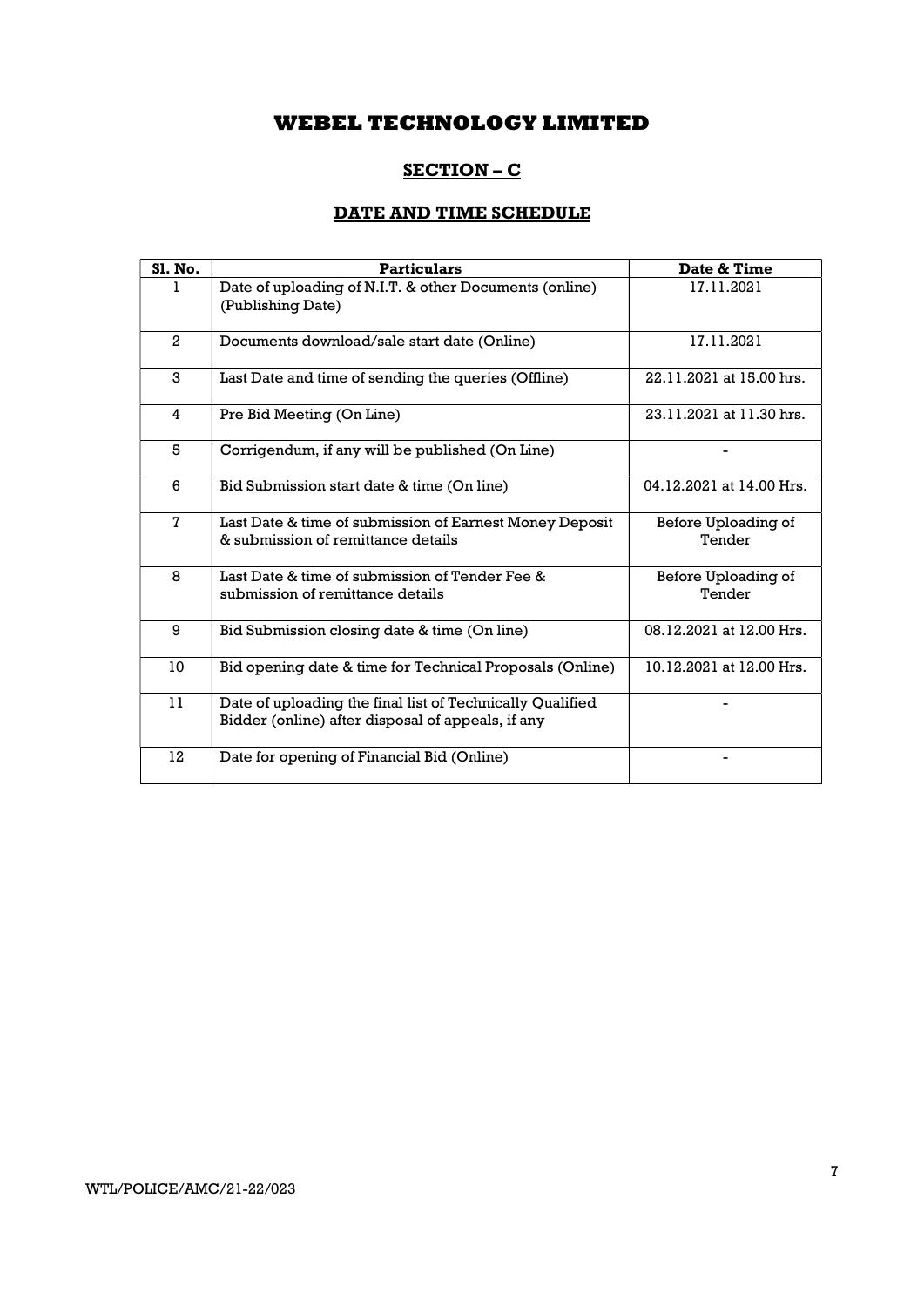### SECTION – D

### INSTRUCTION TO BIDDER

### 1. DEFINITIONS

In this document, the following terms shall have following respective meanings:

"Acceptance Test Document" means a document, which defines procedures for testing the functioning of installed system. The document will be finalized with the contractor within 7 days of issuance of the Letter of Award.

"Bidder" means any firm offering the solution(s), service(s) and /or materials required in the RFP. The word Bidder when used in the pre award period shall be synonymous with Bidder, and when used after award of the Contract shall mean the successful Bidder.

"Contract" is used synonymously with Agreement.

"Contract Price" means the price to be paid to the Contractor for providing the Solution, in accordance with the payment terms.

"Contractor" means the Bidder whose bid to perform the Contract has been accepted by Tender Committee and is named as such in the Letter of Award.

"Default Notice" mean the written notice of Default of the Agreement issued by one Party to the other.

"Fraudulent Practice" means a misrepresentation of facts in order to influence a procurement process or the execution of a Contract and includes collusive practice among Bidders (prior to or after Bid submission) designed to establish Bid prices at artificial noncompetitive levels and to deprive the Directorate of Commercial Taxes and eventually Gov. of W. Bengal of the benefits of free and open competition.

"GoI" shall stand for the Government of India.

"GoWB" means Government of West Bengal.

"Personnel" means persons hired by the Bidder as employees and assigned to the performance of the Infrastructure Solution or any part thereof.

"Similar Nature of Work" means AMC support of Hardware items and Networking Components.

"Project" AMC support of Hardware items and Networking Components installed in the Writers' Buildings and different District Head Quarters (DHQs), Sub Divisional Head Quarters (SDHQs) & Block Head Quarters (BHQs) across West Bengal.

"AMC" means Annual Maintenance Contract.

"Services" means the work to be performed by the Bidder pursuant to this Contract, as described in the detailed Scope of Work.

"Interest rate" means "364 days Government of India (GoI) Treasury Bills" rate.

"Law" shall mean any Act, notification, bye law, rules and regulations, directive, ordinance, order or instruction having the force of law enacted or issued by the Central Government and/or the Government of West Bengal or any other Government or regulatory authority or political subdivision of government agency.

"LOI" means issuing of Letter of Intent shall constitute the intention of the WTL to place the Purchase Order with the successful bidder.

"Requirements" shall mean and include schedules, details, description, statement of technical data, performance characteristics, standards (Indian as well as International) as applicable and specified in the Contract.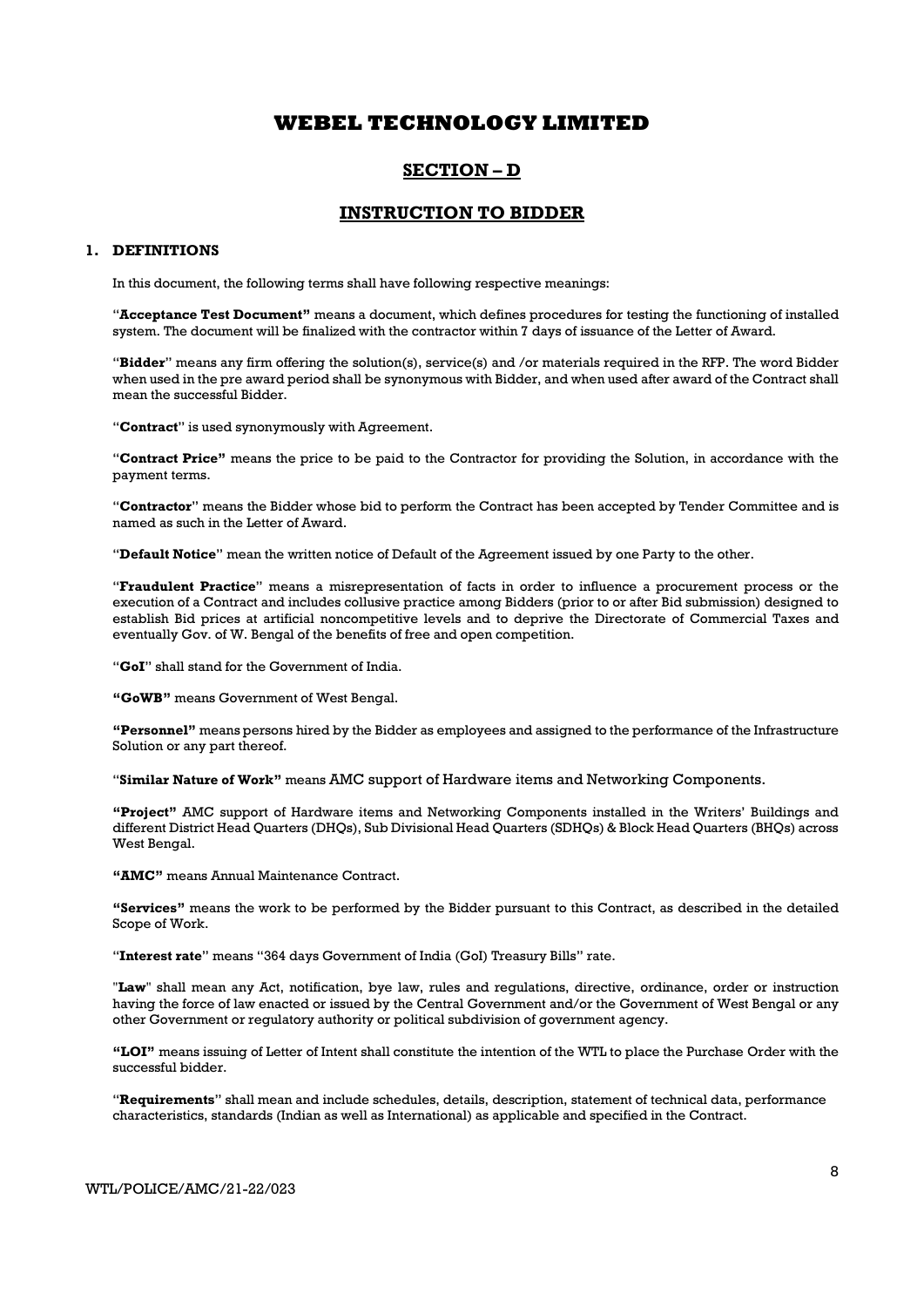"Service" means provision of Contracted service viz., operation, maintenance and associated services for DEPLOYED SYSTEMS as per Section titled "Scope of Work".

"Termination Notice" means the written notice of termination of the Agreement issued by WTL.

"Uptime" means the time period when specified services are available with specified technical and service standards as mentioned in section titled WARRANTY SUPPORT" "%Uptime" means ratio of 'up time' (in minutes) as mentioned in section titled "Warranty support".

"Service Down Time" (SDT) means the time period when specified services with specified technical and operational requirements as mentioned in section titled "WARRANTY SUPPORT"" are not available to Gov. of W. Bengal and its user departments and organizations.

"WTL" means Webel Technology Limited a Govt. of W. Bengal undertaking.

### 2. PRE BID MEETING

Pre Bid Meeting will be held on 23.11.2021 at 11.30 hrs. (On-Line Meeting). Bidder can send their queries as per format (Section - N) to Manager (Purchase) (purchase @wtl.co.in). Only the queries received within the stipulated date prior to the Pre Bid Meeting will be answered. Interest bidders are requested to send mail to (purchase@wtl.co.in) for participation of online pre-bid meeting. Based on request WTL will share meeting id / links for meeting. If there is any change in date and time then will inform.

#### 3. COST OF BIDDING

The bidder shall bear all costs associated with the preparation and submission of the bid and WTL will no case be responsible for those costs regardless of the conduct or outcome of the bidding process.

#### 4. BID DOCUMENT

Bidder is expected to examine all instructions, forms, terms and requirement in the bid document. The invitation to bid together with all its attachment thereto shall be considered to be read, understood and accepted by the bidder unless deviations are specifically stated in the seriatim by the bidder. Failure to furnish all information required by the bid document or a bid not substantially responsive to the bid document in every respect may result of the bid.

### 5. AMENDMENT OF BID DOCUMENT

At any time prior to the deadline for submission of proposals, WTL reserves the right to add/modify/delete any portion of this document by issuance of an Corrigendum, which would be published on the website and will also be made available to the all the Bidder who have been issued the tender document. The Corrigendum shall be binding on all bidders and will form part of the bid documents.

### 6. MODIFICATION AND WITHDRAWAL OF BIDS

As per the bidding process available in the tender.

#### 7. LANGUAGE OF BID & CORRESPONDENCE

The proposal will be prepared by the Bidder in English language only. All the documents relating to the proposal (including brochures) supplied by the firm should also be in English, and the correspondence between the Bidder & WTL will be in English language only. The correspondence by fax/E-mail must be subsequently confirmed by a duly signed formal copy.

### 8. BIDDER'S SOLUTION

The bidders are requested to study the Bill of Material supplied with this document carefully. While working out the solution the bidder has to work with the broad minimum specification provided in the tender documents, conforming to the model, make and Part number (wherever provided). While submitting the bid the bidder has to detail out all components needed to complete the system BOM. The bidder is required quote for each item retaining all major components/sub system detailed and specified. As the contractor will be responsible for smooth functioning of the system, availability of spares during the tenure of the warranty period have to be take care by the contractor to maintain the guaranteed uptime.

### 9. EARNEST MONEY DEPOSIT (EMD) / TENDER FEE

The bidder shall furnish Online Receipt against payment of Tender Fees and Earnest Money Deposit.

### 10. REFUND OF EMD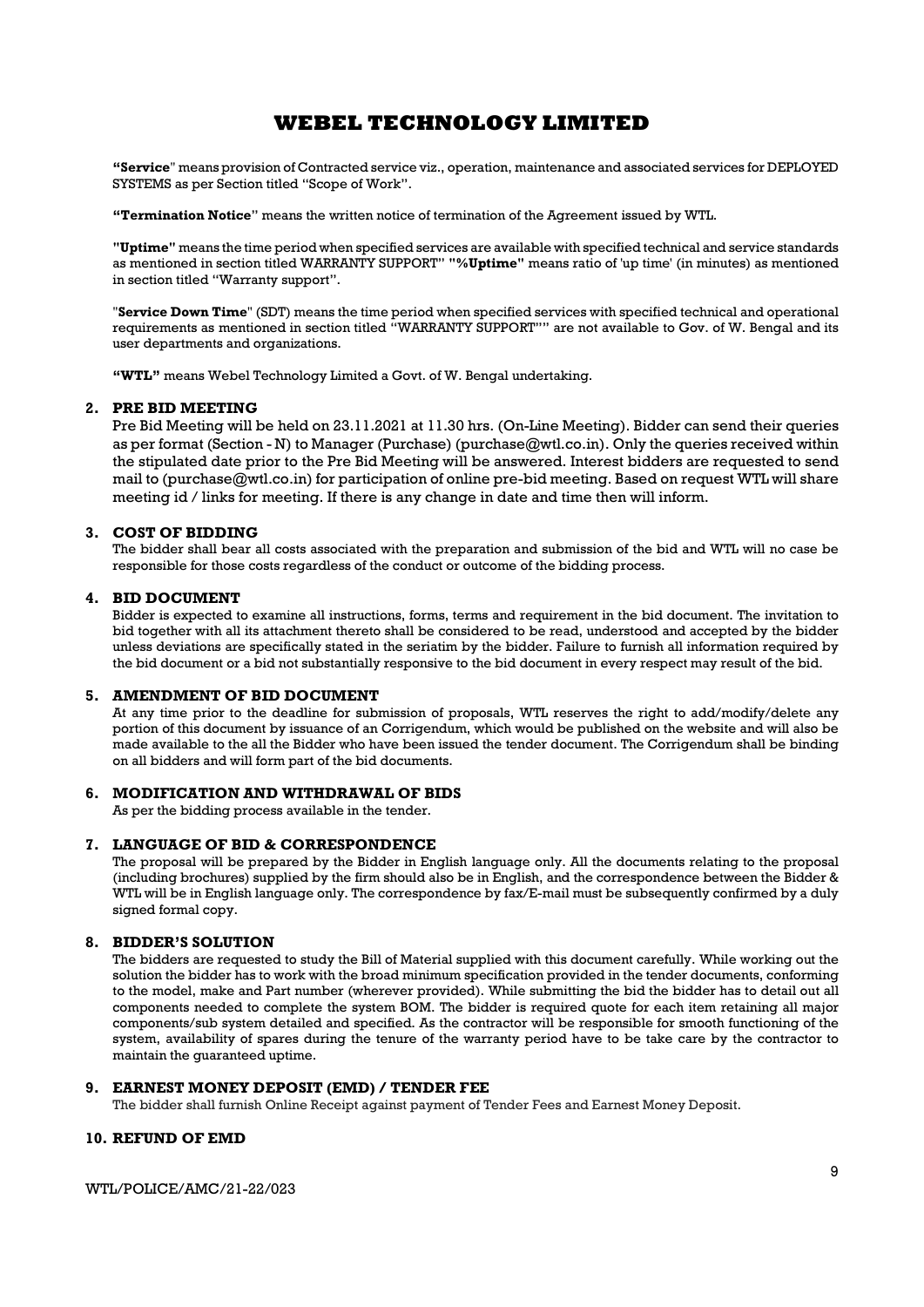EMD will be refunded to the unsuccessful bidders without interest by following guidelines of circular 3975-F(Y) dated 28/07/2016 on final selection of Successful Bidders.

### 11. FORFEITURE OF EMD

EMD made by Bidder may be forfeited under the following conditions:

If Bidder withdraws the proposal before the expiry of validity period.

During the evaluation process, if a Bidder indulges in any such activity as would jeopardize the process, the decision of WTL regarding forfeiture of EMD shall be final and shall not be called upon question under any circumstances.

If Bidder violates any of the provisions of the terms and conditions of the proposal.

In the case of a successful Bidder, if Bidder fails to:

a) Accept the work order along with the terms and conditions.

- b) Furnish performance security.
- c) Violates any of the work conditions of this proposal or indulges in any such activities as would jeopardize the work.
- d) Submitting false/misleading information/declaration/documents/proof/etc.

The decision of WTL regarding forfeiture of EMD shall be final and shall not be called upon to question under any circumstances, besides, forfeiture of EMD even the Bidder will be deferred from participating in any job for a period of one year.

### 12. FORMS AND FORMATS

The various inputs for the Techno Commercial as Financial Bids are to be submitted in the format specified. The bidder shall use the form, wherever specified, to provide relevant information. If form does not provide space for any required information, space at the end of the form or additional sheets shall be used to convey the said information. For all other cases, the bidder shall design a form to hold the required information.

#### 13. LACK OF INFORMATION TO BIDDER

The bidder shall be deemed to have carefully examined the Bid document to his entire satisfaction. Any lack of information shall not relieve the bidder of his responsibility to fulfill his obligation under the bid. If bidder has any queries relating to bid document, then he can send the queries before the Pre Bid Meeting.

### 14. CONTRACT EXECUTION

On receipt of the Letter of Award/Purchase Order the contractor should submit a Performance Bank Guarantee (PBG) equivalent to 10% of the total contract value within three weeks from the date of receipt of Letter of Award/Purchase Order. The PBG should be valid for six months more than the AMC period. All delivery of the material will have to be completed within 45 days from the date of acceptance of contract and the contractor has to ensure all activities leading to the commissioning of the contract to be completed within 75 days from the date of award. Subsequent to the award of contract, the contractor will have to arrange for the requisite material as per BOM.

#### 15. TIME SCHEDULE FOR DELIVERY BACK-TO-BACK AMC SUPPORT

Back-to-Back AMC document from OEM will be provided.

### 16. LOCATION SUPPORT DETAILS

As per Section - R

#### 16. LIQUIDATED DAMAGE / PENALTY

The job includes the supply and installation of materials mentioned in the tender document. In the event of failure to meet the job completion in stipulated date/time liquidated damage may be imposed on the contractor for sum not less than 0.5% of the contract value for that item/job for each week or part thereof, subject to a ceiling of 10% of the total contract value (excluding all taxes & duties and other charges). In the event of LD exceeds 10% of the order value, WTL reserves the right to terminate the contract and WTL will get the job completed by any other competent party. The difference of cost incurred by WTL will be recovered from the contractor and PBG will be invoked.

#### 17. LIABILITY

In case of a default on bidder's part or other liability, WTL shall be entitled to recover damages from the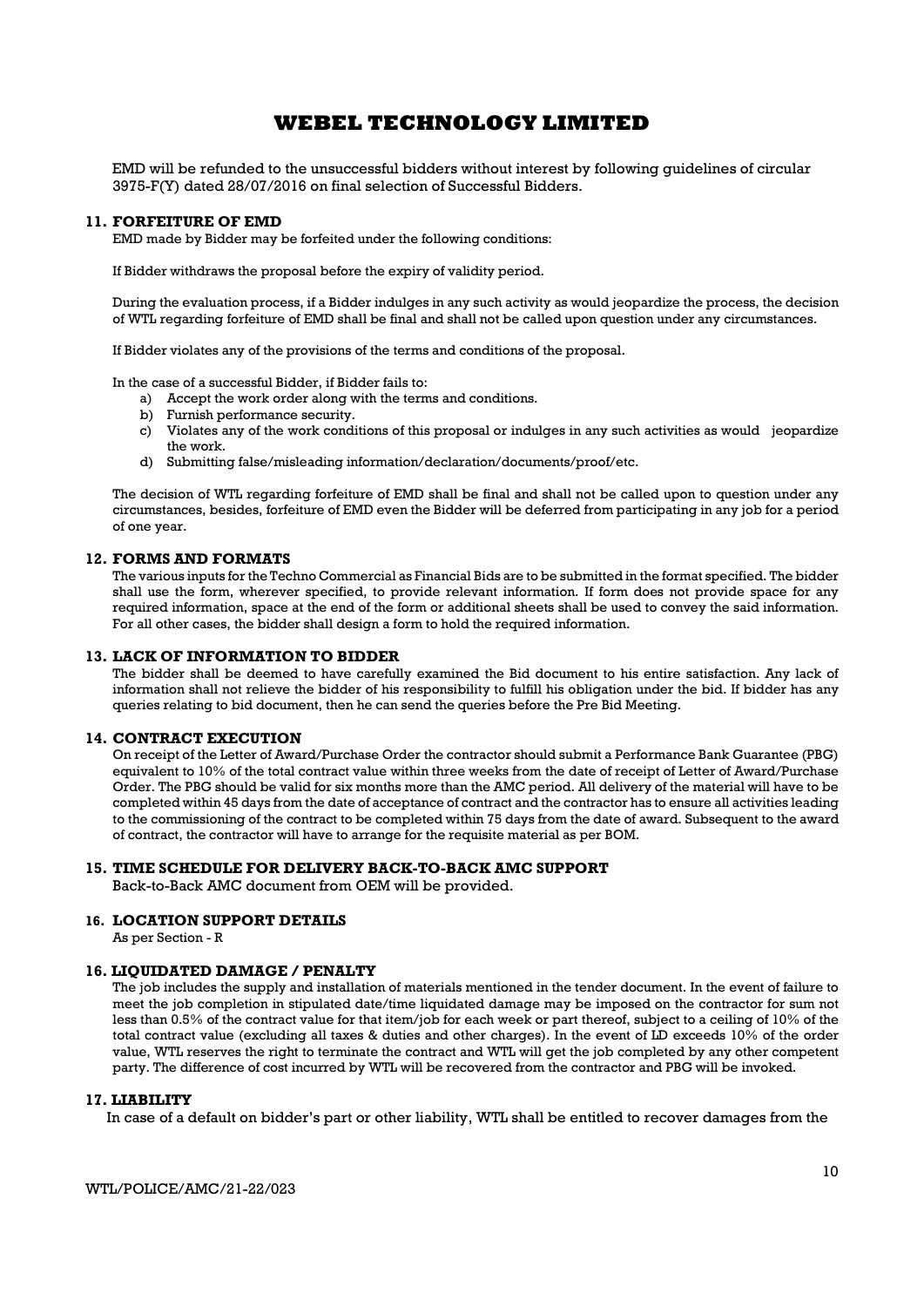Contractor. In each such instance, regardless of the basis on which WTL is entitled to claim damages from theContractor (including fundamental breach, negligence, misrepresentation, or other contract or tort claim), Contractor shall be liable for no more than:

- Payment referred to in the Patents and Copyrights clause.
- Liability for bodily injury (including death) or damage to real property and tangible personal property limited to that cause by the Contractor's negligence.
- As to any other actual damage arising in any situation involving non-performance by Contractor pursuant to or in any way related to the subject of this Agreement, the charge paid by WTL for the individual product or Service that is the subject of the Claim. However, the contractor shall not be liable for
- For any indirect, consequential loss or damage, lost profits, third party loss or damage to property or loss of or damage to data.

For any direct loss or damage that exceeds the total payment for Contract Price made or expected to be made to the Contractor hereunder.

### 18. PATENTS & COPYRIGHT

If a third party claims that a product delivered by the Contractor to WTL infringes that party's patent or copyright, the Contractor shall defend WTL against that claim at Contractor's expense and pay all costs, damages, and attorney's fees that a court finally awards or that are included in a settlement approved by the Contractor, provided that WTL.

- Promptly notifies Contractor in writing of the claim
- Allows Contractor to control and co-operate with Contractor in the defense and any related settlement negotiations.

Remedies: If such a claim is made or appears likely to be made, WTL would permit Contractor to enable WTL to continue to use the product, or to modify it, or replace it with one that is at least functionally equivalent. If Contractor determines that none of these alternatives is reasonably available, WTL agrees to return the product to Contractor on Contractor's written request. Contractor will then give WTL a credit equal to for a machine. WTL's net book value (provided WTL has followed generally accepted accounting principles for a generally available software product produced by Contractor (Program) the amount paid by WTL or 12 months charges (whichever is lesser) and for materials the amount paid by WTL for the materials. These will be Contractor's entire obligation regarding any claim of infringement.

### 19. SUSPENSION OF WORK

WTL shall have the power at any time and from time to time by notice to the Contractor to delay or suspend the progress of the work or any part of the work due to any other adequate reasons and on receipt of such notice the contractor shall forthwith suspend further progress of the work until further notice from WTL. The Contractor shall recommence work immediately after receiving a notice to do so from WTL. The whole or any part of the time lost for such delay or suspension shall, if WTL in its absolute discretion thinks fit, but not otherwise, be added to the time allowed for completion.

#### 20. TERMS OF PAYMENT

Payment terms will be on back-to-back basis, i.e., payment will be made only on receipt of payment from relevant customer i.e., Kolkata Police.

#### 21. GOVERNING LAWS

This contract should be governed by and interpreted by Arbitration clause in accordance with Laws in force in India. The courts at Kolkata shall have exclusive jurisdiction in all matters arising under the contract. The selected vendor shall keep himself fully informed of all current national, state and municipal law and ordinances. The selected vendor shall at their own expense, obtain all necessary permits and license and pay all fees and taxes required by law. These will be selected vendor's entire obligation regarding any claim of infringement. The selected vendor hereto agrees that it shall comply with all applicable union, state and local laws, ordinances, regulations and codes in performing its obligations hereunder, including the procurement of licenses, permits certificates and payment of taxes where required. The selected vendor shall establish and maintain all proper records (particularly, but without limitation, accounting records) required by any law, code/practice of corporate policy applicable to it from time to time including records and returns as applicable under labor legislation.

### 22. CORRUPT OR FRAUDULENT

The Tender Committee requires that the bidders under this Tender observe the highest standards of ethics during the procurement and execution of such contracts. For this purpose, the definition of corrupt and fraudulent practices will follow the provisions of the relevant laws in force. The Tender Committee will reject a proposal for award if it detects that the bidder has engaged in corrupt or fraudulent practices in competing for the contract in question. The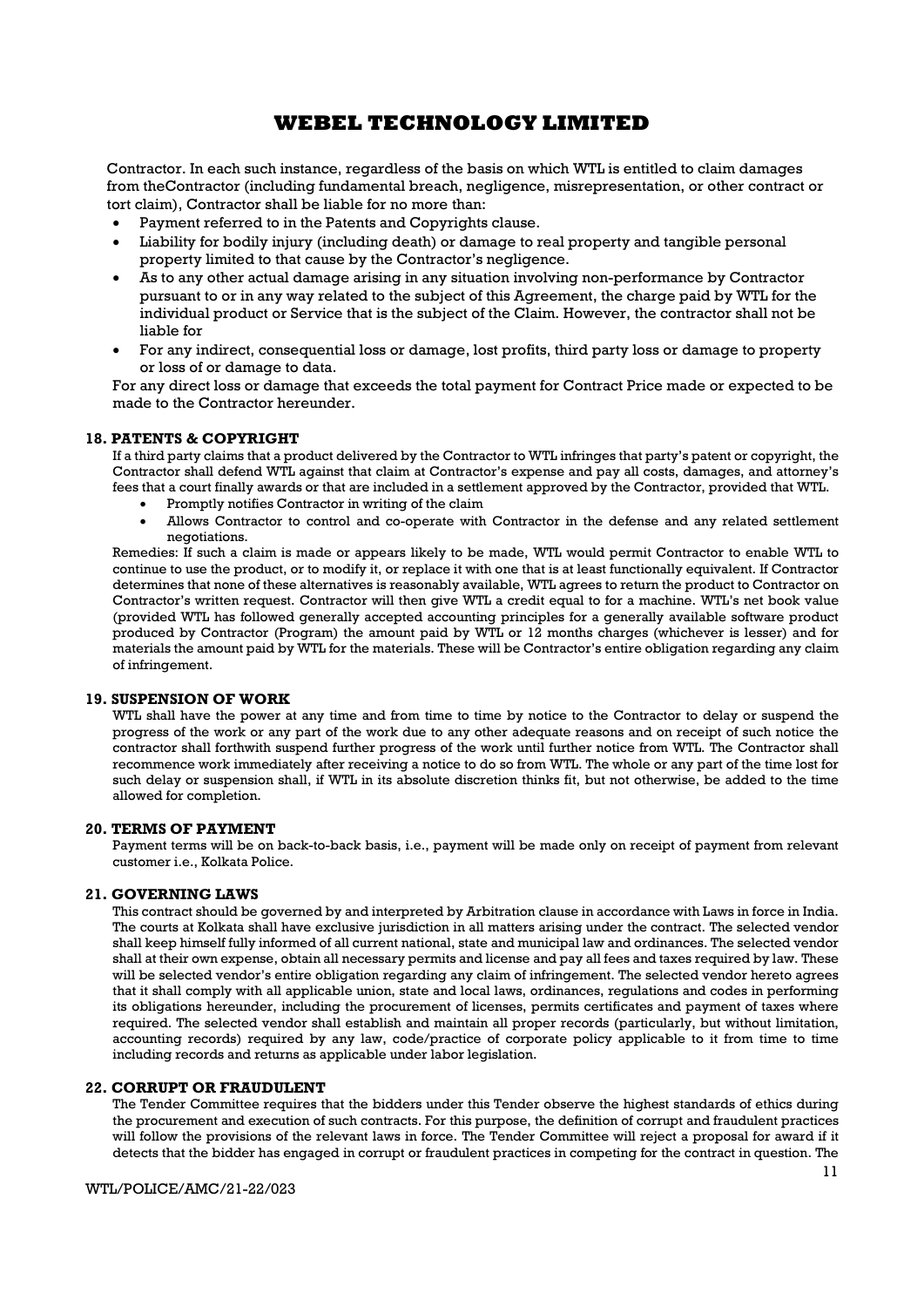Tender Committee will declare a firm ineligible, either indefinitely or for a stated period of time, if it at any time determines that the firm has engaged in corrupt and fraudulent practices in competing for, or in executing, a contract.

#### 23. BIDING CLAUSE

All decisions taken by the Tender Committee regarding the processing of this tender and award of contract shall be final and binding on all parties concerned.

The Tender Committee reserves the right:

- To vary, modify, revise, amend or change any of the terms and conditions mentioned above and,
- To reject any or all the Tender/s without assigning any reason whatsoever thereof or to annul the bidding process and reject all bids at any time prior to award of contract, without thereby incurring any liability to the affected bidder(s) or any obligation to inform the affected bidder(s) of the grounds for such decision.

#### 24. WORKMEN'S COMPENSATION

In every case in which by virtue of the provision of the workmen's compensation Act 1923 or any other relevant acts and rules, compensation to a workman employed by the contractor, is payable, then this should be done by the Contractor. If WTL is obliged to make any compensation under the said rules and acts, then the amount shall be recovered without prejudice, from the bills and due of the Contractor. WTL shall not be bound to contest any claim made against the Contractor in respect of workmen's compensation.

#### 25. CONTRACTOR'S EMPLOYEES

The Contractor shall comply with the provision of all labour legislation including the requirement of the payment of Wage Act 1936 and the rules framed there under and modifications thereof in respect of men employed by him in carrying out the contract. The Contractor must ensure that he complies with PF, ESI regulation for all his deployed employees. The Contractor shall see that all authorized Sub Contractors under him similarly complied with the above requirement.

#### 26. SAFETY MEASURES

The Contractor shall in the course of execution of the work take all necessary precaution for the protection of all persons and property. The Contractor shall take adequate measures to protect the work and present accident during the work. In the event of any accident to any person or persons or damage or injury of any description to any person or property due to failure on the part of the contractor in taking proper precautionary measures the contractor shall be responsible for and must make good the loss the damage at his own cost to the satisfaction of the department and employees of the department shall be indemnified from all claims or liabilities arising there from or any expenses incurred on account thereof.

#### 27. EQUIPMENT

All tools & tackles necessary for the work shall have to be procured by the contractor unless otherwise specified elsewhere in these tender documents. The equipment used by the contractor for a particular work must be appropriate for the type of work. The contractor shall maintain the equipment used on the work properly so that they are in good working condition. In no case shall the contractor use defective or imperfect equipment in the work. The contractor shall arrange to replace or repair all defective equipment so that the progress of the work is not hampered. No defective equipment should be left at the site of work and the department shall not be responsible for any loss or damage to any of this equipment during the course of the execution of the work.

#### 28. SUB-CONTRACT

The purchaser (WTL) does not recognize the existence of Sub-Contractors. The Contractor's responsibility is not transferable.

#### 29. TERMINATION FOR DEFAULT

WTL may without prejudice to any other remedy or right of claim for breach of contract by giving not less than 30 days written notice of default sent to the contractor, terminate the order in whole or in part. If the contractor materially fails to render any or all the services within the time period specified in the contract or any extension thereof granted by WTL in writing and fails to remedy its failure within a period of thirty days after receipt of default notice from WTL. If the project (delivery, commissioning as well as warranty maintenance support is not carried out according to specification due to deficiency in service as per terms of the contract. In such case WTL will invoke the amount held back from the contractor as PBG.

#### 30. BANKRUPTCY

If the contractor becomes bankrupt or have a receiving order made against him or compound with his creditors or being a corporation commence to be wound up, not being a voluntary winding up for the purpose only or amalgamation or reconstruction, or carry on their business under a receiver for the benefit of their creditors or any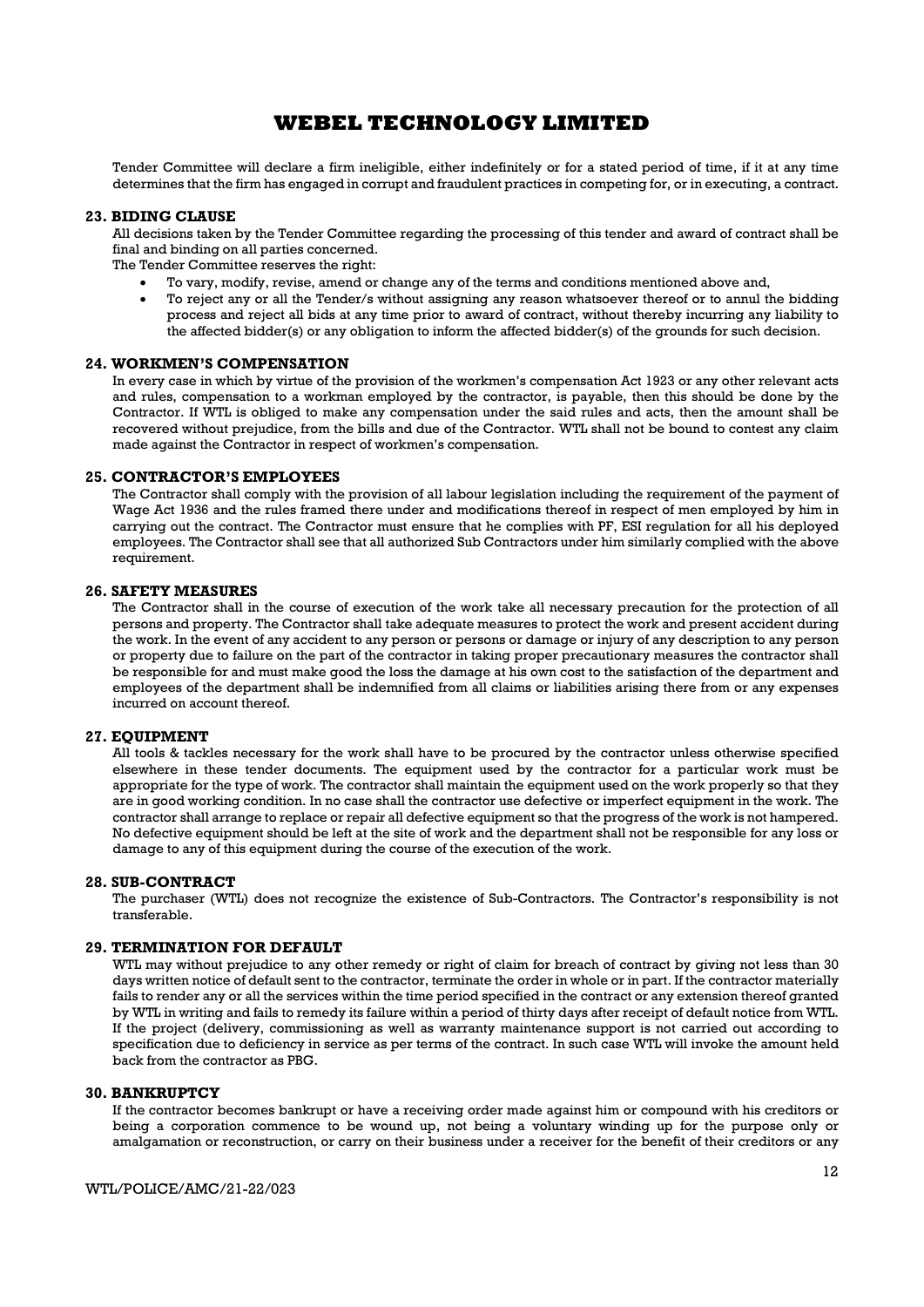of them, WTL shall be at liberty to terminate the engagement forthwith without any notice in writing to the contractor or to the liquidator or receiver or to any person in whom the contractor may become vested and without any compensation to give such liquidator or receiver or other person the option of carrying out the engagement subject to their providing a guarantee for the due and faithful performance of the engagement up to an amount to be determined by WTL.

### 31. FORCE MAJEURE

It is hereby defined as any cause, which is beyond the control of the Contractor or WTL as the case may be, which such party could not foresee or with a reasonable amount of diligence could not have foreseen and which substantially affect the performance of the contract, such as

- War, Hostilities or warlike operations (whether a state of war be declared or not), invasion, act of foreign enemy and civil war.
- Rebellion, revolution, insurrection, mutiny, usurpation of civil or military, government, conspiracy, riot, civil commotion and terrorist area.
- Confiscation, nationalization, mobilization, commandeering or requisition by or under the order of any government or de facto authority or ruler, or any other act or failure to act of any local state or national government authority.
- Strike, sabotage, lockout, embargo, import restriction, port congestion, lack of usual means of public transportation and communication, industrial dispute, shipwreck, shortage of power supply epidemics, quarantine and plague.
- Earthquake, landslide, volcanic activity, fire flood or inundation, tidal wave, typhoon or cyclone, hurricane, nuclear and pressure waves or other natural or physical disaster.

If either party is prevented, hindered or delayed from or in performing any of its obligations under the Contract by an event of Force Majeure, then it shall notify the other in writing of the occurrence of such event and the circumstances of the event of Force Majeure within fourteen days after the occurrence of such event. The party who has given such notice shall be excused from the performance or punctual performance of its obligations under the Contract for so long as the relevant event of Force Majeure continues and to the extent that such party's performance is prevented, hindered or delayed.

The party or parties affected by the event of Force Majeure shall use reasonable efforts to mitigate the effect of the event of Force Majeure upto its or their performance of the Contract and to fulfill its or their obligation under the Contract but without prejudice to either party's right to terminate the Contract.

No delay or nonperformance by either party to this Contract caused by the occurrence of any event of Force Majeure shall.

- Constitute a default or breach of the contract.
- Give rise to any claim fro damages or additional cost or expense occurred by the delay or nonperformance. If, and to the extent, that such delay or nonperformance is caused by the occurrence of an event of Force Majeure.

### 32. SERVICE LEVEL AGREEMENT (SLA)

#### Availability Targets

The Table below summarizes the indicators for the services to be offered by the Contractor.The detailed description of the performance indicators, SLA Terms and their definitions are discussed in the section titled Service Level Agreement.

| <b>SL</b> | <b>SLA Parameter</b>                       | <b>SLA Target</b> |
|-----------|--------------------------------------------|-------------------|
|           | Uptime Availability in Lal Bazar HO        | 99.5%             |
|           | Uptime Availability in 168 Police Location | 99%               |

### Penalties

#### Lalbazar HQ

If Uptime is less than 99.5% for Lalbazar HQ: - for every 0.01% reduction in uptime, 0.1% of current quarter's revenue payable under the SLA Agreement shall be levied as Penalty subject to maximum of 10% of current quarter's accepted rate of revenue payable under the Agreement.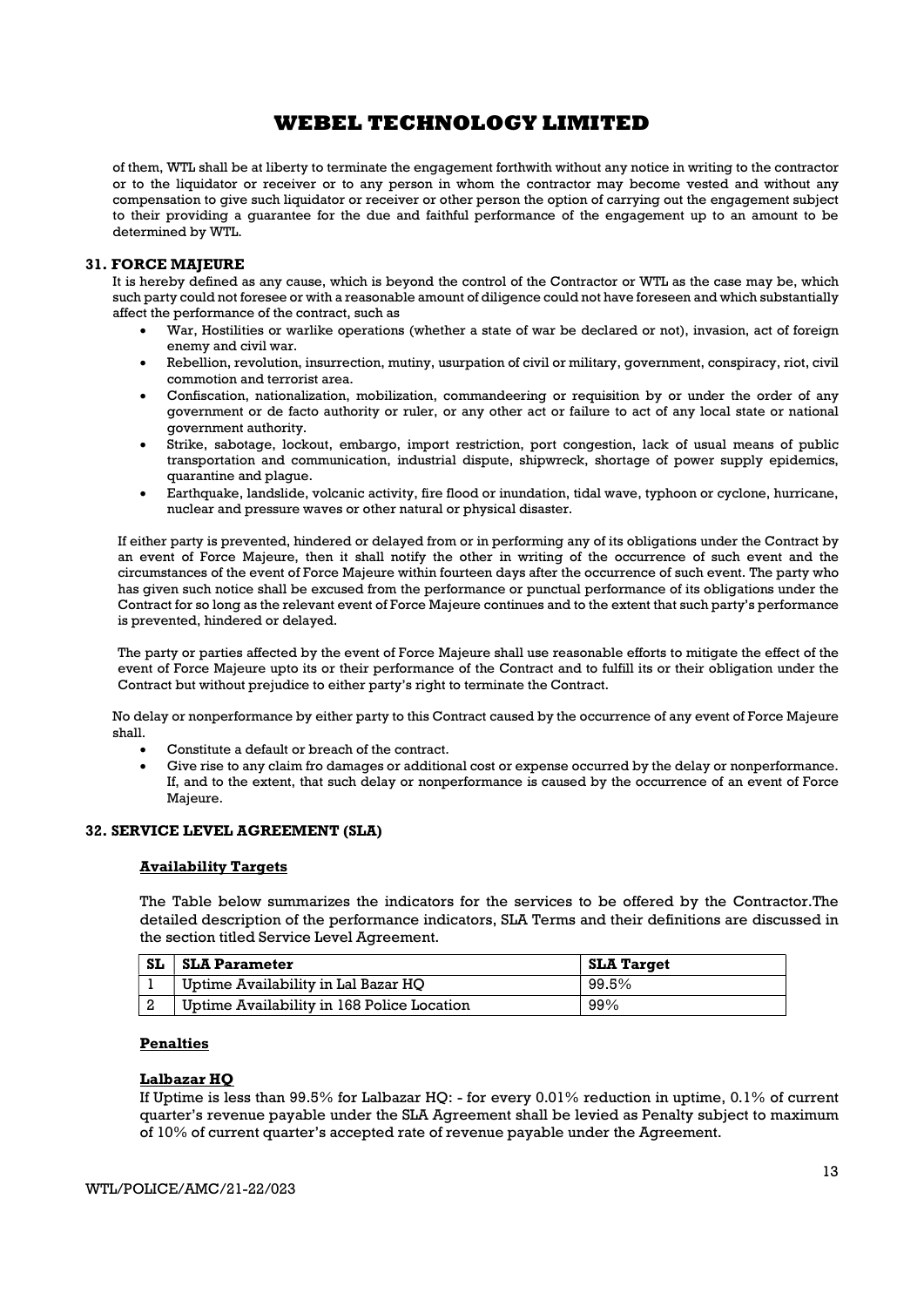### 168 Police stations

If Uptime is less than 99% for 168 Police location: - for every 0.02% reduction in uptime for a particular police station, 0.1% of current quarter's revenue (total AMC cost of materials installed at that particular police station) of that respective police station payable under the Agreement shall be levied as Penalty subject to maximum of 10% of current quarter's accepted rate of revenue payable under the Agreement.

### 33. PERFORMANCE BANK GUARANTEE (PBG)

As a guarantee for timely delivery, installation and commissioning of equipment as well as performance of on-site warranty support, as mentioned in Bill of Material, from the date of final acceptance of systems and pertaining to proper running of the systems, the bidder will have to submit 10% of the contract value as security in the form of Performance Bank Guarantee from any nationalized bank as per format enclosed (Section – P).

### 34. SI/BIDDER/CONTRACTOR'S RESPONSIBILITIES

Refer Section –A (Scope of Work & Responsibility)

#### 35. NO WAIVER OF RIGHTS

Neither the inspection by WTL or any of their agents nor any order by WTL for payment of money or any payment for or acceptance of the whole or any part of the works by WTL, nor any extension of time, nor any possession taken by WTL shall operate as a waiver of any provision of the contract or of any power reserved to WTL, or any right to damages here in provided, nor shall any waiver of any breach in the contract be held to be a waiver of any other subsequent breach.

### 36. GRAFTS, COMMISSIONS, GIFTS, ETC.

It is the Purchaser's policy to require that bidders, suppliers, contractors and consultants under contracts, observe the highest standard of ethics during the procurement and execution of such contracts. Any graft, commission, gift or advantage given, promised or offered by or on behalf of the contractor or his partner, agent, officers, director, employee or servant or any one on his or their behalf in relation to the obtaining or to the execution of this or any other contract with WTL shall in addition to any criminal liability which it may incur, subject the contractor to the cancellation of this and all other contracts and also to payment of any loss or damage to WTL resulting from any cancellation. WTL shall then be entitled to deduct the amount so payable from any monies otherwise due to the contractor under contract.

### 37. ENFORCEMENT OF TERMS

The failure of either party to enforce at any time any of the provision of this contract or any rights in respect thereto or to exercise any option here in provided shall in no way be construed to be a waiver to such provisions, rights or options or in any way to affect the validity of the contract. The exercise by either party of any of its rights herein shall not preclude or prejudice either party from exercising the same or any other right it may have hereunder.

### 38. PERIOD OF VALIDITY OF OFFER

For the purpose of placing the order, the proposals shall remain valid till 180 days. During the period of validity of proposals, the rates quoted shall not change. In exceptional circumstances, WTL may ask for extension of the period of validity and such a request shall be binding on Bidders. WTL's request and the response to such a request by various Bidders shall be in writing. A Bidder agreeing to such an extension will not be permitted to increase its rates.

### 39. TAXES & DUTIES

- The prices shall be inclusive of all taxes & levies including GST and other statutory duties as applicable. Rate of taxes should be indicated separately in the Price Bid.
- Contract Price specified in Price Bid should be based on the taxes & duties and charges prevailing at the date one day prior to the last date of Bid submission.
- Statutory deduction, wherever applicable, shall be made from invoice as per government rules. Necessary certificate will be issued for such deductions.
- Bidder submitting a bid shall produce valid statutory documents / certificates with respect to GST, Income Tax, ROC, Prof. Tax, Trade License, etc. All such documents / certificates shall remain valid on the last date of tender submission.
- In case of inter-state transaction, WTL will provide "Waybill". However, statutory charges, if any will be borne by the bidder.
- GST component of the invoice of the bidder may be kept on hold in case there ia any mismatch / irregularity in GST return filling on the part of the bidder.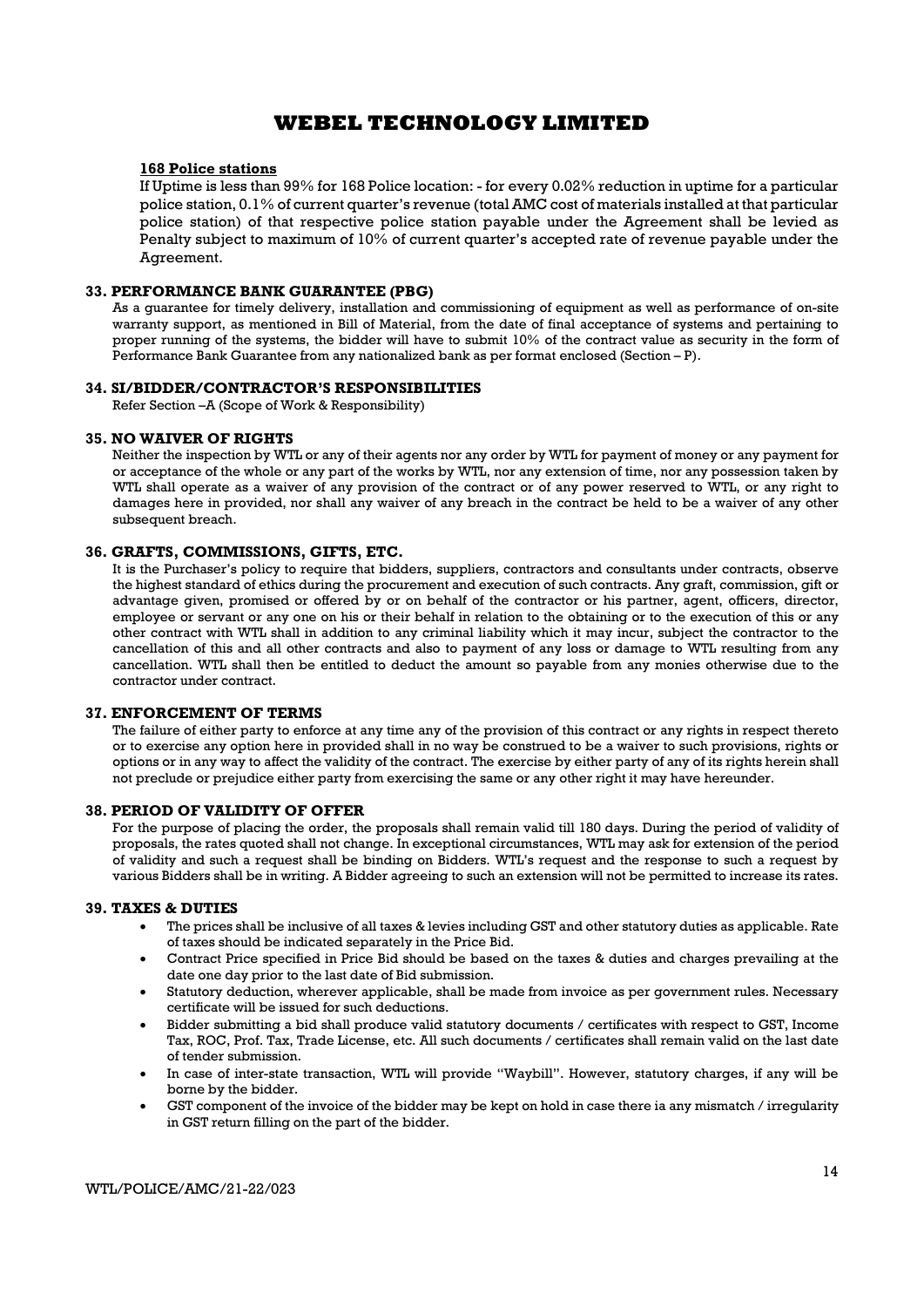### 40. DISCREPANCIES IN BID

- Discrepancy between description in words and figures, the rate which corresponds to the words quoted by the bidder shall be taken as correct.
- Discrepancy in the amount quoted by the bidder due to calculation mistake of the unit rate then the unit rate shall be regarded as firm.
- Discrepancy in totaling or carry forward in the amount quoted by the bidder shall be corrected.

#### 41. BID DUE DATE

The online tender has to submitted not later than the due date and time specified in the Important Dates Sheet. WTL may as its discretion on giving reasonable notice by fax, or any other written communication to all prospective bidders who have been issued the bid documents, extend the bid due date, in which case all rights and obligations of the WTL and the bidders, previously subject to the bid due date, shall thereafter be subject to the new bid due date as extended.

### 42. LATE BID

Any proposal received by WTL after the deadline for submission of proposals may not be accepted.

#### 43. OPENING OF BID BY WTL

Bids shall be opened and downloaded electronically through operation of the process in the e-Tender portal in presence of Tender Committee. Bidders interested to remain present during electronic bid opening may attend the bid opening session at WTL premises at scheduled date & time.

#### 44. CONTACTING WTL

Bidder shall not approach WTL officers beyond office hours and/or outside WTL office premises from the time of the Bid opening to the time of finalization of successful bidder. Any effort by bidder to influence WTL office in the decision on Bid evaluation, Bid comparison or finalization may result in rejection of the Bidder's offer. If the bidder wishes to bring additional information to the notice of WTL, it should be in writing following the procedure mentioned hereinabove.

### 45. WTL'S RIGHT TO REJECT ANY OR ALL BIDS

WTL reserves the right to reject any bid and to annul the bidding process and reject all bids at any time prior to award of Contract, without thereby incurring any liability to the affected bidder(s) or any obligation to inform the affected bidder(s) of the grounds for such decision.

#### 46. BID CURRENCIES

Prices shall be quoted in Indian Rupees, inclusive of all prevailing taxes, levies, duties, cess etc.

#### 47. PRICE

- Price should be quoted in the BOQ format only. No deviation is acceptable.
- Price quoted should be firm, inclusive of packing, forwarding, insurance and freight charges.
- Percentage/specified amount of taxes & duties should be clearly mentioned otherwise WTL reserves the right to reject such vague offer.
- Price to be quoted inclusive of supply, installation & commissioning charges.

### 48. CANVASSING

Canvassing or support in any form for the acceptance of any tender is strictly prohibited. Any bidder doing so will render him liable to penalties, which may include removal of this name from the register of approved Contractors.

#### 49. NON-TRANSFERABILITY OF TENDER

This tender document is not transferable.

#### 50. FORMATS AND SIGNING OF BID

The original and all copies of the proposals shall be neatly typed and shall be signed by an authorized signatory(ies) on behalf of the Bidder. The authorization shall be provided by written Power of Attorney accompanying the proposal. All pages of the proposal, except for un-amended printed literature, shall be initialed by the person or persons signing the proposal. The proposal shall contain no interlineations, erase or overwriting. In order to correct errors made by the Bidder, all corrections shall be done & initialed with date by the authorized signatory after striking out the original words/figures completely.

#### 51. WITHDRAWAL OF BID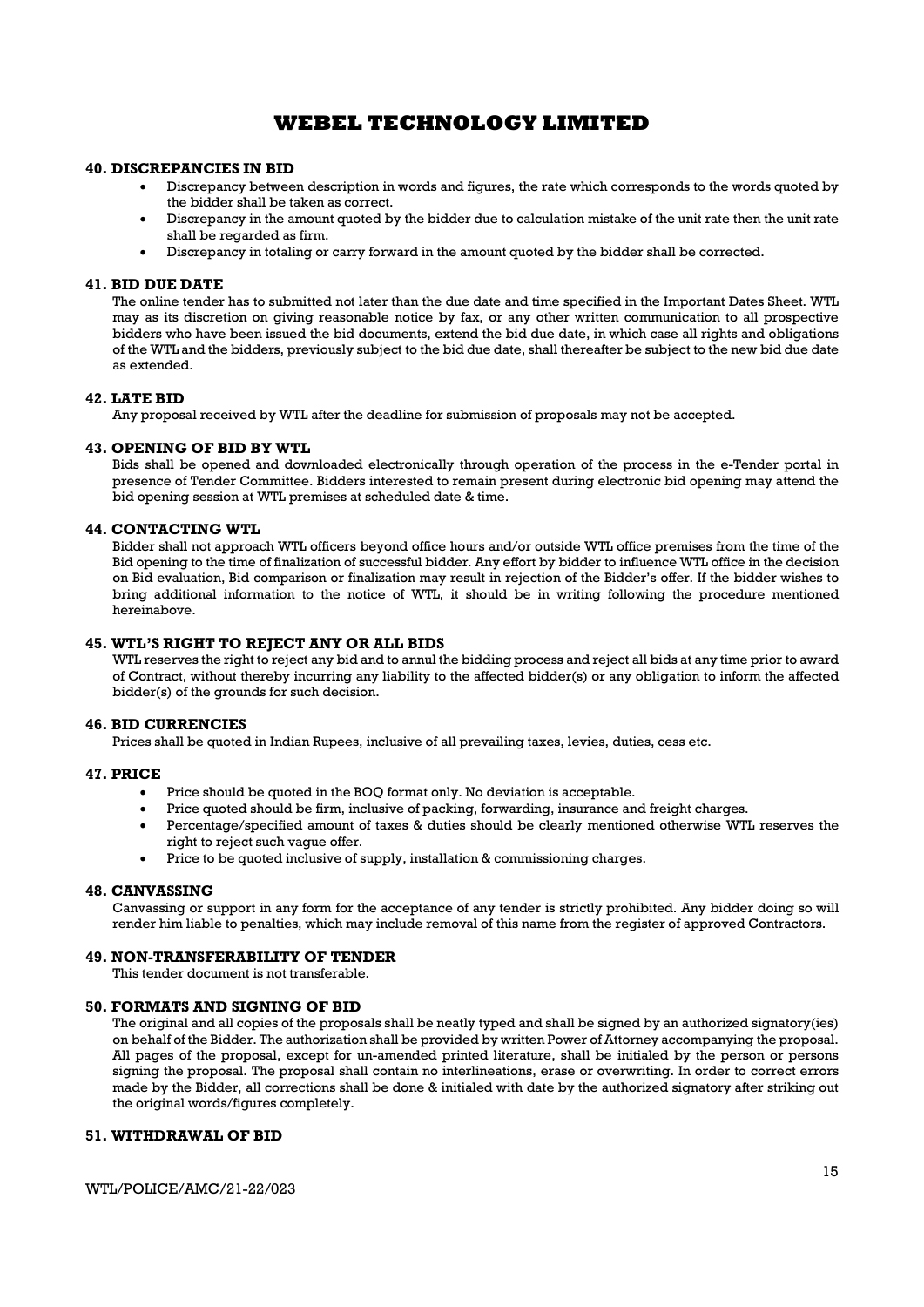Bid cannot be withdrawn during the interval between their submission and expiry of Bid's validity period. Fresh Bid may be called from eligible bidders for any additional item(s) of work not mentioned herein, if so required.

#### 52. INTERPRETATION OF DOCUMENTS

If any bidder should find discrepancies or omission in the specifications or other tender documents, or if he should be in doubt as to the true meaning of any part thereof, he shall make a written request to the tender inviting authority for correction/clarification or interpretation or can put in a separate sheet along with his technical bid document.

### 53. PREPARATION OF TENDER

Tender shall be submitted in accordance with the following instructions:

- a) Tenders shall be submitted in the prescribed forms. Digital signatures shall be used. Where there is conflict between the words and the figures, the words shall govern.
- b) All notations must be in ink or type written. No erasing or overwriting will be permitted. Mistakes may be crossed out and corrections typed or written with ink adjacent thereto and must be initialed in ink by the person or persons signing the tender.
- c) Tenders shall not contain any recapitulation of the work to be done. Alternative proposals will not be considered unless called for. No written, oral, telegraphic or telephonic proposals for modifications will be acceptable.
- d) Tenders shall be uploaded as notified on or before the date and time set for the opening of tenders in the Notice Inviting Tenders.
- e) Tenders subject to any conditions or stipulations imposed by the bidder are liable to be rejected.
- f) Each and every page of the tender document must be signed with company seal by the bidder.
- g) Any bidder may withdraw his tender by written request at any time prior to the scheduled closing time for receipt of tenders and not thereafter.

#### 54. SPLITTING OF THE CONTRACT AND CURTAILMENT OF WORK

WTL reserve the right to split up and distribute the work among the successful bidders and to curtail any item of work in the schedule partly or fully.

### 55. FINAL INSPECTION

Final inspection will be carried by the authorized representative from WTL./ Department.

### 56. SITE INSPECTION

Bidder can inspect (at their own cost) the sites if required, for which they have to take necessary permission from WTL in writing.

#### 57. ERASURES OR ALTERNATIONS

The offers with overwriting and erasures may make the tender liable for rejection if each of such overwriting/erasures/manuscript ions is not only signed by the authorized signatory of the bidder. There should be no hand-written material, corrections or alterations in the offer. Technical details must be completely filled up. Correct technical information of the product being offered must be filled in. Filling up of the information using terms such as "OK", "accepted", "noted", "as given in brochure/manual" is not acceptable. The Customer may treat offers not adhering to these guidelines as unacceptable. The Customer may, at its discretion, waive any minor nonconformity or any minor irregularity in the offer. This shall be binding on all bidders and the Tender Committee reserves the right for such waivers.

#### 58. COMPLIANCE WITH LAW

The contractor hereto agrees that it shall comply with all applicable union, state and local laws, ordinances, regulations and codes in performing its obligations hereunder, including the procurement of licenses, permits certificates and payment of taxes where required. The contractor shall establish and maintain all proper records (particularly, but without limitation, accounting records) required by any law, code/practice of corporate policy applicable to it from time to time including records and returns as applicable under labor legislation.

### 59. CLARIFICATION OF BIDS

During evaluation of the bids, the Customer/Tender Committee, at its discretion may ask the bidder for clarification of its bid. The request for the clarification and the response shall be in writing (fax/email) and no change in the substance of the bid shall seek offered or permitted.

### 60. DEEMED ACCEPTANCE

Deliverables will be deemed to be fully and finally accepted by the Department in the event Department has not submitted such Deliverable/Service Review Statement to Bidder/Implementation Partner before the expiration of the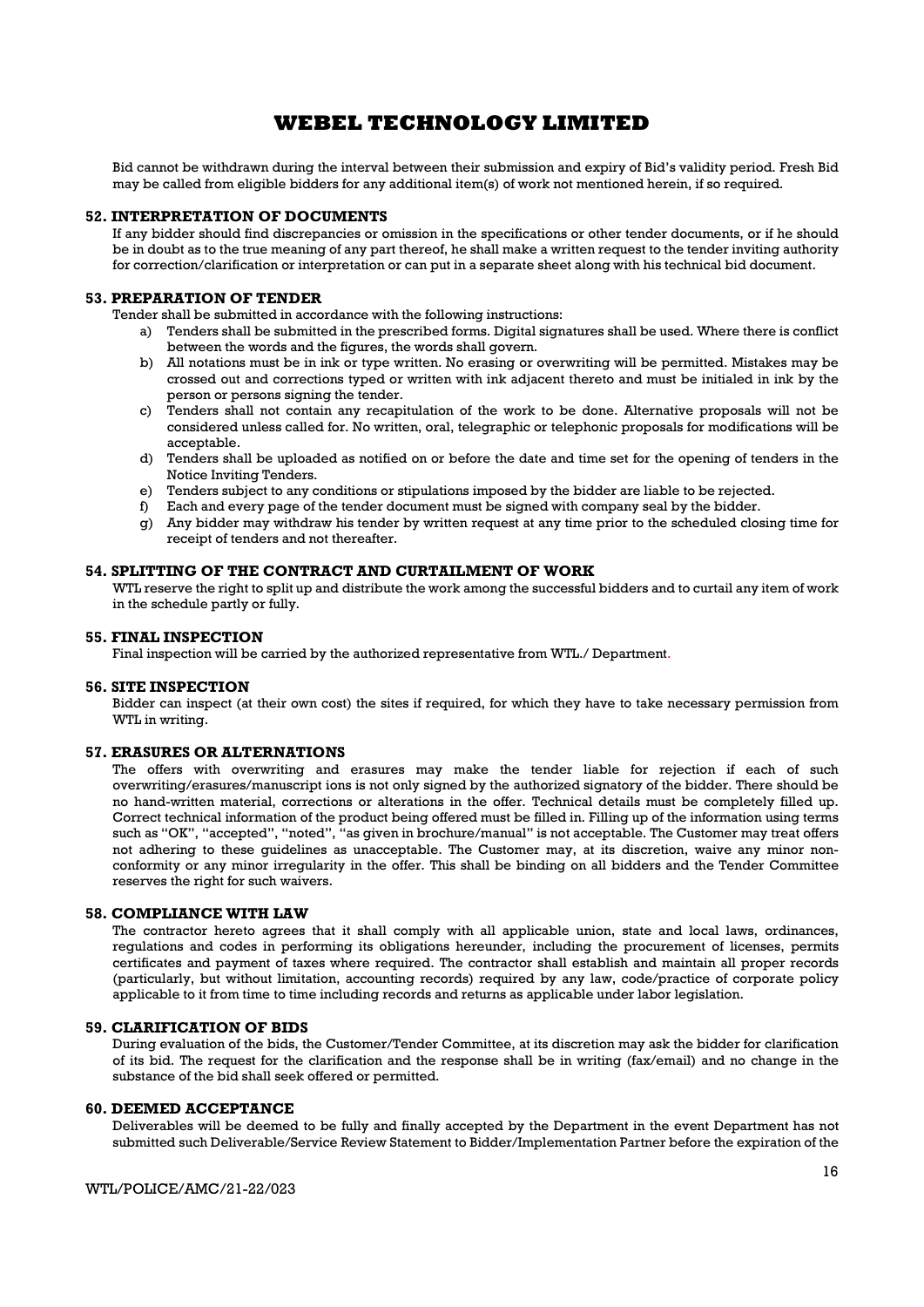review period, or when Department uses the Deliverable in its business, whichever occurs earlier ("Deemed Acceptance").

### 61. QUALITY CONTROL

- The contractor is obliged to work closely with WTL and/or Department, act within its authority and abide by directive issued by them on implementation activities.
- The contractor will abide by the safety measures and free WTL and the concerned Department from all demands or responsibilities arising from accident/loss of life, the cause of which is due to their negligence. The bidder will pay all indemnities arising from such incidents and will not hold WTL and Department responsible.
- The contractor will treat as confidential all data and information about the system, obtained in the execution of its responsibilities in strict confidence and will not reveal such information to any party without the prior written approval of WTL/Department.
- WTL reserves the right to inspect all phases of contractor's operation to ensure conformity to the specifications. WTL shall have engineers, inspectors or other duly authorized representatives made known to the contractor, present during the progress of the work and such representatives shall have free access to the work at all times. The presence or absence of representatives of WTL does not relieve the contractor of the responsibility for quality control in all phases.
- The Court of Kolkata only will have the jurisdiction to deal with and decide any legal matters or dispute whatsoever arising out of the contract.

### 62. GENERAL TERMS

- a) All the pages of the bid document including documents submitted therein must be duly signed and stamped failing which the offer shall be liable to be rejected.
- b) All the documents to be submitted by the bidder along with their offer should be duly authenticated by the person signing the offer and if at any point of time during procurement process or subsequently it is detected that documents submitted are forged/tampered/manipulated in any way, the total responsibility lies with the bidder and WTL reserves the full right to take action as may be deemed fit including rejection of the offer and such case is to be kept recorded for any future dealing with them.
- c) No Technical/Commercial clarification will be entertained after opening of the tender.
- d) Overwriting and erasures may make the tender liable for rejection if each of such overwriting/erasures/manuscription is not only signed by the authorized signatory of the bidder. All overwriting should be separately written and signed by the authorized signatory of the bidder.
- e) Quantity mentioned in the tender document is indicative only and orders shall be placed subject to actual requirement. WTL reserve the right to increase or decrease the quantity specified in the tender.
- f) WTL reserve the right to reject or accept or withdraw the tender in full or part as the case may be without assigning the reasons thereof. No dispute of any kind can be raised the right of buyer in any court of law or elsewhere.
- g) WTL reserve the right to ask for clarification in the bid documents submitted by the bidder. Documents may be taken if decided by the committee.
- h) Supporting technical brochures/catalogues indicating each feature in respect of offered model and make must be submitted along with the offer, in absence of which the offer is liable to be ignored.
- i) No dispute by the bidders in regard to Technical/Commercial points will be entertained by WTL and decision taken by the Tender Committee will be final.
- j) Discrepancy in the amount quoted by the bidder due to calculation mistake, the unit rate shall be regarded as firm and the totaling or carry in the amount quoted by the bidder shall be corrected accordingly.
- k) The price offers shall remain firm within the currency of contract and no escalation of price will be allowed.
- l) The acceptance of the tender will rest with the accepting authority who is not bound to accept the lowest or any tender and reserves the right to reject in part or in full any or all tender(s) received and to split up the work among participants without assigning any reason thereof.
- m) The customer/WTL at its discretion may extend the deadline for the submission of Bids.
- n) The Court of Kolkata only will have the jurisdiction to deal with and decide any legal matters or dispute whatsoever arising out of the contract.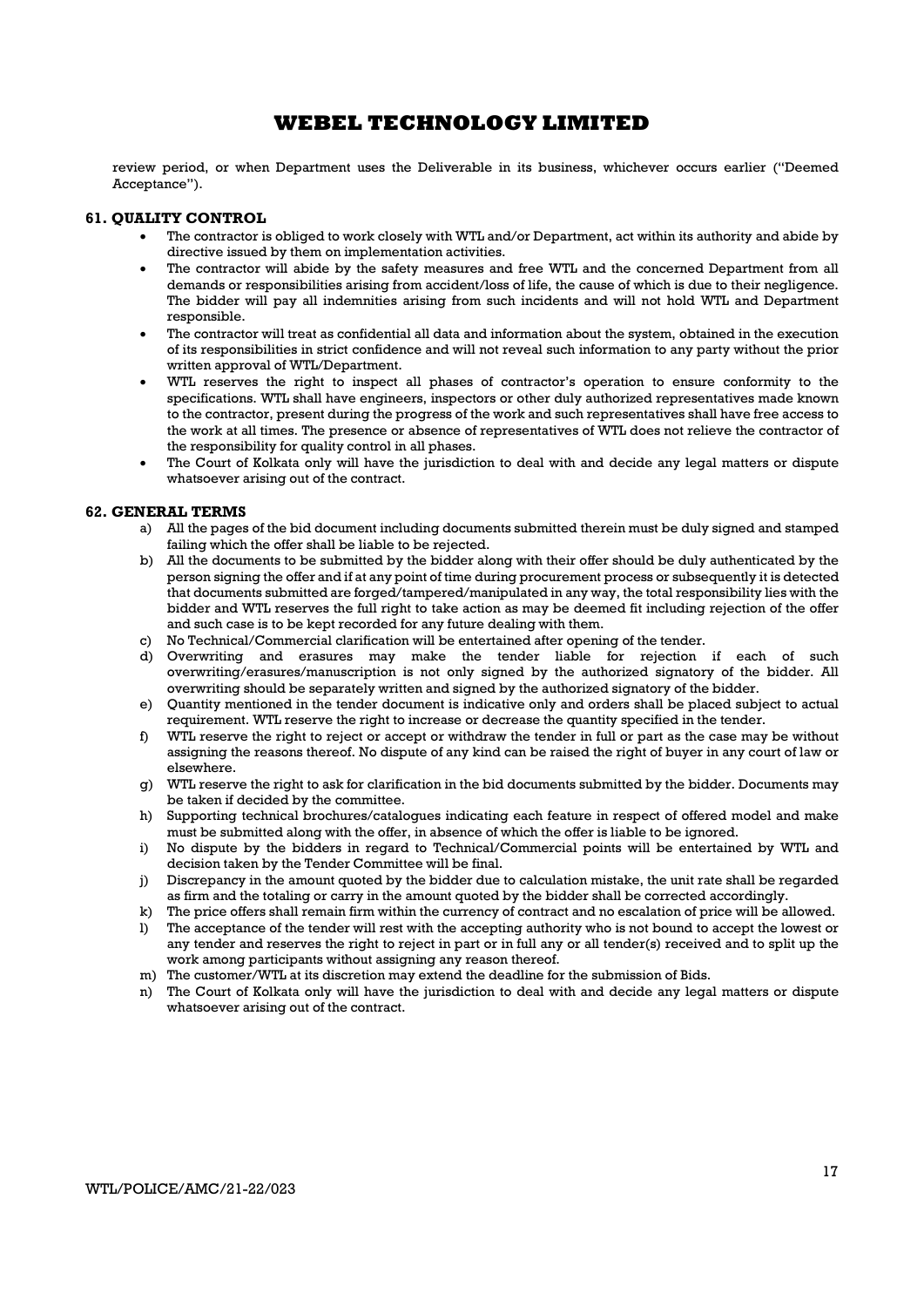### SECTION – E

### BID FORM

(Bidders are requested to furnish the Bid Form in the Format given in this section, filling the entire Blank and to be submitted on Letter Head in original)

To Webel Technology Limited Plot – 5, Block – BP, Sector - V, Salt Lake City, Kolkata – 700091.

### Sub: AMC of equipments for 2 Mbps WBSWAN link at 168 no of police offices along with central location at Lalbazar under the jurisdiction of Kolkata Police.

### Dear Sir,

- 1. We the undersigned bidder/(s), having read and examined in details the specifications and other documents of the subject tender no. WTL/POLICE/AMC/21-22/023 dated 17.11.2021, do hereby propose to execute the job as per specification as set forth in your Bid documents.
- 2. The prices of all items stated in the bid are firm during the entire period of job irrespective of date of completion and not subject to any price adjusted as per in line with the bidding documents. All prices and other terms & conditions of this proposal are valid for a period of 180 (one hundred eighty) days from the date of opening of bid. We further declare that prices stated in our proposal are in accordance with your bidding.
- 3. We confirm that our bid prices include all other taxes and duties and levies applicable on bought out components, materials, equipments and other items and confirm that any such taxes, duties and levies additionally payable shall be to our account.
- 4. Earnest Money Deposit: We have transferred EMD amount online through e-Tender portal.
- 5. We declare that items shall be executed strictly in accordance with the specifications and documents irrespective of whatever has been stated to the contrary anywhere else in our proposal. Further, we agree that additional conditions, deviations, if any, found in the proposal documents other than those stated in our deviation schedule, save that pertaining to any rebates offered shall not be given effect to.
- 6. If this proposal is accepted by you, we agree to provide services and complete the entire work, in accordance with schedule indicated in the proposal. We fully understand that the work completion schedule stipulated in the proposal is the essence of the job, if awarded.
- 7. We further agree that if our proposal is accepted, we shall provide a Performance Bank Guarantee of the value equivalent to ten percent (10%) of the Order value as stipulated in Financial Bid (BOQ).
- 8. We agree that WTL reserves the right to accept in full/part or reject any or all the bids received without any explanation to bidders and his decision on the subject will be final and binding on Bidder.

Thanking you, we remain,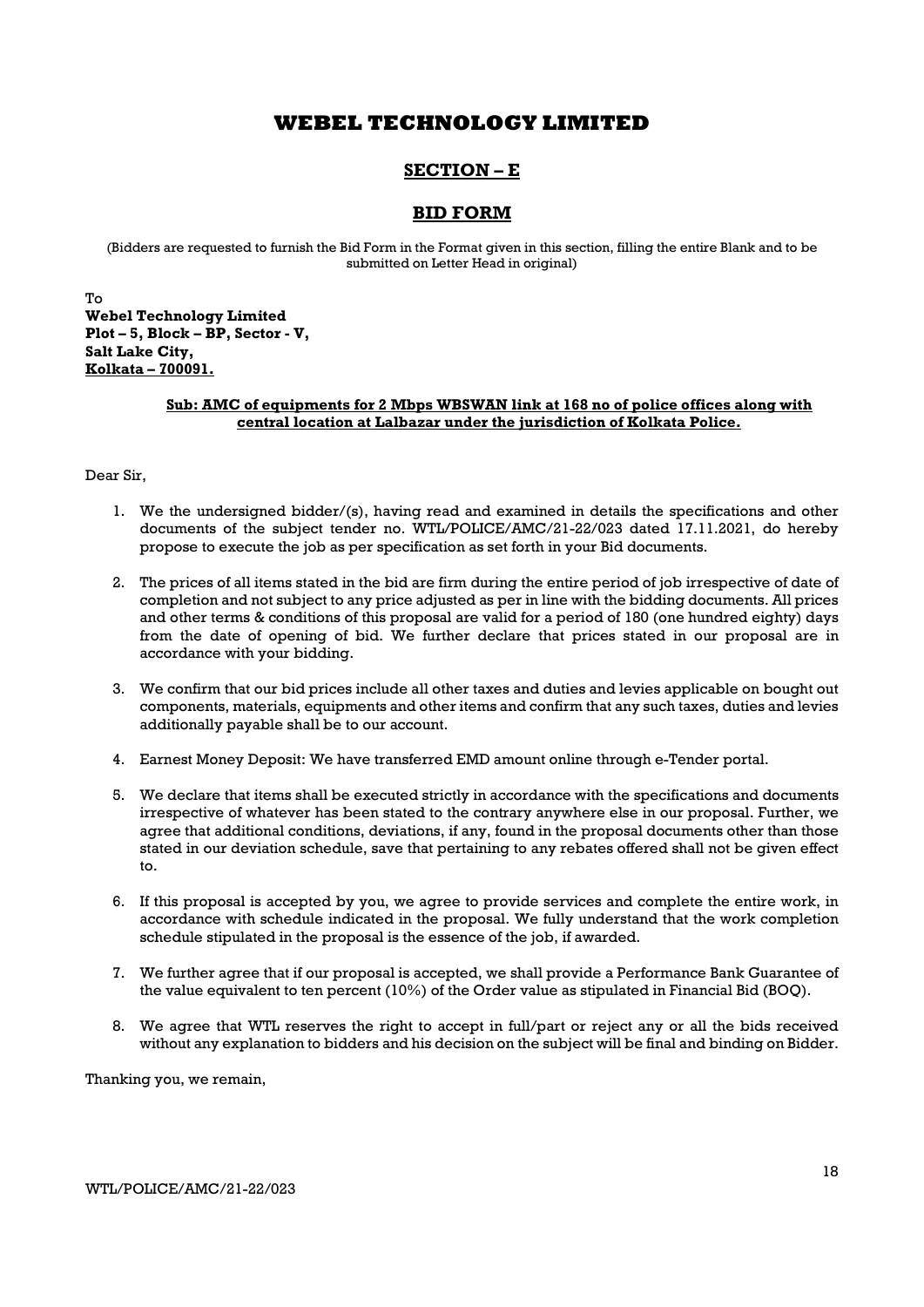Yours faithfully

………………………………………………… Signature

……………………………………………………….. Name in full

……………………………………………………….. Designation

### Signature & Authorized Verified by

………………………………………………… Signature

………………………………………………… Name in full

………………………………………………… Designation

………………………………………………… Company Stamp

Dated, this …………………..day of ……………………2021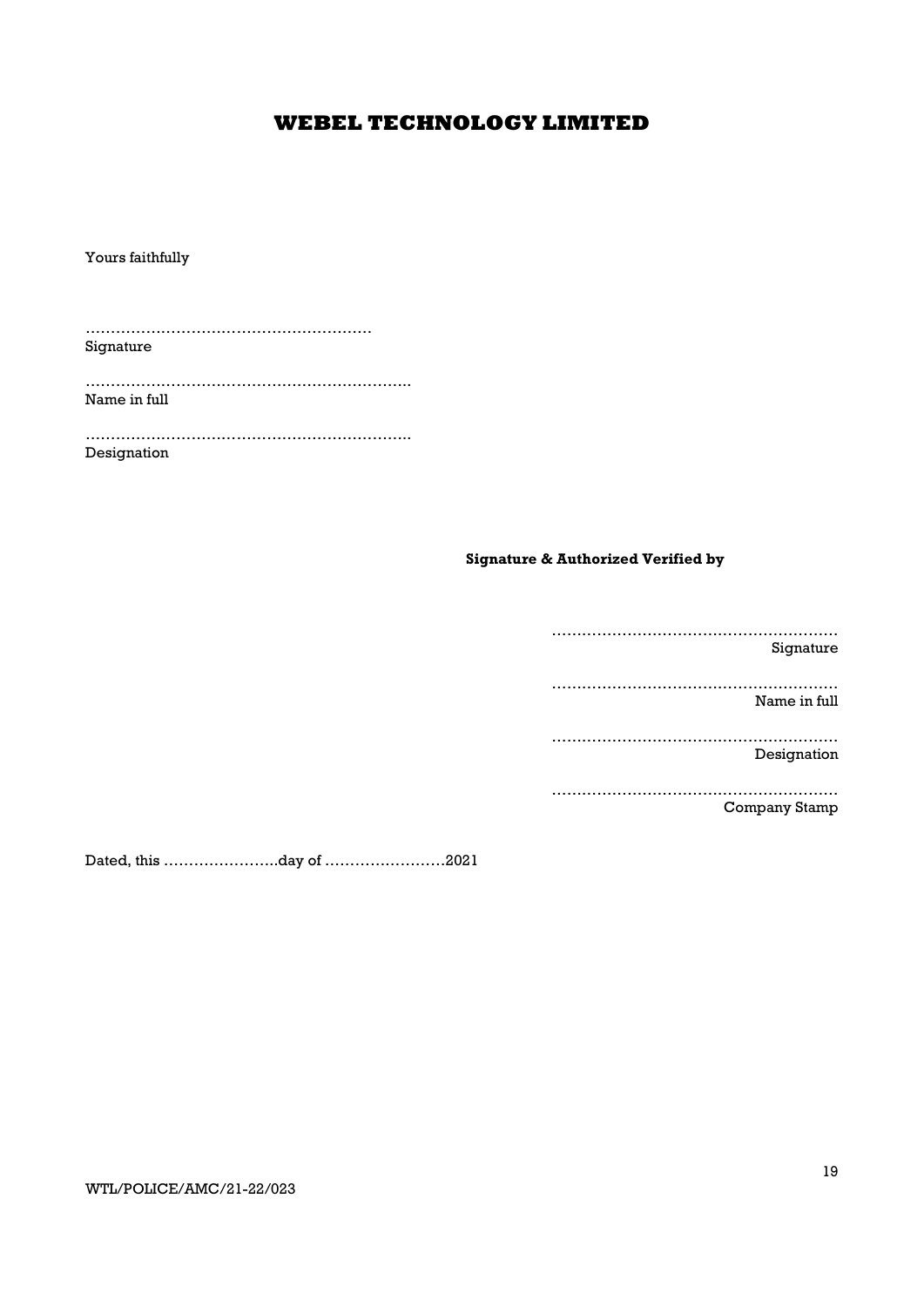### SECTION – F

### TECHNO COMMERCIAL EVALUATION & AWARDING OF CONTRACT

### 1. EVALUATION PROCEDURE

- The Eligibility Criteria (Section B) will be evaluated by Tender Committee and those qualify will be considered for further evaluation.
- After qualifying in Eligibility Criteria, the qualified bidders will only be considered for Financial Bid evaluation.

### 2. FINAL EVALUATION

Financial Proposal of the bidders qualifying in the evaluation of Eligibility Criteria will be evaluated. The bidder who has qualified in the Eligibility Criteria evaluation and returns with lowest quote (L1) in financial bid would normally be awarded the contract subject to Post Qualification.

### 3. AWARDING OF CONTRACT

An affirmative Post Qualification determination will be prerequisite for award of the contract to the lowest quoted bidder. A negative determination will result in rejection of bidder's bid, in which event the WTL will proceed to the next lowest evaluated bidder to make a similar determination of that bidder's capability to perform satisfactorily. The successful bidder (s) will have to give security deposit in the form of Performance Bank Guarantee.

### 4. POST QUALIFICATION

The determination will evaluate the Bidder's financial, technical, design, integration, customization, production, management and support capabilities and will be based on an examination of the documentary evidence of the Bidder's qualification, as well as other information WTL deems necessary and appropriate. This determination may include visits or interviews with the Bidder's client's reference in its bid, site inspection, and any other measures.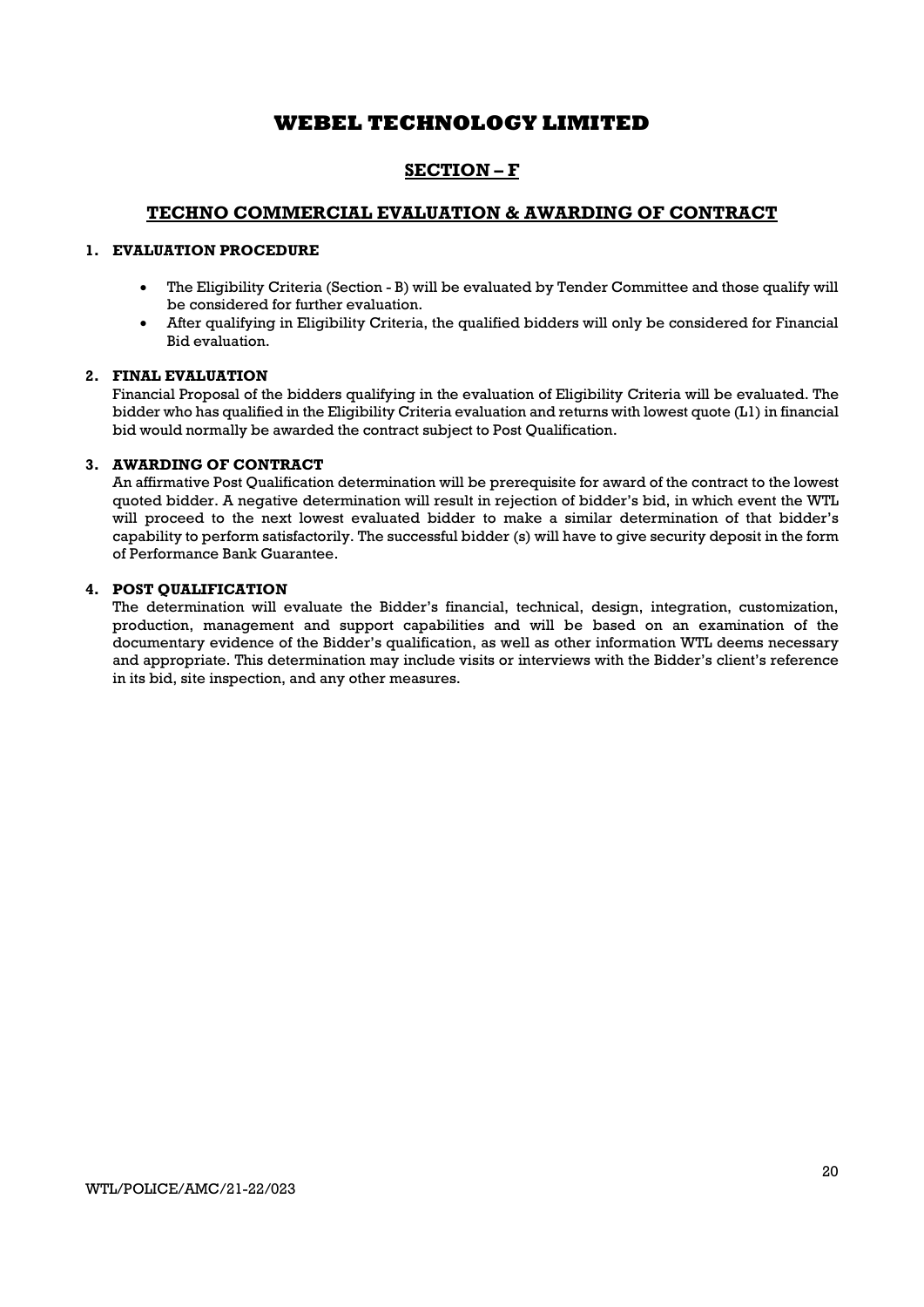### SECTION – G

### GUIDANCE FOR E-TENDERING

Instructions / Guidelines for electronic submission of the tenders have been annexed for assisting the Bidders to participate in e-Tendering.

### Registration of Bidder:

Any Bidder willing to take part in the process of e-Tendering will have to be enrolled & registered with the Government e-Procurement System through logging on to **https://wbtenders.gov.in.** The Bidder is to click on the link for e-Tendering site as given on the web portal.

### Digital Signature Certificate (DSC):

Each Bidder is required to obtain a Class-II or Class-III Digital Signature Certificate (DSC) for submission of tenders from the approved service provider of the National Informatics Centre (NIC) on payment of requisite amount. Details are available at the Web Site stated above. DSC is given as a USB e-Token.

 The Bidder can search & download N.I.T. & BOQ electronically from computer once he logs on to the website mentioned above using the Digital Signature Certificate. This is the only mode of collection of Tender Documents.

### Participation in more than one work:

A prospective bidder shall be allowed to participate in the job either in the capacity of individual or as a partner of a firm. If, found to be applied severally in a single job all the applications will be rejected.

### Submission of Tenders:

Tenders are to be submitted through online to the website stated above in two folders at a time, one in Techno Commercial Proposal & the other is Financial Proposal before the prescribed date & time using the Digital Signature Certificate (DSC). The documents are to be uploaded virus scanned copy duly Digitally Signed. The documents will get encrypted (transformed into non readable formats)

The proposal should contain scanned copies of the following in two covers (folders).

### Techno Commercial Cover:

### Technical Document1 (scanned & join in pdf format then upload)

1. N I T Declaration duly stamped & signed in letter head, Section - Q

### Technical Document2 (scanned & join in pdf format then upload)

1. Bid Form as per format (Section – E)

### Technical Compliance (scanned &joins in pdf format then upload)

1. Manufacturer Authorization Form

### Financial Cover:

BOQ will be downloaded and same will be uploaded with quoted rates. While uploading BOQ file name shall remain unchanged. Absence of this document shall lead to summary rejection of the bid.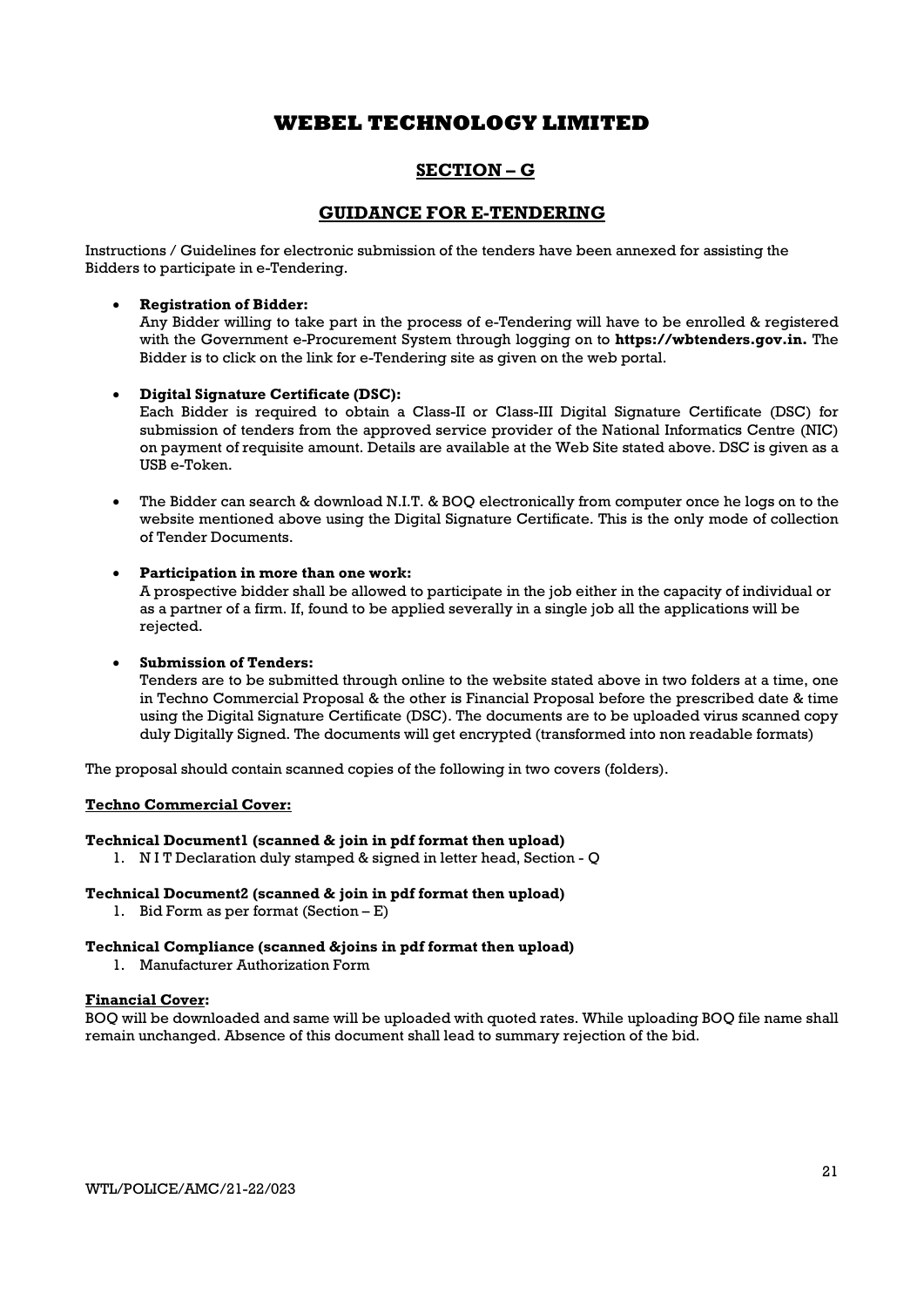### NON-STATUTARY COVER (MY SPACE) CONTAIN FOLLOWING DOCUMENT:

### (In each folder, scanned coy will be uploaded with single file having multiple pages)

| S1.<br>No. | <b>Category Name</b>   | <b>Sub Category Name</b>         | <b>Sub Category Description</b>                                                                                             |
|------------|------------------------|----------------------------------|-----------------------------------------------------------------------------------------------------------------------------|
| A          | <b>CERTIFICATES</b>    | A1. CERTIFICATES                 | <b>GST Registration Certificate</b><br>$\bullet$<br>PAN<br><b>Trade License</b><br>Document as per Section - B<br>$\bullet$ |
| B          | <b>COMPANY DETAILS</b> | <b>B1. COMPANY DETAILS 1</b>     | Document as per Section - B<br>$\bullet$<br>Document as per Section - B                                                     |
|            |                        | <b>B2. COMPANY DETAILS 2</b>     | Company Profile (Not more than 3 pages)<br>$\bullet$<br>Document as per Section - B                                         |
| C          | <b>CREDENTIAL</b>      | <b>CREDENTIAL 1</b>              | Order copy & performance certificate as per Section - B                                                                     |
|            |                        | <b>CREDENTIAL 2</b>              | Other documents, if any<br>$\bullet$<br>Support Service & Manpower as per Section - B                                       |
| D          | <b>DECLARATION</b>     | DECLARATION 1                    | List of Clients as per format $(Section - O)$<br>$\bullet$<br>Support Service Centre & Manpower (Section -<br>M             |
|            |                        | DECLARATION 2                    | Financial Capability of Bidder as per format (Section - K)                                                                  |
|            |                        | <b>DECLARATION 3</b>             | Bidder's Details as per format (Section - L)                                                                                |
|            |                        | <b>DECLARATION 4</b>             | Details of Order Executed as per format (Section - J)                                                                       |
|            |                        | DECLARATION 5                    | Document as per Section - B<br>Financial document as per Section - B                                                        |
| F          | <b>FINANCIAL INFO</b>  | P/L & BALANCE SHEET<br>2016-2017 | P/L & BALANCE SHEET 2017-2018                                                                                               |
|            |                        | P/L & BALANCE SHEET<br>2017-2018 | P/L & BALANCE SHEET 2018-2019                                                                                               |
|            |                        | P/L & BALANCE SHEET<br>2018-2019 | P/L & BALANCE SHEET 2019-2020                                                                                               |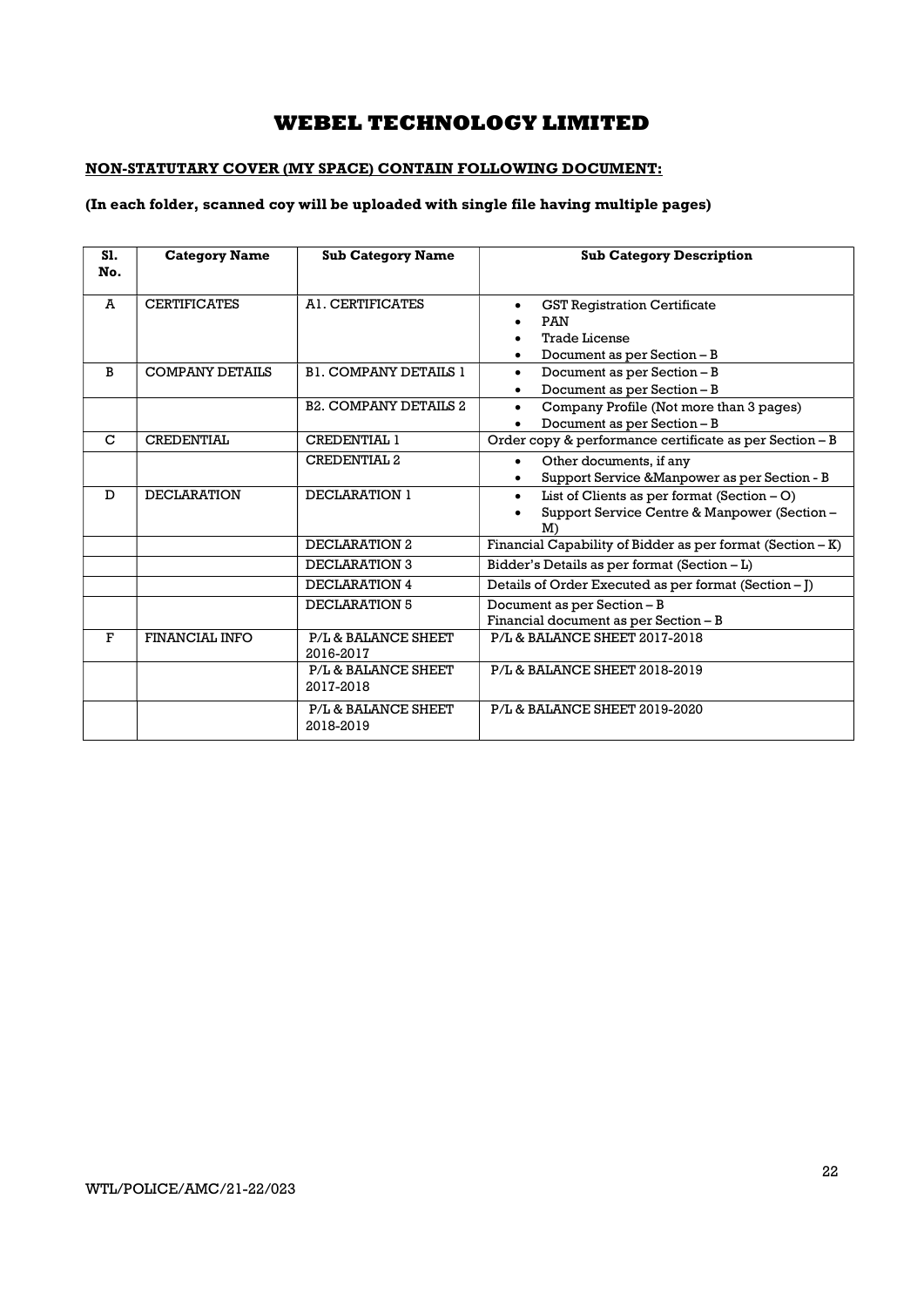### SECTION – H

## EXISTING INFRASTRUCTURE

### Annexure -I

| Serial<br>No. | Details of Cisco Router installed at Lalbazar Police HQ |              |                                 |
|---------------|---------------------------------------------------------|--------------|---------------------------------|
|               | Model No                                                | <b>MODEL</b> | <b>Chassis</b><br><b>Number</b> |
|               | ASR1004                                                 | ASR1004      | FXS2132O3XO                     |

| Serial<br>No. | Details of Cisco Switch installed at Lalbazar Police HQ |                 |                                 |
|---------------|---------------------------------------------------------|-----------------|---------------------------------|
|               | Model No                                                | <b>MODEL</b>    | <b>Chassis</b><br><b>Number</b> |
|               | WS-C3850-24S-S                                          | <b>WSC3854S</b> | FCW2143DOXN                     |

| Serial<br>No. | <b>Details of Cisco Router installed at Police Offices</b> |              |                                 |
|---------------|------------------------------------------------------------|--------------|---------------------------------|
|               | Model No                                                   | <b>MODEL</b> | <b>Chassis</b><br><b>Number</b> |
| 1             | C841M-8X/K9                                                | CISCO 841M   | FGL21459178                     |
| 2             | C841M-8X/K9                                                | CISCO 841M   | FGL2145917A                     |
| 3             | C841M-8X/K9                                                | CISCO 841M   | FGL2145917B                     |
| 4             | C841M-8X/K9                                                | CISCO 841M   | FGL2145917C                     |
| 5             | C841M-8X/K9                                                | CISCO 841M   | FGL2145917D                     |
| 6             | C841M-8X/K9                                                | CISCO 841M   | FGL2145917E                     |
| 7             | C841M-8X/K9                                                | CISCO 841M   | FGL2145917F                     |
| 8             | C841M-8X/K9                                                | CISCO 841M   | FGL2145917G                     |
| 9             | C841M-8X/K9                                                | CISCO 841M   | FGL2145917H                     |
| 10            | C841M-8X/K9                                                | CISCO 841M   | FGL2145917J                     |
| 11            | C841M-8X/K9                                                | CISCO 841M   | FGL2145917K                     |
| 12            | C841M-8X/K9                                                | CISCO 841M   | FGL2145917L                     |
| 13            | C841M-8X/K9                                                | CISCO 841M   | FGL2145917M                     |
| 14            | C841M-8X/K9                                                | CISCO 841M   | FGL2145917N                     |
| 15            | C841M-8X/K9                                                | CISCO 841M   | FGL2145917P                     |
| 16            | C841M-8X/K9                                                | CISCO 841M   | FGL2145917R                     |
| 17            | C841M-8X/K9                                                | CISCO 841M   | FGL2145917S                     |
| 18            | C841M-8X/K9                                                | CISCO 841M   | FGL2145917T                     |
| 19            | C841M-8X/K9                                                | CISCO 841M   | FGL2145917U                     |
| 20            | $C841M-8X/K9$                                              | CISCO 841M   | FGL2145917V                     |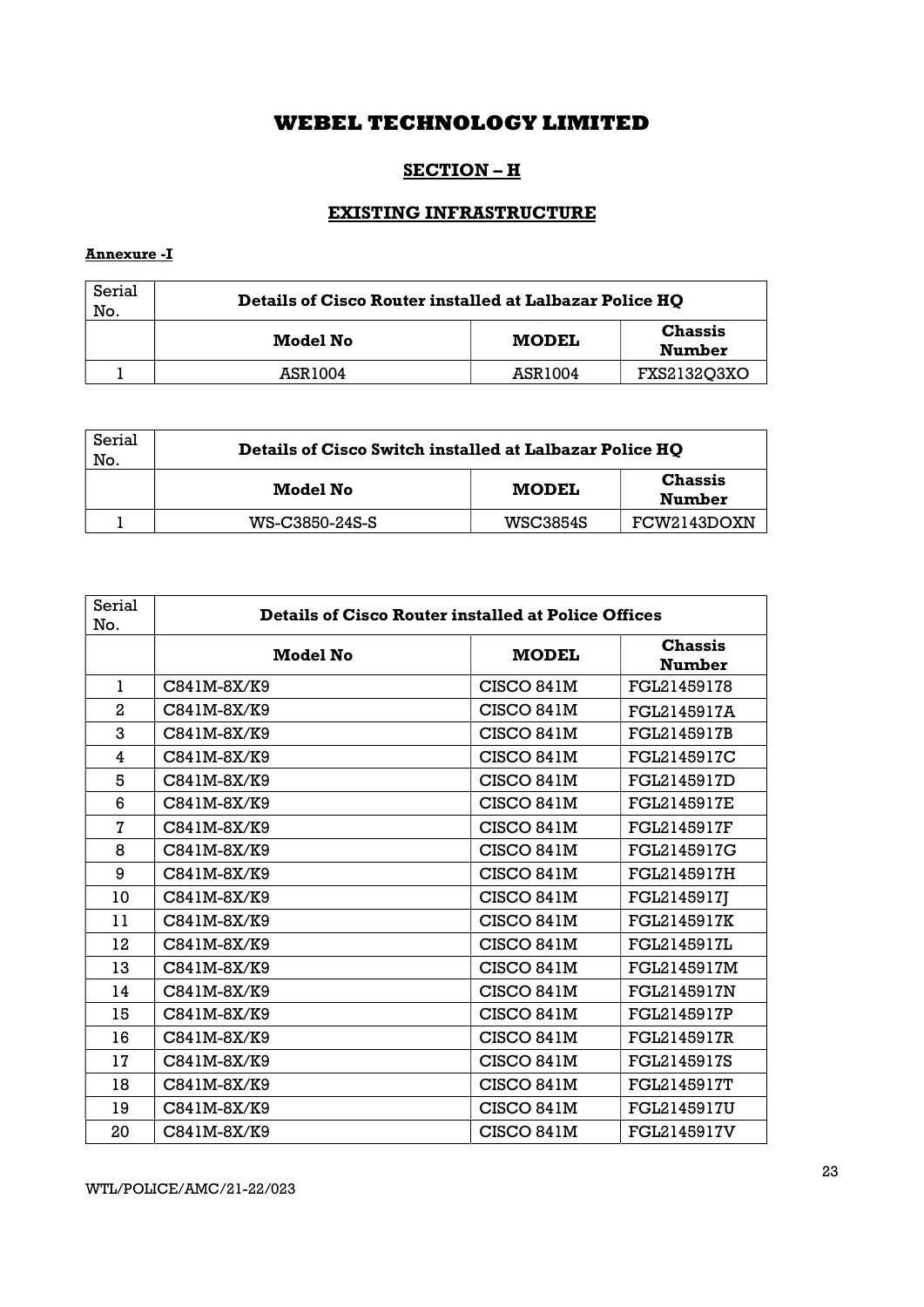| 21 | C841M-8X/K9   | CISCO 841M | FGL2145917W |
|----|---------------|------------|-------------|
| 22 | C841M-8X/K9   | CISCO 841M | FGL2145917X |
| 23 | C841M-8X/K9   | CISCO 841M | FGL2145917Y |
| 24 | C841M-8X/K9   | CISCO 841M | FGL2145917Z |
| 25 | C841M-8X/K9   | CISCO 841M | FGL21459180 |
| 26 | C841M-8X/K9   | CISCO 841M | FGL21459181 |
| 27 | C841M-8X/K9   | CISCO 841M | FGL21459182 |
| 28 | C841M-8X/K9   | CISCO 841M | FGL21459183 |
| 29 | C841M-8X/K9   | CISCO 841M | FGL21459184 |
| 30 | C841M-8X/K9   | CISCO 841M | FGL21459185 |
| 31 | C841M-8X/K9   | CISCO 841M | FGL21459186 |
| 32 | C841M-8X/K9   | CISCO 841M | FGL21459187 |
| 33 | C841M-8X/K9   | CISCO 841M | FGL21459188 |
| 34 | C841M-8X/K9   | CISCO 841M | FGL21459189 |
| 35 | C841M-8X/K9   | CISCO 841M | FGL2145918A |
| 36 | $C841M-8X/K9$ | CISCO 841M | FGL2145918B |
| 37 | C841M-8X/K9   | CISCO 841M | FGL2145918C |
| 38 | C841M-8X/K9   | CISCO 841M | FGL2145918D |
| 39 | C841M-8X/K9   | CISCO 841M | FGL2145918F |
| 40 | C841M-8X/K9   | CISCO 841M | FGL2145918G |
| 41 | C841M-8X/K9   | CISCO 841M | FGL2145918H |
| 42 | $C841M-8X/K9$ | CISCO 841M | FGL2145918J |
| 43 | C841M-8X/K9   | CISCO 841M | FGL2145918K |
| 44 | C841M-8X/K9   | CISCO 841M | FGL2145918L |
| 45 | C841M-8X/K9   | CISCO 841M | FGL2145918M |
| 46 | C841M-8X/K9   | CISCO 841M | FGL2145918N |
| 47 | C841M-8X/K9   | CISCO 841M | FGL2145918P |
| 48 | C841M-8X/K9   | CISCO 841M | FGL2145918Q |
| 49 | C841M-8X/K9   | CISCO 841M | FGL2145918R |
| 50 | C841M-8X/K9   | CISCO 841M | FGL2145918S |
| 51 | C841M-8X/K9   | CISCO 841M | FGL2145918U |
| 52 | C841M-8X/K9   | CISCO 841M | FGL2145918V |
| 53 | C841M-8X/K9   | CISCO 841M | FGL2145918Y |
| 54 | C841M-8X/K9   | CISCO 841M | FGL2145918Z |
| 55 | C841M-8X/K9   | CISCO 841M | FGL21459191 |
| 56 | C841M-8X/K9   | CISCO 841M | FGL21459192 |
| 57 | C841M-8X/K9   | CISCO 841M | FGL2145919R |
| 58 | C841M-8X/K9   | CISCO 841M | FGL2145919S |
| 59 | C841M-8X/K9   | CISCO 841M | FGL2145919T |
| 60 | C841M-8X/K9   | CISCO 841M | FGL2145919U |
| 61 | C841M-8X/K9   | CISCO 841M | FGL2145919V |
| 62 | C841M-8X/K9   | CISCO 841M | FGL2145919W |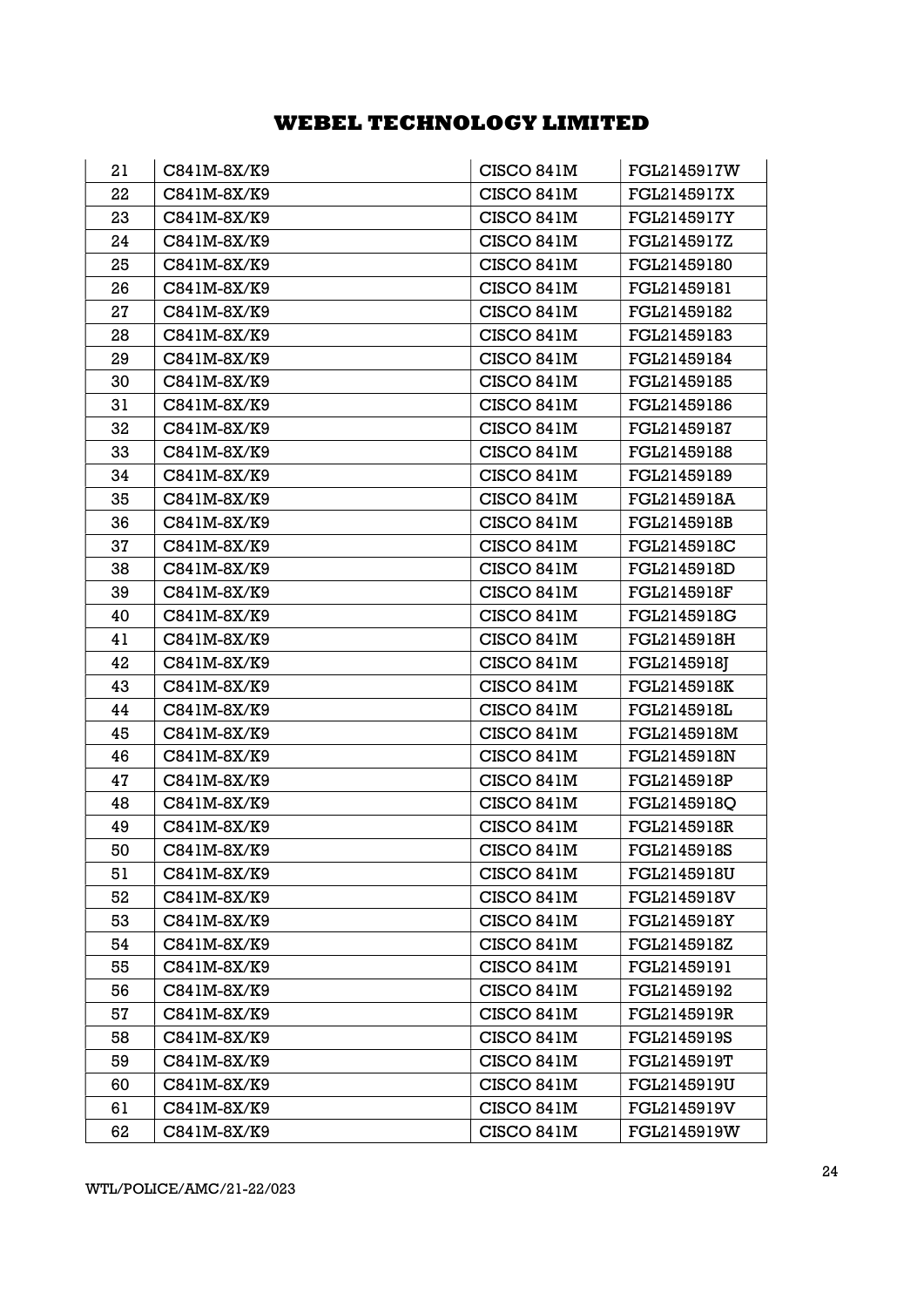| 63  | C841M-8X/K9 | CISCO 841M | FGL2145919VX       |
|-----|-------------|------------|--------------------|
| 64  | C841M-8X/K9 | CISCO 841M | FGL2145919Y        |
| 65  | C841M-8X/K9 | CISCO 841M | FGL2145919Z        |
| 66  | C841M-8X/K9 | CISCO 841M | FGL214591A0        |
| 67  | C841M-8X/K9 | CISCO 841M | FGL214591A1        |
| 68  | C841M-8X/K9 | CISCO 841M | FGL214591A2        |
| 69  | C841M-8X/K9 | CISCO 841M | FGL214591A3        |
| 70  | C841M-8X/K9 | CISCO 841M | FGL214591A4        |
| 71  | C841M-8X/K9 | CISCO 841M | FGL214591A5        |
| 72  | C841M-8X/K9 | CISCO 841M | FGL214591A6        |
| 73  | C841M-8X/K9 | CISCO 841M | FGL214591A7        |
| 74  | C841M-8X/K9 | CISCO 841M | FGL214591A8        |
| 75  | C841M-8X/K9 | CISCO 841M | FGL214591A9        |
| 76  | C841M-8X/K9 | CISCO 841M | FGL214591AA        |
| 77  | C841M-8X/K9 | CISCO 841M | <b>FGL214591AB</b> |
| 78  | C841M-8X/K9 | CISCO 841M | <b>FGL214591AC</b> |
| 79  | C841M-8X/K9 | CISCO 841M | FGL214591AD        |
| 80  | C841M-8X/K9 | CISCO 841M | <b>FGL214591AE</b> |
| 81  | C841M-8X/K9 | CISCO 841M | <b>FGL214591AF</b> |
| 82  | C841M-8X/K9 | CISCO 841M | <b>FGL214591AG</b> |
| 83  | C841M-8X/K9 | CISCO 841M | FGL214591AH        |
| 84  | C841M-8X/K9 | CISCO 841M | FGL214591AJ        |
| 85  | C841M-8X/K9 | CISCO 841M | <b>FGL214591AK</b> |
| 86  | C841M-8X/K9 | CISCO 841M | <b>FGL214591AL</b> |
| 87  | C841M-8X/K9 | CISCO 841M | FGL214591AM        |
| 88  | C841M-8X/K9 | CISCO 841M | FGL214591AN        |
| 89  | C841M-8X/K9 | CISCO 841M | <b>FGL214591AP</b> |
| 90  | C841M-8X/K9 | CISCO 841M | FGL214591AQ        |
| 91  | C841M-8X/K9 | CISCO 841M | <b>FGL214591AR</b> |
| 92  | C841M-8X/K9 | CISCO 841M | FGL214591AS        |
| 93  | C841M-8X/K9 | CISCO 841M | FGL214591AT        |
| 94  | C841M-8X/K9 | CISCO 841M | <b>FGL214591AW</b> |
| 95  | C841M-8X/K9 | CISCO 841M | FGL214591B0        |
| 96  | C841M-8X/K9 | CISCO 841M | FGL214591B1        |
| 97  | C841M-8X/K9 | CISCO 841M | FGL214591B2        |
| 98  | C841M-8X/K9 | CISCO 841M | FGL214591B3        |
| 99  | C841M-8X/K9 | CISCO 841M | FGL214591B4        |
| 100 | C841M-8X/K9 | CISCO 841M | FGL214591B5        |
| 101 | C841M-8X/K9 | CISCO 841M | FGL214591B6        |
| 102 | C841M-8X/K9 | CISCO 841M | FGL214591B7        |
| 103 | C841M-8X/K9 | CISCO 841M | FGL214591B8        |
| 104 | C841M-8X/K9 | CISCO 841M | FGL214591B9        |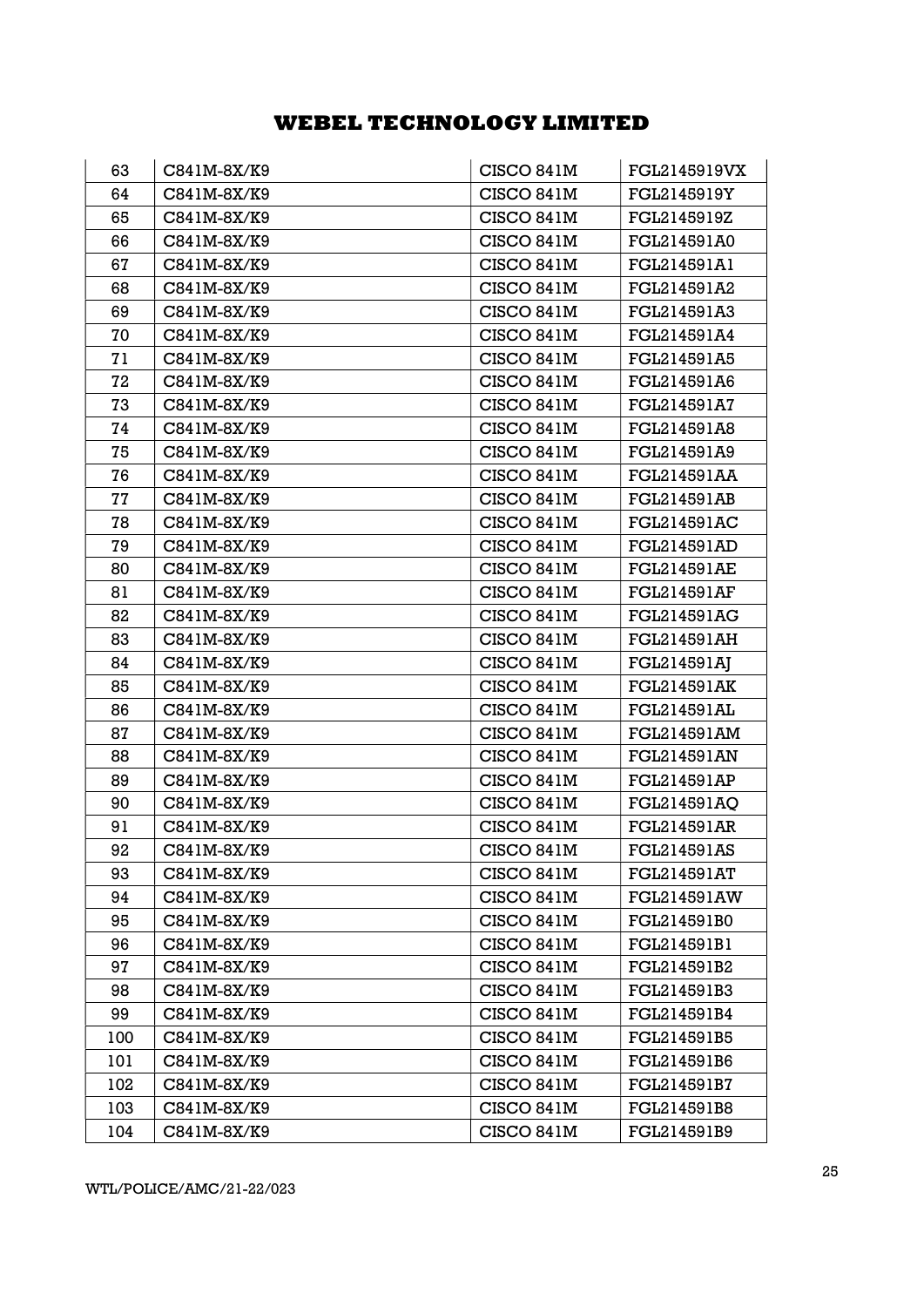| 105 | C841M-8X/K9 | CISCO 841M | FGL214591BA        |
|-----|-------------|------------|--------------------|
| 106 | C841M-8X/K9 | CISCO 841M | <b>FGL214591BB</b> |
| 107 | C841M-8X/K9 | CISCO 841M | FGL214591BC        |
| 108 | C841M-8X/K9 | CISCO 841M | FGL214591BD        |
| 109 | C841M-8X/K9 | CISCO 841M | FGL214591BE        |
| 110 | C841M-8X/K9 | CISCO 841M | <b>FGL214591BF</b> |
| 111 | C841M-8X/K9 | CISCO 841M | FGL214591BG        |
| 112 | C841M-8X/K9 | CISCO 841M | FGL214591BH        |
| 113 | C841M-8X/K9 | CISCO 841M | FGL214591BJ        |
| 114 | C841M-8X/K9 | CISCO 841M | <b>FGL214591BK</b> |
| 115 | C841M-8X/K9 | CISCO 841M | FGL214591BL        |
| 116 | C841M-8X/K9 | CISCO 841M | FGL214591BM        |
| 117 | C841M-8X/K9 | CISCO 841M | FGL214591BP        |
| 118 | C841M-8X/K9 | CISCO 841M | FGL214591BQ        |
| 119 | C841M-8X/K9 | CISCO 841M | <b>FGL214591BR</b> |
| 120 | C841M-8X/K9 | CISCO 841M | FGL214591BS        |
| 121 | C841M-8X/K9 | CISCO 841M | FGL214591BT        |
| 122 | C841M-8X/K9 | CISCO 841M | <b>FGL214591BU</b> |
| 123 | C841M-8X/K9 | CISCO 841M | FGL214591BV        |
| 124 | C841M-8X/K9 | CISCO 841M | <b>FGL214591BW</b> |
| 125 | C841M-8X/K9 | CISCO 841M | <b>FGL214591BX</b> |
| 126 | C841M-8X/K9 | CISCO 841M | <b>FGL214591BY</b> |
| 127 | C841M-8X/K9 | CISCO 841M | FGL214591BZ        |
| 128 | C841M-8X/K9 | CISCO 841M | FGL214591C0        |
| 129 | C841M-8X/K9 | CISCO 841M | FGL214591C1        |
| 130 | C841M-8X/K9 | CISCO 841M | FGL214591C2        |
| 131 | C841M-8X/K9 | CISCO 841M | FGL214591C3        |
| 132 | C841M-8X/K9 | CISCO 841M | FGL214591C4        |
| 133 | C841M-8X/K9 | CISCO 841M | FGL214591C5        |
| 134 | C841M-8X/K9 | CISCO 841M | FGL214591C6        |
| 135 | C841M-8X/K9 | CISCO 841M | FGL214591C7        |
| 136 | C841M-8X/K9 | CISCO 841M | FGL214591C8        |
| 137 | C841M-8X/K9 | CISCO 841M | FGL214591C9        |
| 138 | C841M-8X/K9 | CISCO 841M | <b>FGL214591CA</b> |
| 139 | C841M-8X/K9 | CISCO 841M | <b>FGL214591CB</b> |
| 140 | C841M-8X/K9 | CISCO 841M | <b>FGL214591CC</b> |
| 141 | C841M-8X/K9 | CISCO 841M | FGL214591CD        |
| 142 | C841M-8X/K9 | CISCO 841M | <b>FGL214591CE</b> |
| 143 | C841M-8X/K9 | CISCO 841M | <b>FGL214591CF</b> |
| 144 | C841M-8X/K9 | CISCO 841M | <b>FGL214591CG</b> |
| 145 | C841M-8X/K9 | CISCO 841M | <b>FGL214591CJ</b> |
| 146 | C841M-8X/K9 | CISCO 841M | <b>FGL214591CK</b> |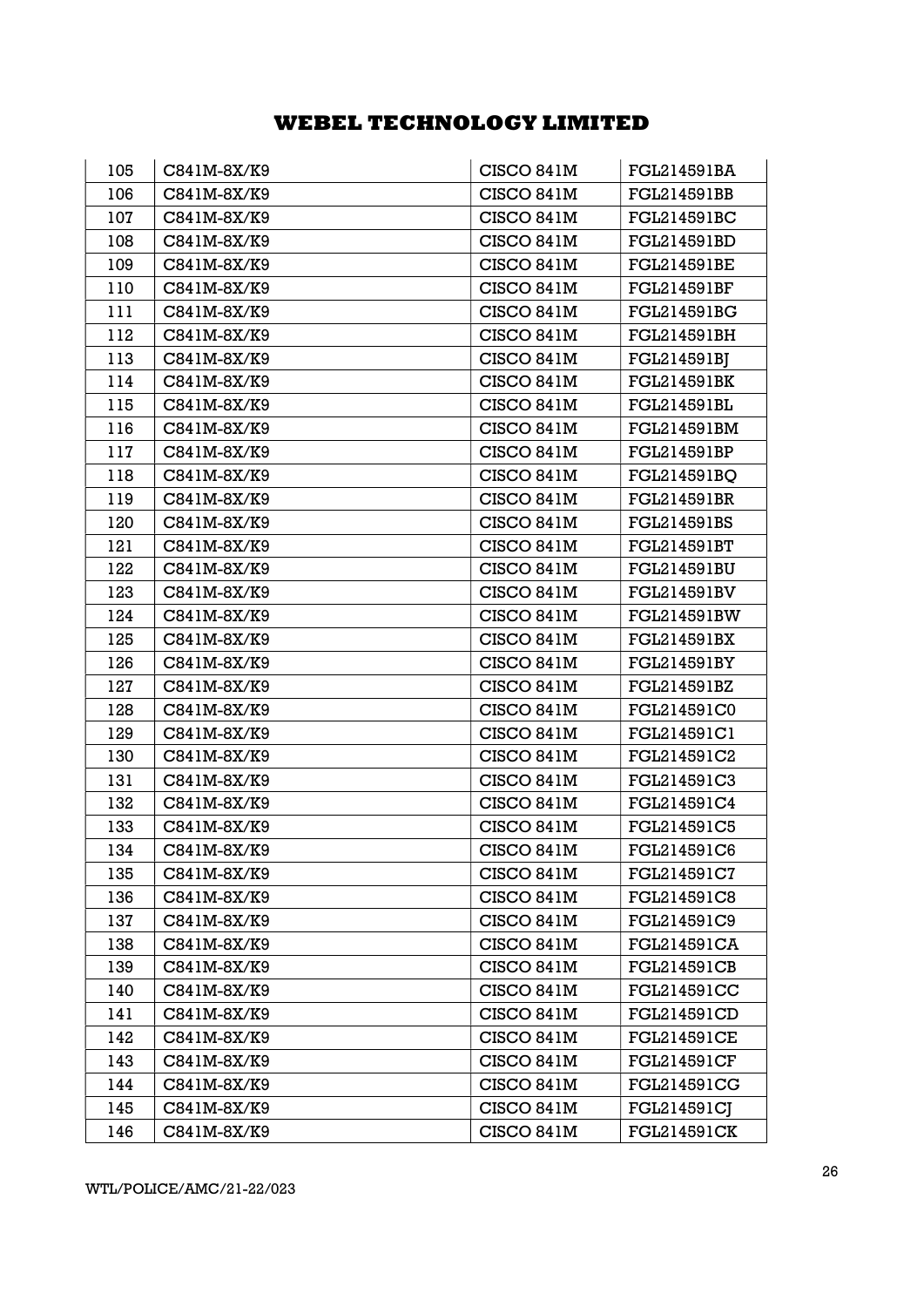| 147 | C841M-8X/K9   | CISCO 841M | <b>FGL214591CL</b> |
|-----|---------------|------------|--------------------|
| 148 | C841M-8X/K9   | CISCO 841M | FGL214591CM        |
| 149 | $C841M-8X/K9$ | CISCO 841M | FGL214591CN        |
| 150 | C841M-8X/K9   | CISCO 841M | FGL214591CP        |
| 151 | C841M-8X/K9   | CISCO 841M | FGL214591CQ        |
| 152 | C841M-8X/K9   | CISCO 841M | <b>FGL214591CR</b> |
| 153 | C841M-8X/K9   | CISCO 841M | <b>FGL214591CS</b> |
| 154 | $C841M-8X/K9$ | CISCO 841M | FGL214591CT        |
| 155 | $C841M-8X/K9$ | CISCO 841M | <b>FGL214591CU</b> |
| 156 | C841M-8X/K9   | CISCO 841M | FGL214591CV        |
| 157 | C841M-8X/K9   | CISCO 841M | FGL214591CW        |
| 158 | C841M-8X/K9   | CISCO 841M | FGL214591CX        |
| 159 | $C841M-8X/K9$ | CISCO 841M | FGL214591CY        |
| 160 | C841M-8X/K9   | CISCO 841M | FGL214591CZ        |
| 161 | C841M-8X/K9   | CISCO 841M | FGL214591D0        |
| 162 | C841M-8X/K9   | CISCO 841M | FGL214591D1        |
| 163 | C841M-8X/K9   | CISCO 841M | FGL214591D2        |
| 164 | C841M-8X/K9   | CISCO 841M | <b>FGL214591DK</b> |
| 165 | C841M-8X/K9   | CISCO 841M | FGL214591DL        |
| 166 | C841M-8X/K9   | CISCO 841M | FGL214591DM        |
| 167 | C841M-8X/K10  | CISCO 841M | FGL214591D9        |
| 168 | C841M-8X/K11  | CISCO 841M | FGL214591DA        |

|        | <b>Details of network Switch installed at Police Offices</b> |                |                          |
|--------|--------------------------------------------------------------|----------------|--------------------------|
| SL No. | <b>Model No</b>                                              | <b>MODEL</b>   | <b>Chassis</b><br>Number |
| 1      | SG350-28P-K9-EU                                              | Cisco SG-350   | <b>DNI23380B0V</b>       |
| 2      | SG350-28P-K9-EU                                              | Cisco SG-350   | DNI23160D7X              |
| 3      | SG350-28P-K9-EU                                              | Cisco SG-350   | DNI221401XV              |
| 4      | SG350-28P-K9-EU                                              | Cisco SG-350   | DNI221401WH              |
| 5      | SG350-28P-K9-EU                                              | Cisco SG-350   | DNI220803AR              |
| 6      | SG350-28P-K9-EU                                              | Cisco SG-350   | DNI234605R2              |
| 7      | SG350-28P-K9-EU                                              | Cisco SG-350   | DNI2214029Z              |
| 8      | SG350-28P-K9-EU                                              | Cisco SG-350   | DNI235103HQ              |
| 9      | SG350-28P-K9-EU                                              | Cisco SG-350   | DNI2312066C              |
| 10     | SG350-28P-K9-EU                                              | Cisco SG-350   | DNI2214024J              |
| 11     | SG350-28P-K9-EU                                              | Cisco SG-350   | DNI220803MP              |
| 12     | SG350-28P-K9-EU                                              | Cisco SG-350   | DNI220803B4              |
| 13     | SG350-28P-K9-EU                                              | Cisco SG-350   | DNI23120696              |
| 14     | SG350-28P-K9-EU                                              | Cisco SG-350   | DNI224801AL              |
| 15     | SG350-28P-K9-EU                                              | $Cisco SG-350$ | DNI220102LS              |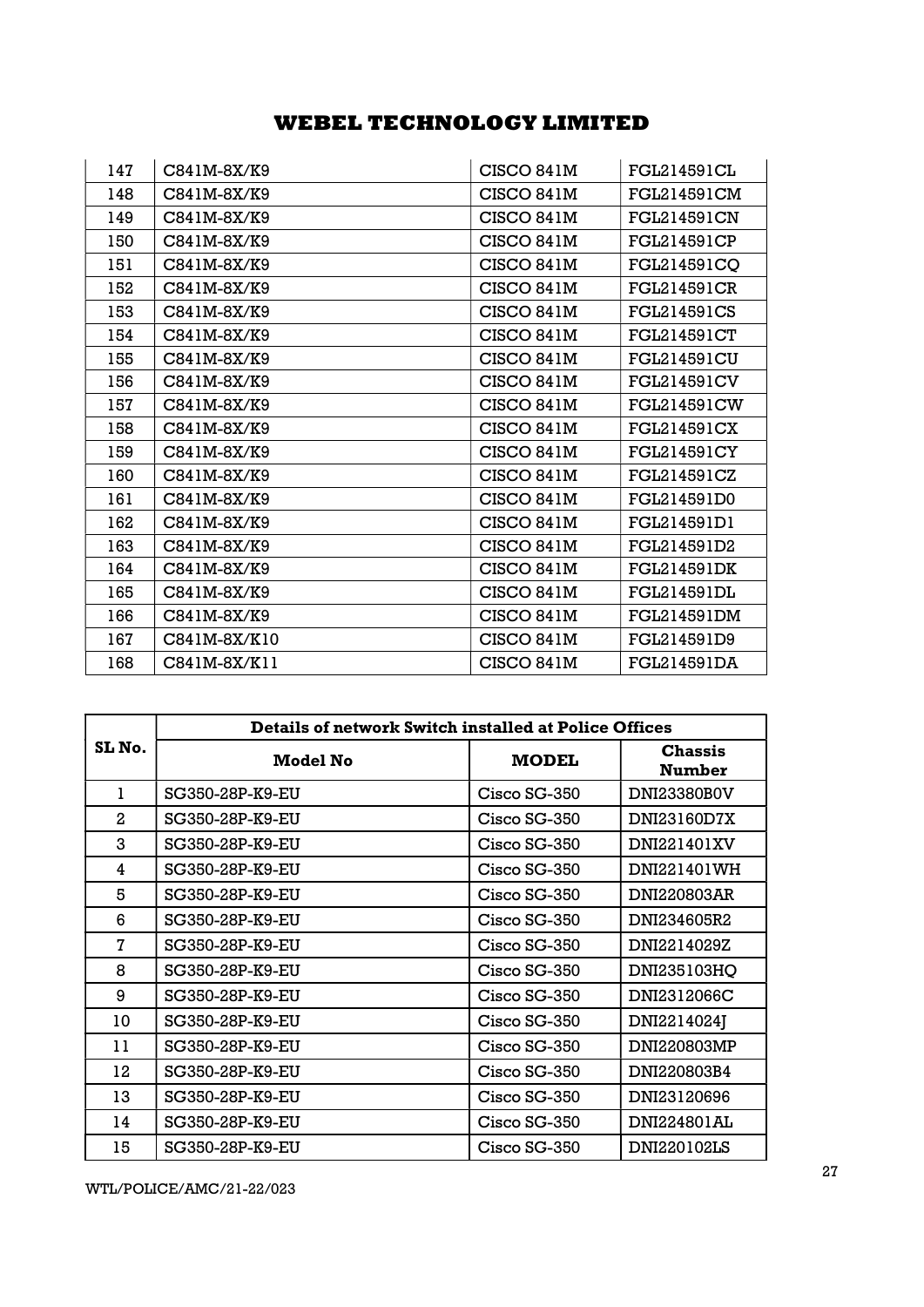| 16 | SG350-28P-K9-EU | Cisco SG-350 | DNI2214021C        |
|----|-----------------|--------------|--------------------|
| 17 | SG350-28P-K9-EU | Cisco SG-350 | DNI220102LV        |
| 18 | SG350-28P-K9-EU | Cisco SG-350 | DNI235103DP        |
| 19 | SG350-28P-K9-EU | Cisco SG-350 | <b>DNI220803MS</b> |
| 20 | SG350-28P-K9-EU | Cisco SG-350 | DNI221401X3        |
| 21 | SG350-28P-K9-EU | Cisco SG-350 | DNI220102NX        |
| 22 | SG350-28P-K9-EU | Cisco SG-350 | DNI224304YY        |
| 23 | SG350-28P-K9-EU | Cisco SG-350 | DNI221401X0        |
| 24 | SG350-28P-K9-EU | Cisco SG-350 | DNI221401WD        |
| 25 | SG350-28P-K9-EU | Cisco SG-350 | DNI2214028C        |
| 26 | SG350-28P-K9-EU | Cisco SG-350 | DNI23160EN0        |
| 27 | SG350-28P-K9-EU | Cisco SG-350 | DNI235101PM        |
| 28 | SG350-28P-K9-EU | Cisco SG-350 | DNI22110KJP        |
| 29 | SG350-28P-K9-EU | Cisco SG-350 | DNI221401XX        |
| 30 | SG350-28P-K9-EU | Cisco SG-350 | DNI231205P9        |

## SECTION-I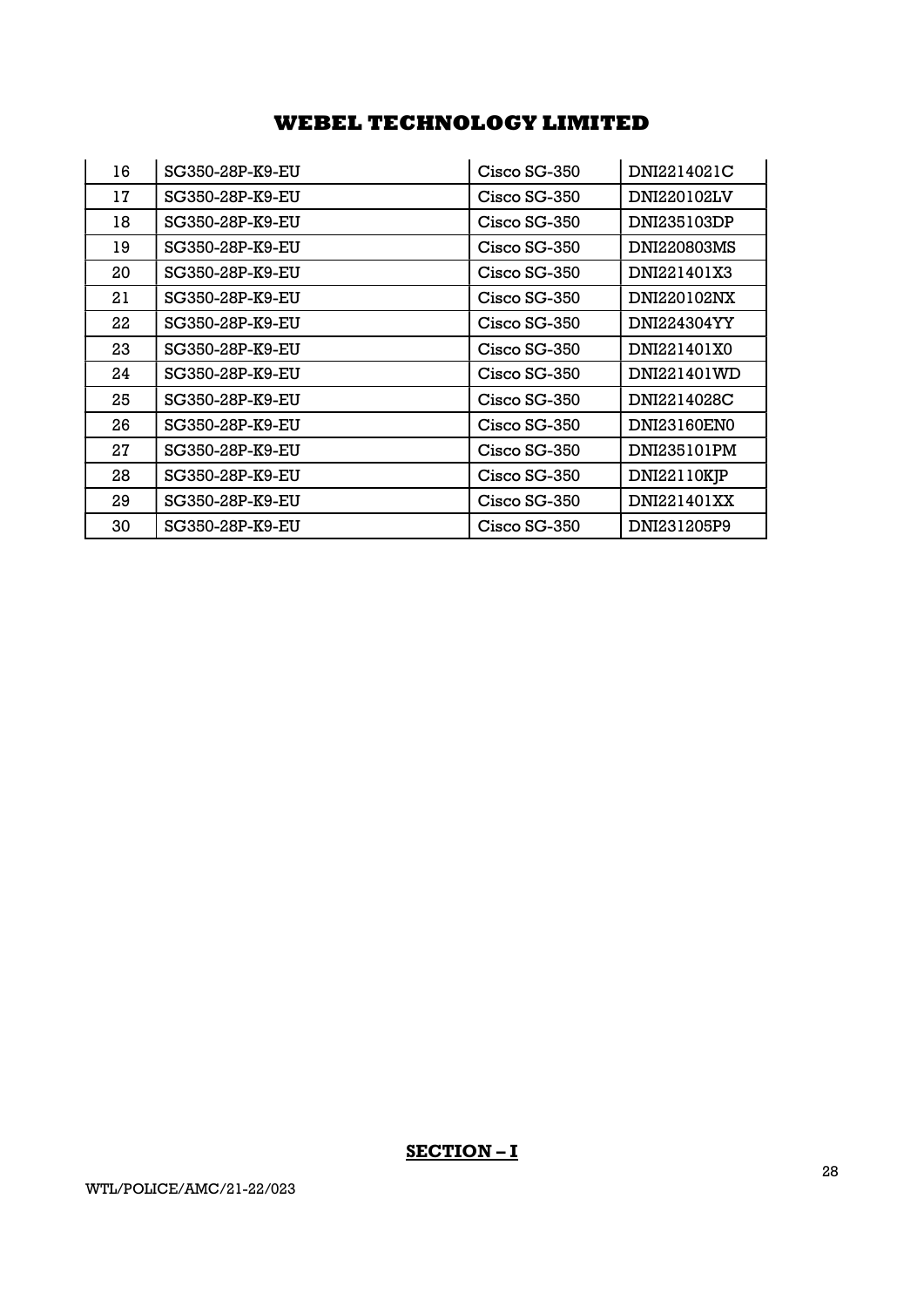## BILL OF MATERIAL OF EXISTING HARDWARE

| <b>S1. No.</b> | <b>Item Description</b>                                                                          | Unit  | Qty.  |
|----------------|--------------------------------------------------------------------------------------------------|-------|-------|
|                | A. Equipment Installed at Lalbazar Police Head Quarter - Details in Annexure-I                   |       |       |
| 1              | Branch Router with 8 Port GE LAN, 2 port GE WAN, 2 WAN Slots (Cisco<br>C841M                     | Nos.  | 168   |
| $\overline{2}$ | 9U 19" Wall mount Rack (Make: D-Link) with fan, tray, power strip,<br>cables and accessories     | Nos.  | 30    |
| 3              | 1 KVA Online UPS with 30 minutes Battery Backup (Make: Vertive<br>(Emerson), Model: GTX MT+CX LB | Nos.  | 168   |
| 4              | 6U 19" Wall mount Rack (Make: D-Link) with fan, tray, power strip,<br>cables and accessories     | Nos.  | 138   |
| 5              | CAT-6 UTP Cable (1 Box=305 Mtrs.) Make Comscope                                                  | Mtrs. | 47185 |
| 6              | Cisco Core Router at Lalbazar Cisco ASR 1004                                                     | Nos.  | L     |
| $\mathbf{7}$   | Cisco Core Switch: WS-C3850 (24 X 1 GE SFP based L3 Switch)                                      | Nos.  | 1     |
| 8              | 42U Floor Mount Network Rack 1000mm depth (Make: D-Link)                                         | Nos.  | 1     |
| 9              | 24 port CAT-6 patch panel / jack Panel with cable manager                                        | Nos.  | 172   |
| 10             | Cisco 24 Port Switch (SG350-28P-K9-EU)                                                           | Nos.  | 30    |
| 11             | CAT6 Patch Cord (1 mtrs.)                                                                        | Nos.  | 1400  |
| 12             | CAT6 Patch Cord (2 mtrs.)                                                                        | Nos.  | 1400  |
| 13             | <b>CAT6 Single Port Face Plate</b>                                                               | Nos.  | 1400  |
| 14             | CAT6 Back Box                                                                                    | Nos.  | 1400  |
| 15             | Replacement of UPS battery for each 1 KVA UPS 26AH-12V                                           | Nos.  | 504   |
| 16             | Less Buyback value for old battery                                                               | Nos.  | 504   |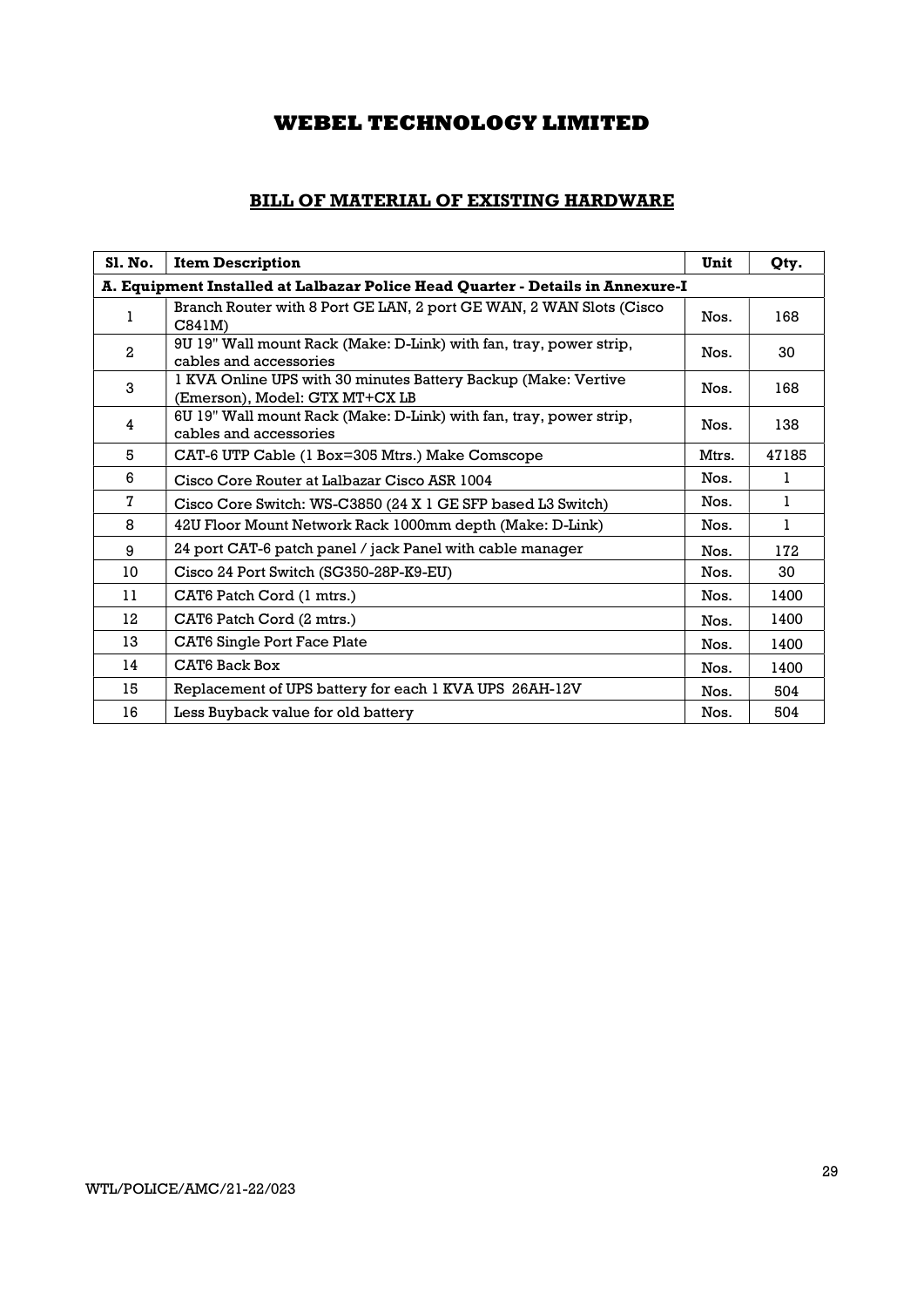## SECTION – J

### DETAILS OF ORDERS EXECUTEDBY BIDDER

(Tender No. WTL/POLICE/AMC/21-22/023)

| S1.<br>No. | Order No. | Order<br><b>Date</b> | Order<br><b>Value</b> | <b>Brief description of items</b><br>and job details | Completed<br>(Yes/NO) | Name of the<br><b>Customer</b> | <b>Contact details</b><br>of the Customer |
|------------|-----------|----------------------|-----------------------|------------------------------------------------------|-----------------------|--------------------------------|-------------------------------------------|
|            |           |                      |                       |                                                      |                       |                                |                                           |
|            |           |                      |                       |                                                      |                       |                                |                                           |
|            |           |                      |                       |                                                      |                       |                                |                                           |
|            |           |                      |                       |                                                      |                       |                                |                                           |
|            |           |                      |                       |                                                      |                       |                                |                                           |
|            |           |                      |                       |                                                      |                       |                                |                                           |
|            |           |                      |                       |                                                      |                       |                                |                                           |
|            |           |                      |                       |                                                      |                       |                                |                                           |

Authorized Signatory (Signature In full): \_\_\_\_\_\_\_\_\_\_\_\_\_\_\_\_\_\_\_\_\_\_\_\_\_\_\_\_\_\_\_\_\_

Name and title of Signatory: \_\_\_\_\_\_\_\_\_\_\_\_\_\_\_\_\_\_\_\_\_\_\_\_\_\_\_\_\_\_\_\_\_\_\_\_\_\_\_\_\_\_

| Stamp of the Company: |  |
|-----------------------|--|
|-----------------------|--|

### Note:

- A. Type of Project shall indicate the implementation of services (Delivery& Installation of Network Security Device).
- B. Scope of work shall indicate whether it is implementation, Operation or maintenance.
- C. Submit Customer Order Copy details of the order indicating the project value, customer contact details.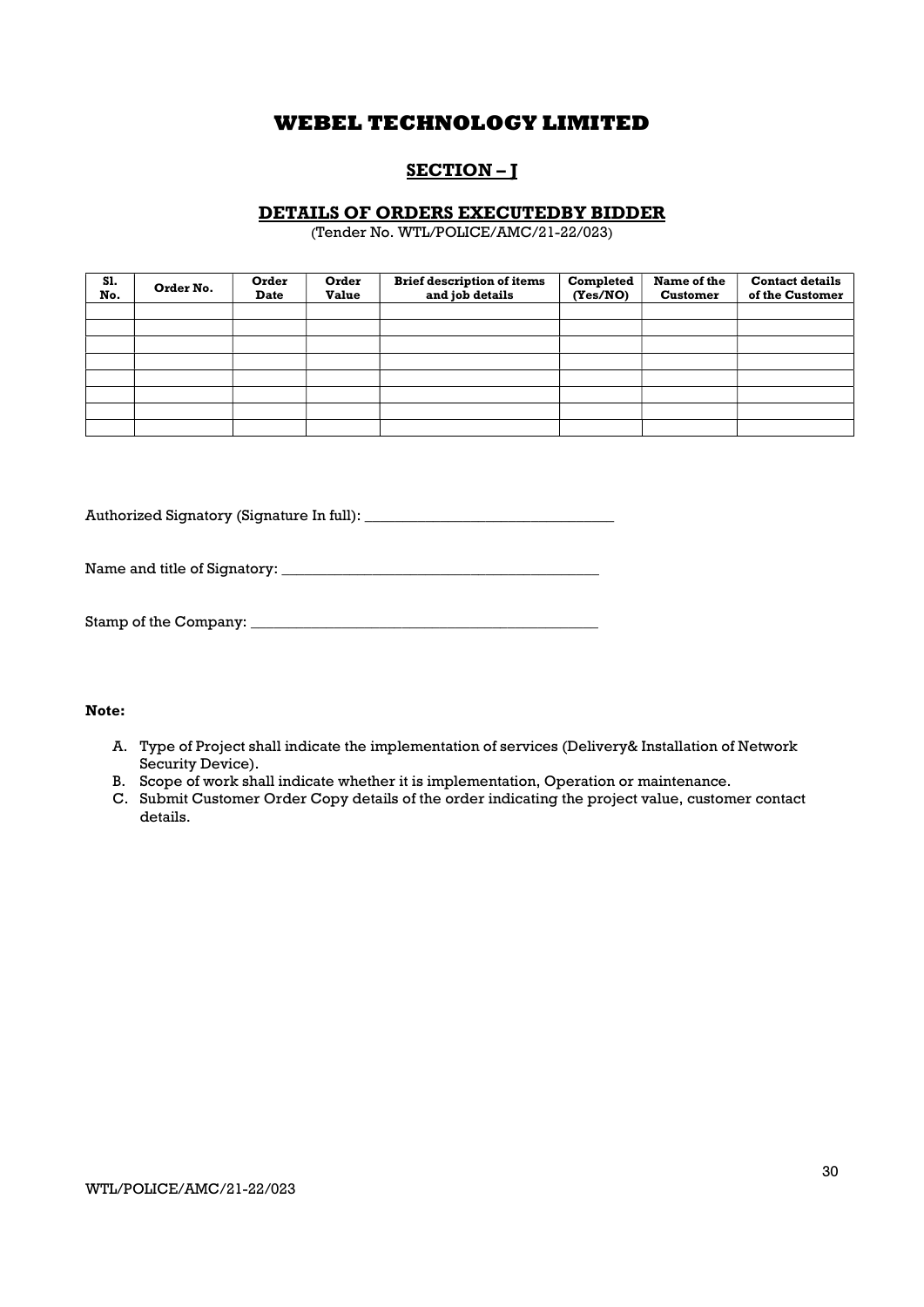### SECTION – K

### FINANCIAL CAPABILITY OF BIDDER

(Tender No. WTL/POLICE/AMC/21-22/023)

### FINANCIAL INFORMATION

| <b>SI. No.</b> | Name of the Bidder | Turnover (Rs. / Crores) |         |         |  |
|----------------|--------------------|-------------------------|---------|---------|--|
|                |                    | 2017-18                 | 2018-19 | 2019-20 |  |
|                |                    |                         |         |         |  |
|                |                    |                         |         |         |  |
|                |                    |                         |         |         |  |

Authorized Signatory (Signature In full): \_\_\_\_\_\_\_\_\_\_\_\_\_\_\_\_\_\_\_\_\_\_\_\_\_\_\_\_\_\_\_\_\_

Name and title of Signatory: \_\_\_\_\_\_\_\_\_\_\_\_\_\_\_\_\_\_\_\_\_\_\_\_\_\_\_\_\_\_\_\_\_\_\_\_\_\_\_\_\_\_

| Stamp of the Company: |  |
|-----------------------|--|
|                       |  |

Note:

Submit the audited financial statement/ audited annual report of the last three financial years.

WTL/POLICE/AMC/21-22/023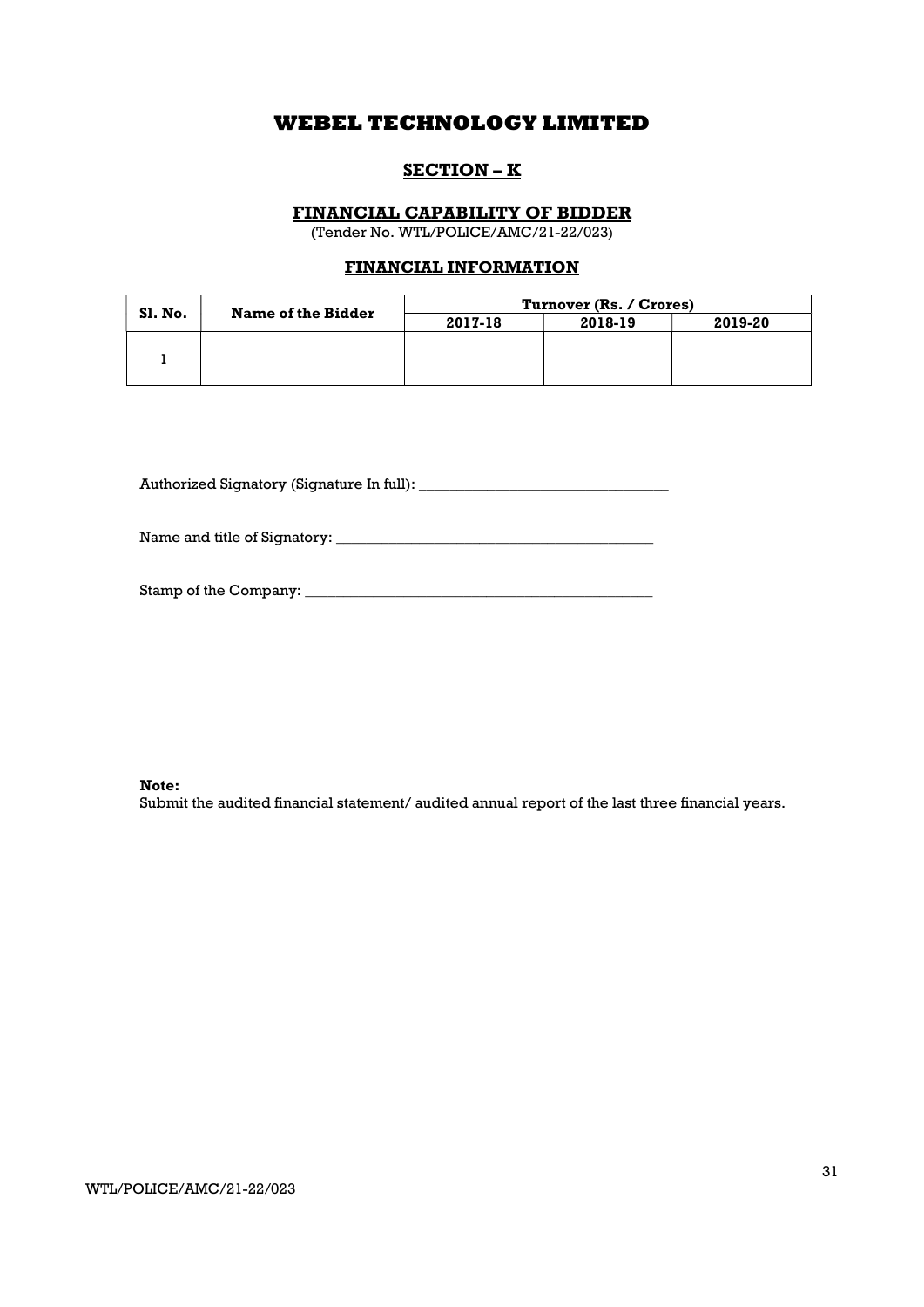### SECTION – L

### BIDDERS'S DETAILS

(Tender No. WTL/POLICE/AMC/21-22/023)

| 1              | Name of the Firm                                                  |  |
|----------------|-------------------------------------------------------------------|--|
| $\overline{2}$ | <b>Registered Office Address</b>                                  |  |
|                | <b>Contact Number</b>                                             |  |
|                | <b>Fax Number</b>                                                 |  |
|                | E-mail                                                            |  |
| 3              | Correspondence / Contact address                                  |  |
|                | Name & Designation of Contact person                              |  |
|                | <b>Address</b>                                                    |  |
|                | <b>Contact Number</b>                                             |  |
|                | <b>Fax Number</b>                                                 |  |
|                | E-mail                                                            |  |
| 4              | Is the firm a registered company? If yes, submit                  |  |
|                | documentary proof                                                 |  |
|                | Year and Place of the establishment of the company                |  |
| 6              | Former name of the company, if any                                |  |
| $\overline{7}$ | Is the firm                                                       |  |
|                | a Government/ Public Sector Undertaking                           |  |
|                | a propriety firms                                                 |  |
|                | a partnership firm (if yes, give partnership deed)                |  |
|                | a limited company or limited corporation                          |  |
|                | a member of a group of companies, (if yes, give                   |  |
|                | name and address and description of other                         |  |
|                | companies)                                                        |  |
|                | a subsidiary of a large corporation (if yes give the              |  |
|                | name and address of the parent organization). If                  |  |
|                | the company is subsidiary, state what involvement                 |  |
|                | if any, will the parent company have in the project.              |  |
| 8              | Is the firm registered with Sales Tax department? If yes,         |  |
|                | submit valid GST Registration certificate.                        |  |
| 9              | Is the firm registered for Service Tax with Central Excise        |  |
|                | Department (Service Tax Cell)? If yes, submit valid Service       |  |
|                | Tax registration certificate.                                     |  |
| 10             | Total number of employees. Attach the organizational              |  |
|                | chart showing the structure of the organization.                  |  |
| 11             | Are you registered with any Government/ Department/               |  |
|                | Public Sector Undertaking (if yes, give details)                  |  |
| 12             | How many years has your organization been in business             |  |
|                | under your present name? What were your fields when               |  |
|                | you established your organization                                 |  |
| 13             | What type best describes your firm? (Purchaser reserves           |  |
|                | the right to verify the claims if necessary)<br>Manufacturer<br>٠ |  |
|                |                                                                   |  |
|                | Supplier<br>System Integrator                                     |  |
|                | Consultant                                                        |  |
|                | Service Provider (Pl. specify details)                            |  |
|                | Software Development                                              |  |
|                | Total Solution provider (Design,<br>Supply,                       |  |
|                | Integration, O&M)                                                 |  |
|                | IT Company                                                        |  |
|                |                                                                   |  |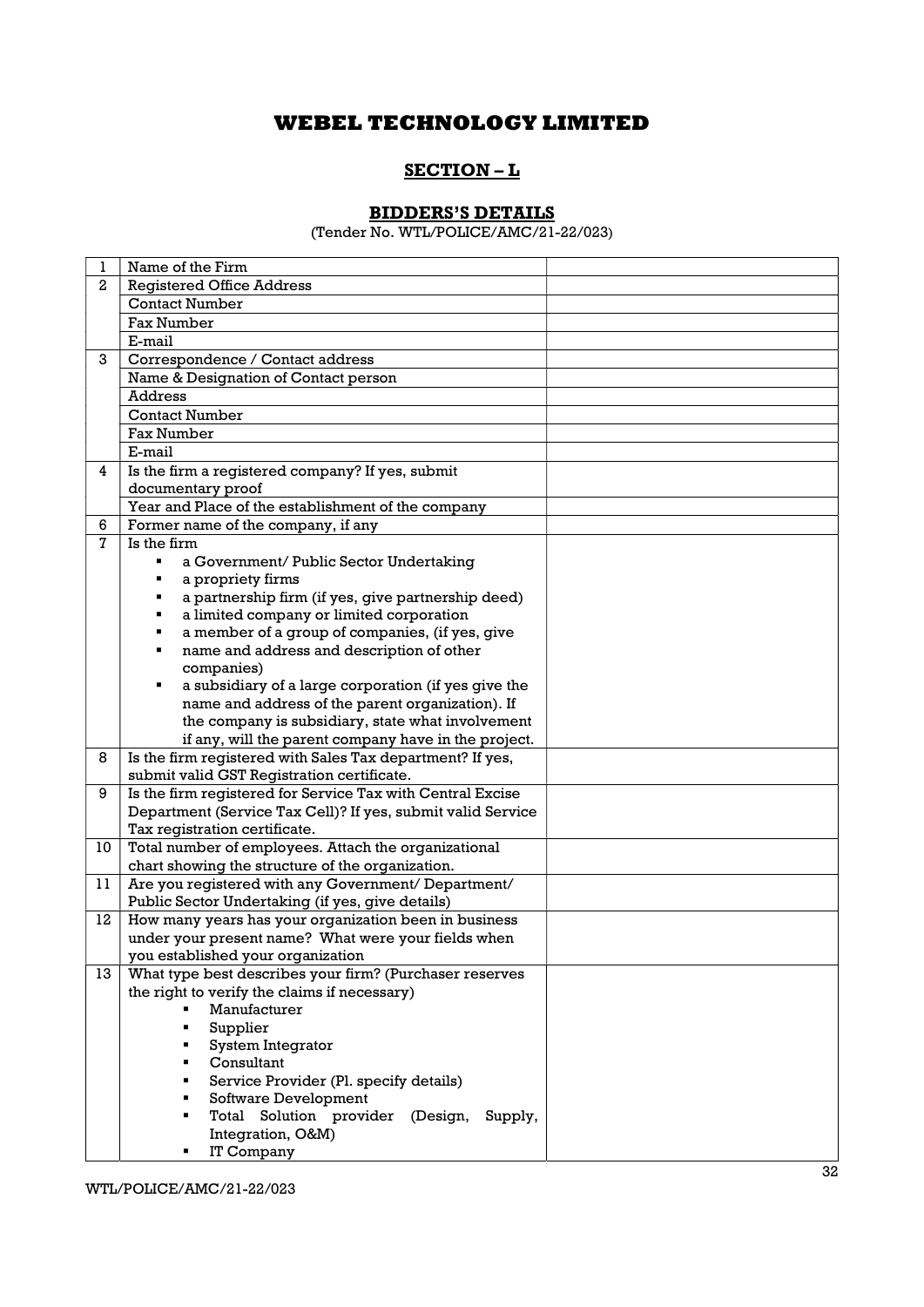| 14 | Number of Offices in district headquarters in West Bengal |  |
|----|-----------------------------------------------------------|--|
| 15 | Is your organization having ISO 9001:2015 certificates?   |  |
| 16 | List the major clients with whom your organization has    |  |
|    | been / is currently associated.                           |  |
| 17 | Have you in any capacity not completed any work           |  |
|    | awarded to you? (If so, give the name of project and      |  |
|    | reason for not completing the work)                       |  |
| 18 | Have you ever been denied tendering facilities by any     |  |
|    | Government / Department / Public sector Undertaking?      |  |
|    | (Give details)                                            |  |

Authorized Signatory (Signature In full): \_\_\_\_\_\_\_\_\_\_\_\_\_\_\_\_\_\_\_\_\_\_\_\_\_\_\_\_\_\_\_\_\_

Name and title of Signatory: \_\_\_\_\_\_\_\_\_\_\_\_\_\_\_\_\_\_\_\_\_\_\_\_\_\_\_\_\_\_\_\_\_\_\_\_\_\_\_\_\_\_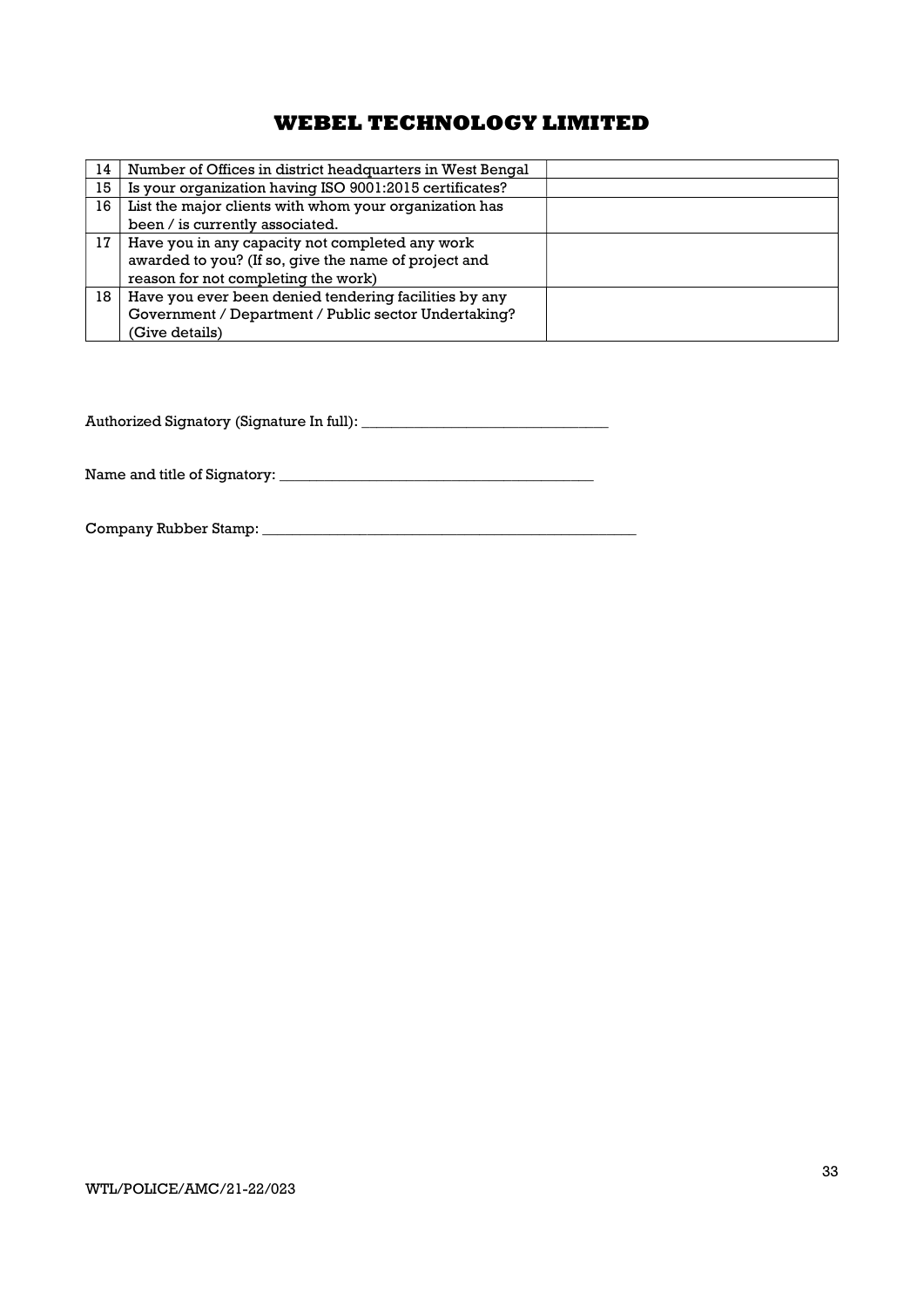### SECTION - M

### SUPPORT SERVICE CENTER & MANPOWER DETAILS OF BIDDER

(Tender No. WTL/POLICE/AMC/21-22/023)

| <b>S1.</b><br>No. | <b>Name of Place</b> | <b>Address</b> | <b>Name of Support</b><br>Personnel | Contact<br><b>Number</b> |
|-------------------|----------------------|----------------|-------------------------------------|--------------------------|
|                   |                      |                |                                     |                          |
|                   |                      |                |                                     |                          |
|                   |                      |                |                                     |                          |
|                   |                      |                |                                     |                          |
|                   |                      |                |                                     |                          |
|                   |                      |                |                                     |                          |
|                   |                      |                |                                     |                          |
|                   |                      |                |                                     |                          |
|                   |                      |                |                                     |                          |
|                   |                      |                |                                     |                          |
|                   |                      |                |                                     |                          |
|                   |                      |                |                                     |                          |
|                   |                      |                |                                     |                          |
|                   |                      |                |                                     |                          |
|                   |                      |                |                                     |                          |
|                   |                      |                |                                     |                          |

Authorized Signatory (Signature In full): \_\_\_\_\_\_\_\_\_\_\_\_\_\_\_\_\_\_\_\_\_\_\_\_\_\_\_\_\_\_\_\_\_

Name and title of Signatory: \_\_\_\_\_\_\_\_\_\_\_\_\_\_\_\_\_\_\_\_\_\_\_\_\_\_\_\_\_\_\_\_\_\_\_\_\_\_\_\_\_\_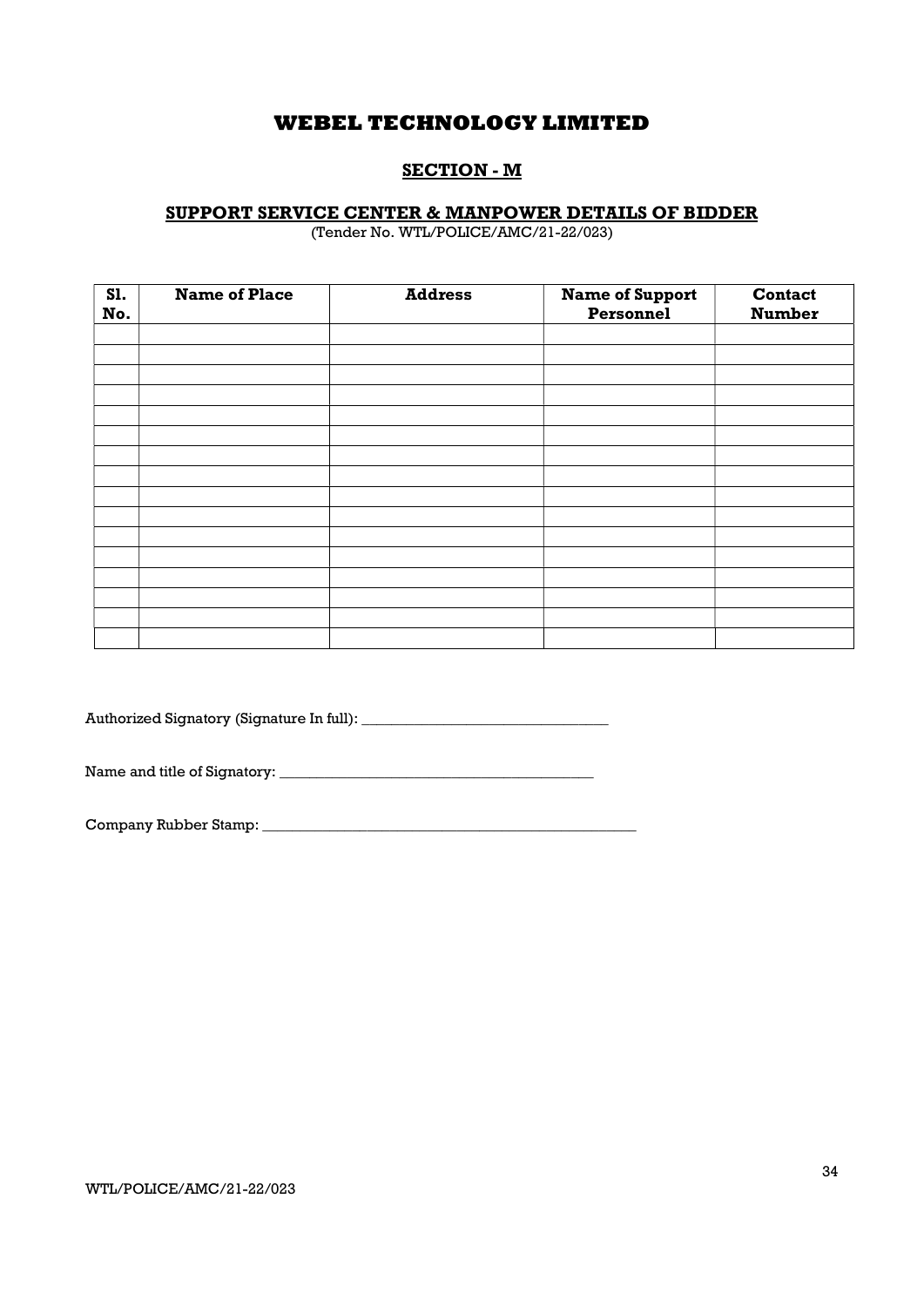### SECTION – N

### FORMAT FOR PRE-BID MEETING QUERY

(Tender No. WTL/POLICE/AMC/21-22/023)

Name of the Bidder:

**Oueries** 

| S1.<br>No. | <b>Section</b><br>No. | <b>Clause</b><br>No. | Page<br>No. | Queries |
|------------|-----------------------|----------------------|-------------|---------|
|            |                       |                      |             |         |
|            |                       |                      |             |         |
|            |                       |                      |             |         |
|            |                       |                      |             |         |
|            |                       |                      |             |         |
|            |                       |                      |             |         |
|            |                       |                      |             |         |
|            |                       |                      |             |         |
|            |                       |                      |             |         |

Note: The filled form to be submitted in XLS & PDF Format. There is a cutoff date for receiving of queries before Pre Bid Meeting. Queries received after the cutoff period will not be accepted. The Purchaser reserves the right to respond all queries over e-mail.

Authorized Signatory (Signature In full): \_\_\_\_\_\_\_\_\_\_\_\_\_\_\_\_\_\_\_\_\_\_\_\_\_\_\_\_\_\_\_\_\_

Name and title of Signatory: \_\_\_\_\_\_\_\_\_\_\_\_\_\_\_\_\_\_\_\_\_\_\_\_\_\_\_\_\_\_\_\_\_\_\_\_\_\_\_\_\_\_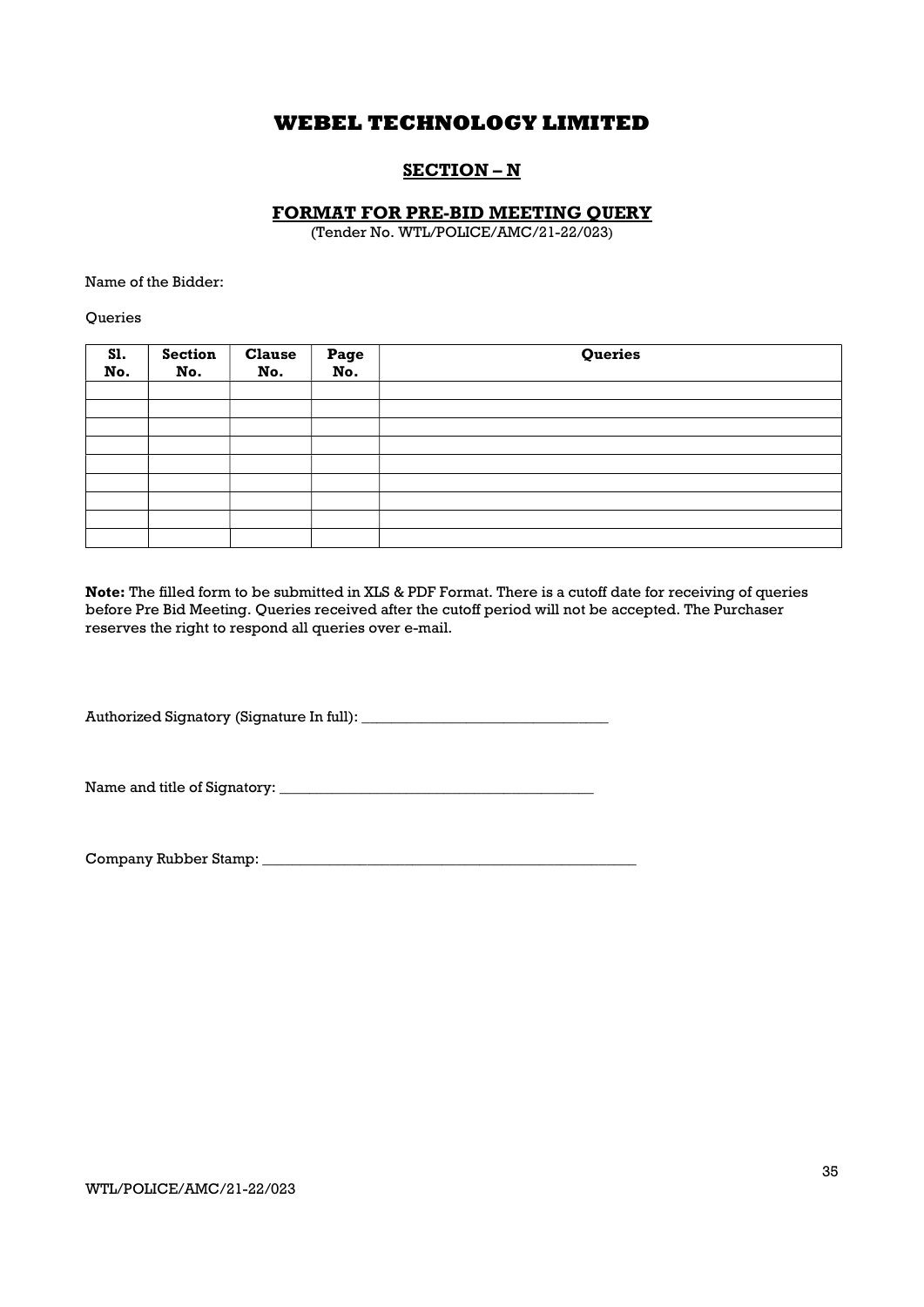## SECTION – O

### LIST OF CLIENTS OF SIMILAR ORDERS

(Tender No. WTL/POLICE/AMC/21-22/023)

| <b>S1.</b><br>No. | <b>Name of the Client</b> | <b>Address</b> | Contact<br>Person | <b>Designation</b> | Contact<br><b>Numbers</b> |
|-------------------|---------------------------|----------------|-------------------|--------------------|---------------------------|
|                   |                           |                |                   |                    |                           |
|                   |                           |                |                   |                    |                           |
|                   |                           |                |                   |                    |                           |
|                   |                           |                |                   |                    |                           |
|                   |                           |                |                   |                    |                           |
|                   |                           |                |                   |                    |                           |
|                   |                           |                |                   |                    |                           |
|                   |                           |                |                   |                    |                           |
|                   |                           |                |                   |                    |                           |
|                   |                           |                |                   |                    |                           |
|                   |                           |                |                   |                    |                           |
|                   |                           |                |                   |                    |                           |
|                   |                           |                |                   |                    |                           |
|                   |                           |                |                   |                    |                           |
|                   |                           |                |                   |                    |                           |
|                   |                           |                |                   |                    |                           |

Authorized Signatory (Signature In full): \_\_\_\_\_\_\_\_\_\_\_\_\_\_\_\_\_\_\_\_\_\_\_\_\_\_\_\_\_\_\_\_\_

Name and title of Signatory: \_\_\_\_\_\_\_\_\_\_\_\_\_\_\_\_\_\_\_\_\_\_\_\_\_\_\_\_\_\_\_\_\_\_\_\_\_\_\_\_\_\_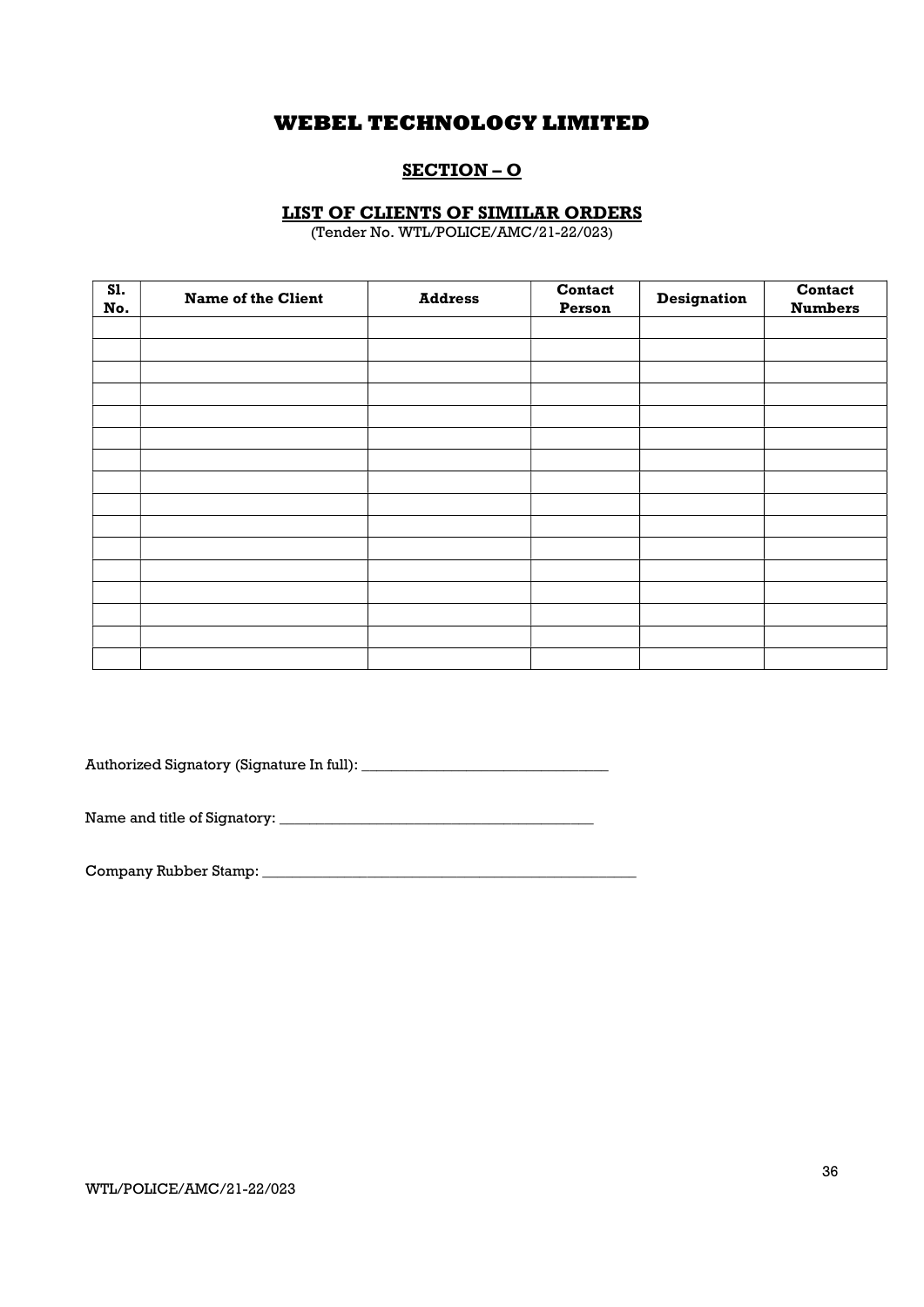### SECTION – P

### PROFORMA FOR PERFORMANCE BANK GUARANTEE

(On non-judicial stamp paper of appropriate value to be purchased in the name of executing Bank)

### PROFORMA OF BANK GUARANTEE FOR SECURITY DEPOSIT –CUM-PRFORMANCE GUARANTEE

Ref …………………….. Bank Guarantee no…………….

Date…………………..

### PROFORMA OF BG FOR SECURITY DEPOSIT

KNOW ALL MEN BY THESE PRESENTS that in consideration of WEBEL TECHNOLOGY LIMTED, a Government of West Bengal Undertaking incorporated under the Companies Act, 1956 having its Registered office at Webel Bhavan, Block EP&GP, Sector V, Kolkata-700 091 (hereinafter called "The Purchaser") having agreed to accept from \_\_\_\_\_\_\_\_\_\_\_\_\_\_\_(hereinafter called "The Contractor") Having its Head Office at \_\_\_\_\_\_\_\_\_\_\_\_\_, a Bank guarantee for Rs. \_\_\_\_\_\_\_\_\_\_\_\_\_ in lieu of Cash Security Deposit for the due \_\_\_\_\_\_\_\_\_\_\_\_\_\_\_\_\_\_\_\_\_\_, a Bank guarantee for Rs. \_\_\_\_\_\_\_\_\_\_\_\_\_ in lieu of Cash Security Deposit for the due fulfillment by the Contractor of the terms & conditions of the Work Order No. \_\_\_\_\_\_\_\_\_\_\_\_\_\_\_\_\_\_\_dated\_\_\_\_\_\_\_\_\_\_\_\_ issued by the Purchaser for \_\_\_\_\_\_\_\_\_\_\_\_\_\_\_\_\_\_\_\_\_\_\_\_\_\_\_\_\_\_\_\_(hereinafter called "the said work order \_\_\_\_\_\_\_\_\_\_\_\_\_\_\_\_ \_\_\_\_\_\_\_dated\_\_\_\_\_\_\_\_\_\_\_\_)". We \_\_\_\_\_\_\_\_\_\_\_\_\_\_\_\_ (Name & detailed address of the branch) (hereinafter called "the Guarantor") do hereby undertake to indemnify and keep indemnified the Purchaser to the extent of Rs.\_\_\_\_\_\_\_\_\_\_ (Rupees \_\_\_\_\_\_\_\_\_\_\_\_ \_\_\_\_\_\_\_\_\_\_\_\_\_) only against any loss or damage caused to or suffered by the Purchaser by reason of any breach by the Contractor of any of the terms and conditions contained in the said Work Order No. \_\_\_\_\_\_\_\_\_\_\_\_\_\_\_\_\_\_\_\_ dated\_\_\_\_\_\_\_\_\_\_\_\_\_\_\_\_\_\_ of which breach the opinion of the Purchaser shall be final and conclusive.

(2) AND WE, \_\_\_\_\_\_\_\_\_\_\_\_\_\_\_\_\_\_\_\_DO HEREBY Guarantee and undertake to pay forthwith on demand to the Purchaser such sum not exceeding the said sum of \_\_\_\_\_\_\_Rupees\_\_\_\_\_\_\_\_\_\_\_\_\_) only as may be specified in such demand, in the event of the Contractor failing or neglecting to execute fully efficiently and satisfactorily the order for \_\_\_\_\_\_\_\_\_\_\_\_\_\_\_\_\_\_\_\_\_\_\_\_\_\_ \_\_\_\_\_\_\_\_\_\_\_\_\_\_\_ Work Order no. , \_\_\_\_\_\_\_\_\_\_\_\_\_\_\_dated \_\_\_\_\_\_\_\_\_

(3) WE \_\_\_\_\_\_\_\_\_\_\_\_\_\_\_\_\_\_\_\_\_\_\_\_\_\_ further agree that the guarantee herein contained shall remain in full force and effect during the period that would be taken for the performance of the said order as laid down in the said Work Order No. \_\_\_\_\_\_\_\_\_\_\_\_\_\_\_\_ dated \_\_\_\_\_\_\_\_\_\_\_\_\_\_\_ including the warranty obligations and that it shall continue to be enforceable till all the dues of the Purchaser under or by virtue of the said Work Order No. \_\_\_\_\_\_\_\_\_\_\_\_\_\_\_\_\_ dated \_\_\_\_\_\_\_\_\_\_\_\_\_ have been fully paid and its claims satisfied or is charged or till the Purchaser or its authorized representative certified that the terms and conditions of the said Work Order No. \_\_\_\_\_\_\_\_\_\_\_\_\_\_\_\_\_\_\_\_\_\_ dated \_\_\_\_\_\_\_\_\_\_\_\_\_\_\_\_\_ have been fully and properly carried out by the said contractor and accordingly discharged the guarantee.

(4) We \_\_\_\_\_\_\_\_\_\_\_\_\_\_\_\_\_\_\_\_\_\_\_\_\_\_\_\_\_ the Guarantor undertake to extend the validity of Bank Guarantee at the request of the contractor for further period of periods from time to time beyond its present validity period failing which we shall pay the Purchaser the amount of Guarantee.

(5) The liability under the Guarantee is restricted to Rs.  $\Box$  (Rupees  $\Box$ 

\_\_\_\_\_\_\_\_\_\_\_\_\_\_\_\_\_\_\_) only and will expire on \_\_\_\_\_\_\_\_\_\_\_\_\_\_ and unless a claim in writing is presented to us or an action or suit to enforce the claim is filled against us within 6 months from \_\_\_\_\_\_\_\_\_\_\_\_\_\_\_ all your rights will be forfeited and we shall be relieved of and discharged from all our liabilities (thereinafter)

(6) The Guarantee herein contained shall not be determined or affected by liquidation or winding up or insolvency or closer of the Contractor.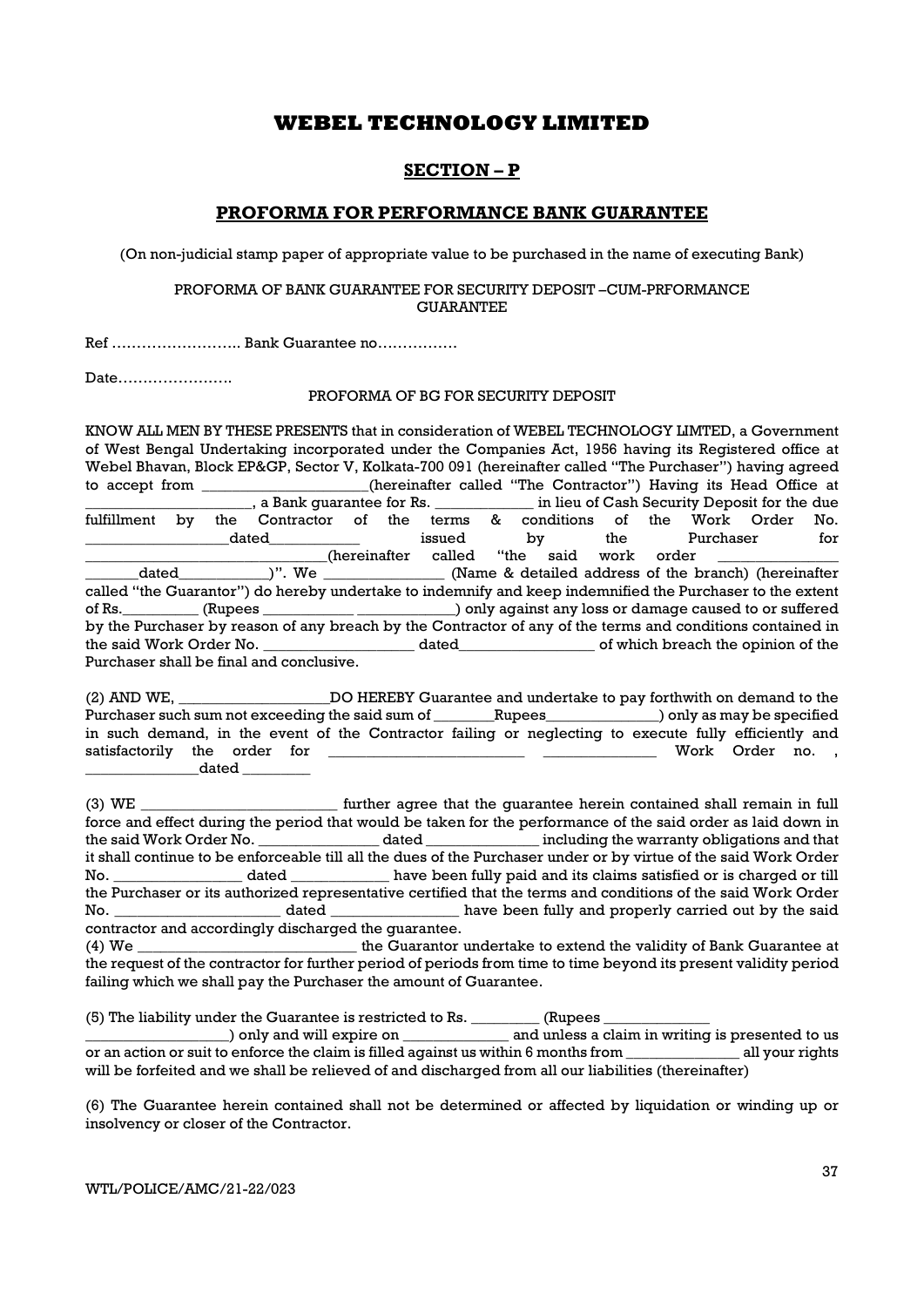(7) The executants has the power to issue this guarantee on behalf of Guarantor and holds full and valid power of Attorney granted in his favour by the Guarantor authorizing him to execute the Guarantee.

(8) Notwithstanding anything contained herein above, our liability under this guarantee is restricted to Rs. ) only and our quarantee shall remain in force up to \_\_\_\_\_\_\_\_\_\_\_\_\_\_\_ and unless a demand or claim under the guarantee is made on us in writing on or before all your rights under the guarantee shall be forfeited and we shall be relieved and discharged from all liabilities there under.

WE, \_\_\_\_\_\_\_\_\_\_\_\_\_\_\_\_\_\_\_\_\_\_\_\_\_\_ lastly undertake not to revoke this guarantee during the currency except with the previous consent of the Purchaser in writing. In witness whereof we have set and subscribed our hand on this \_\_\_\_\_\_\_\_\_\_\_\_\_\_\_\_\_\_\_\_\_\_\_\_\_ day of  $\mathbb{Z}^2$ 

SIGNED, SEALED AND DELIVERED

 $\overline{\phantom{a}}$  , we can consider the constant of  $\overline{\phantom{a}}$ (Stamp of the executants)

WITNESS  $1) \tightharpoonup$ 

> $2)$  \_ (Name & address in full with Rubber Stamp)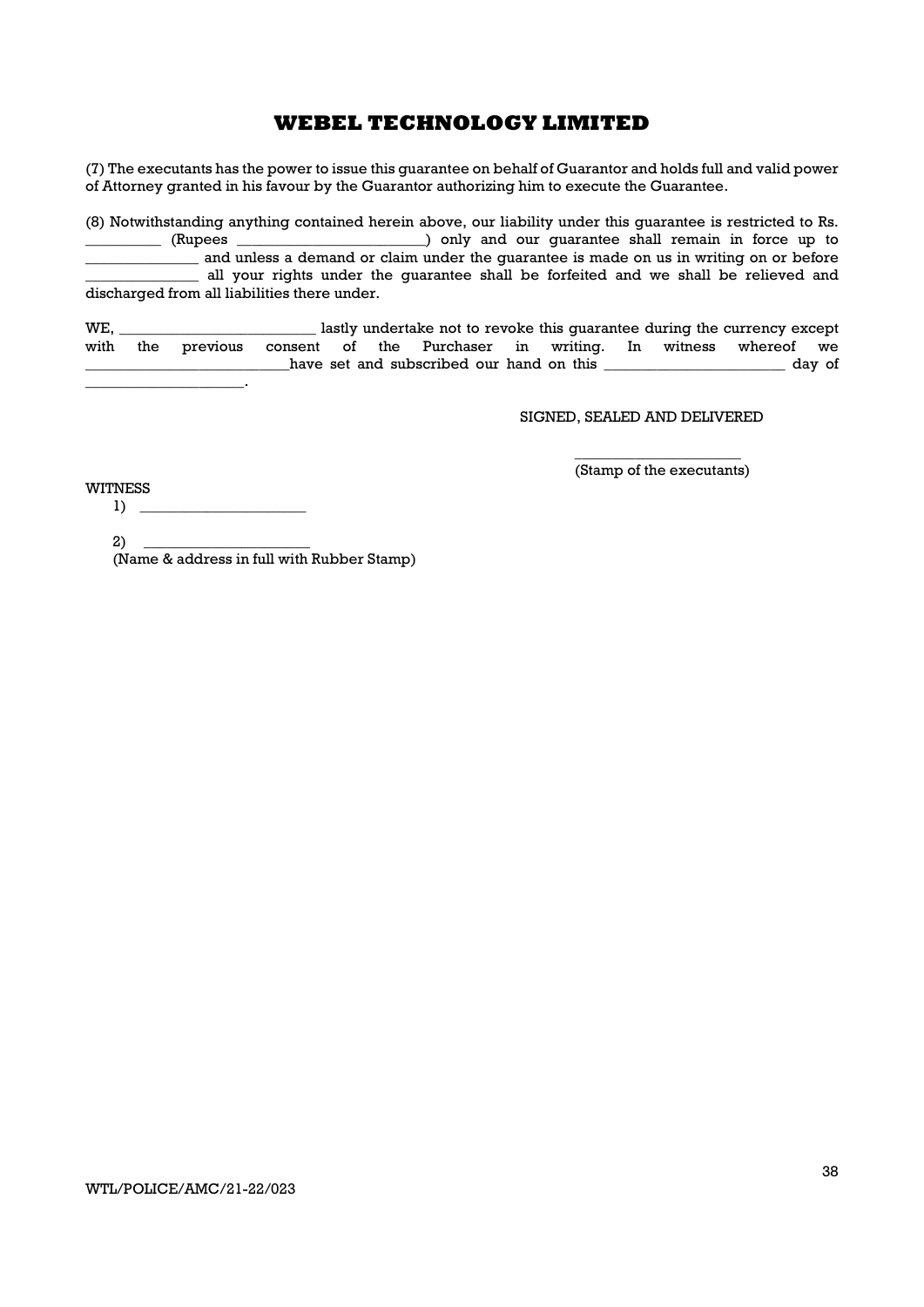### INSTRUCTIONS FOR FURNISHING BANK GUARANTEE

- 1. Bank Guarantee (B.G.) for Advance payment, Mobilization Advance, B.G. for security Deposit-cum-Performance Guarantee, Earnest Money should be executed on the Non- Judicial Stamp paper of the applicable value and to be purchased in the name of the Bank.
- 2. The Executor (Bank authorities) may mention the Power of Attorney No. and date of execution in his/her favour with authorization to sign the documents. The Power of Attorney is to be witnessed by two persons mentioning their full name and address.
- 3. The B.G. should be executed by a Nationalised Bank/ Scheduled Commercial Bank preferably on a branch located in Kolkata. B.G. from Co-operative Bank / Rural Banks is not acceptable.
- 4. A Confirmation Letter of the concerned Bank must be furnished as a proof of genuineness of the Guarantee issued by them.
- 5. Any B.G. if executed on Non-Judicial Stamp paper after 6 (six) months of the purchase of such stamp shall be treated as Non-valid.
- 6. Each page of the B.G. must bear signature and seal of the Bank and B.G. Number.
- 7. The content of the B.G. shall be strictly as Proforma prescribed by WTL in line with Purchase Order /LOI/ Work Order etc. and must contain all factual details.
- 8. Any correction, deletion etc. in the B.G. should be authenticated by the Bank Officials signing the B.G.
- 9. In case of extension of a Contract the validity of the B.G. must be extended accordingly.
- 10. B.G. must be furnished within the stipulated period as mentioned in Purchase Order / LOI / Work Order etc.
- 11. Issuing Bank / The Bidder are requested to mention the Purchase Order / Contract / Work Order reference along with the B.G. No. For making any future queries to WTL.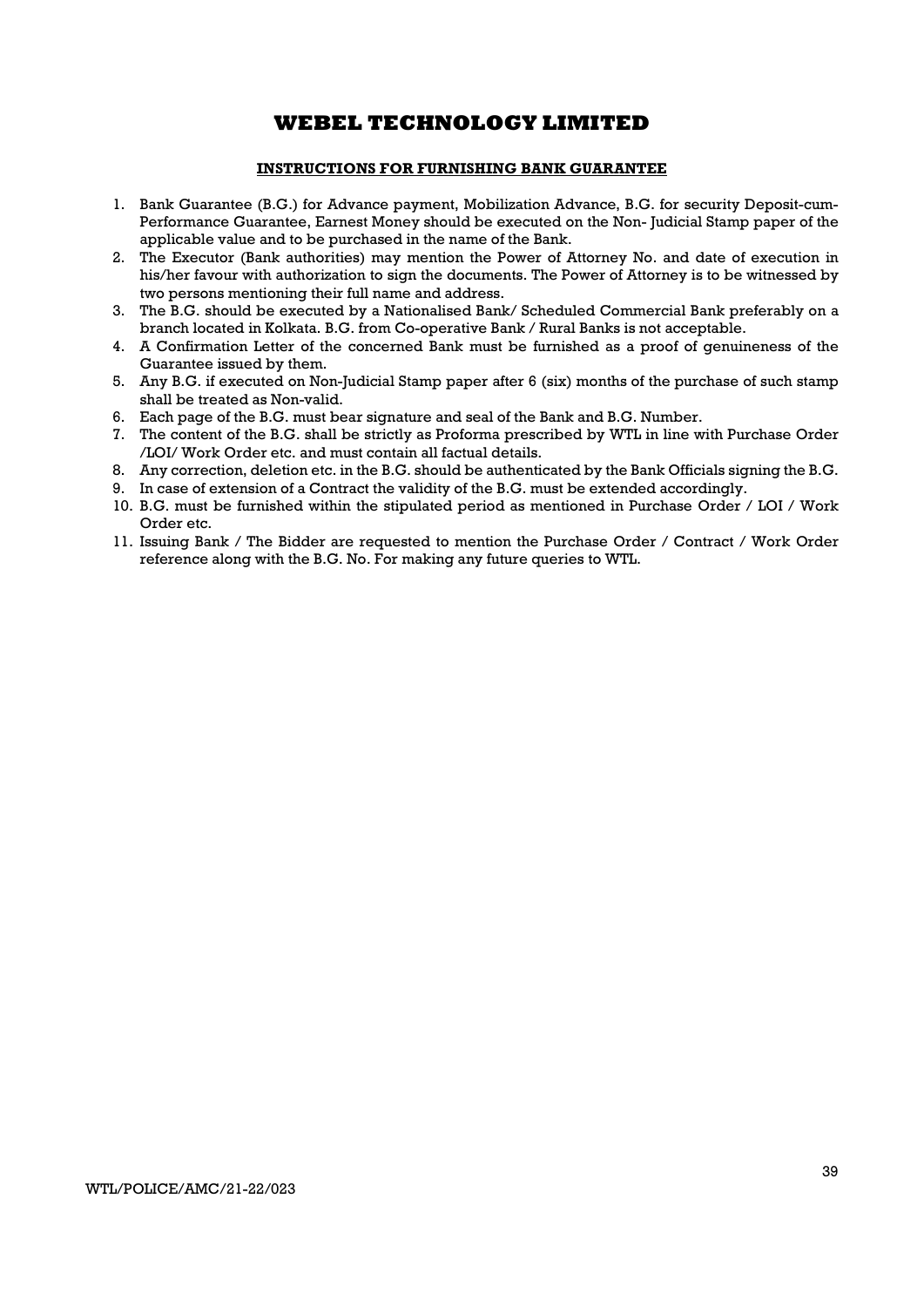### SECTION - Q

### NIT DECLARATION

(Bidders are requested to furnish the Format given in this section, filling the entire Blank and to be submitted on Bidder's Letter Head)

To Webel Technology Limited Plot–5, Block–BP, Sector – V, Salt Lake City, Kolkata–700091.

### Sub: Comprehensive AMC of equipments for 2 Mbps WBSWAN link at 168 no of police offices along with central location at Lalbazar under the jurisdiction of Kolkata Police.

Dear Sir,

Wethe undersigned bidder/(s) declare that we have read and examined in details the specifications and other documents of the subject Tender no. WTL/WBSWAN/AMC/21-22/023 dated 17.11.21for comprehensive AMC of equipments for 2 Mbps WBSWAN link at 168 no of police offices along with central location at Lalbazar under the jurisdiction of Kolkata Police published by Webel Technology Limited in e-Tender website.

We further declare that we have agreed and accepted all the clauses / sub-clauses / formats / terms & conditions other requirements related to the said tender and we will abide by the same as mentioned in the tender document while participating and executing the said tender.

Thanking you, we remain

Yours faithfully

………………………………………………… Signature

……………………………………………………….. Name in full

……………………………………………………….. Designation

……………………………………………………….. Company Stamp

Dated, this…………………..day of………………2021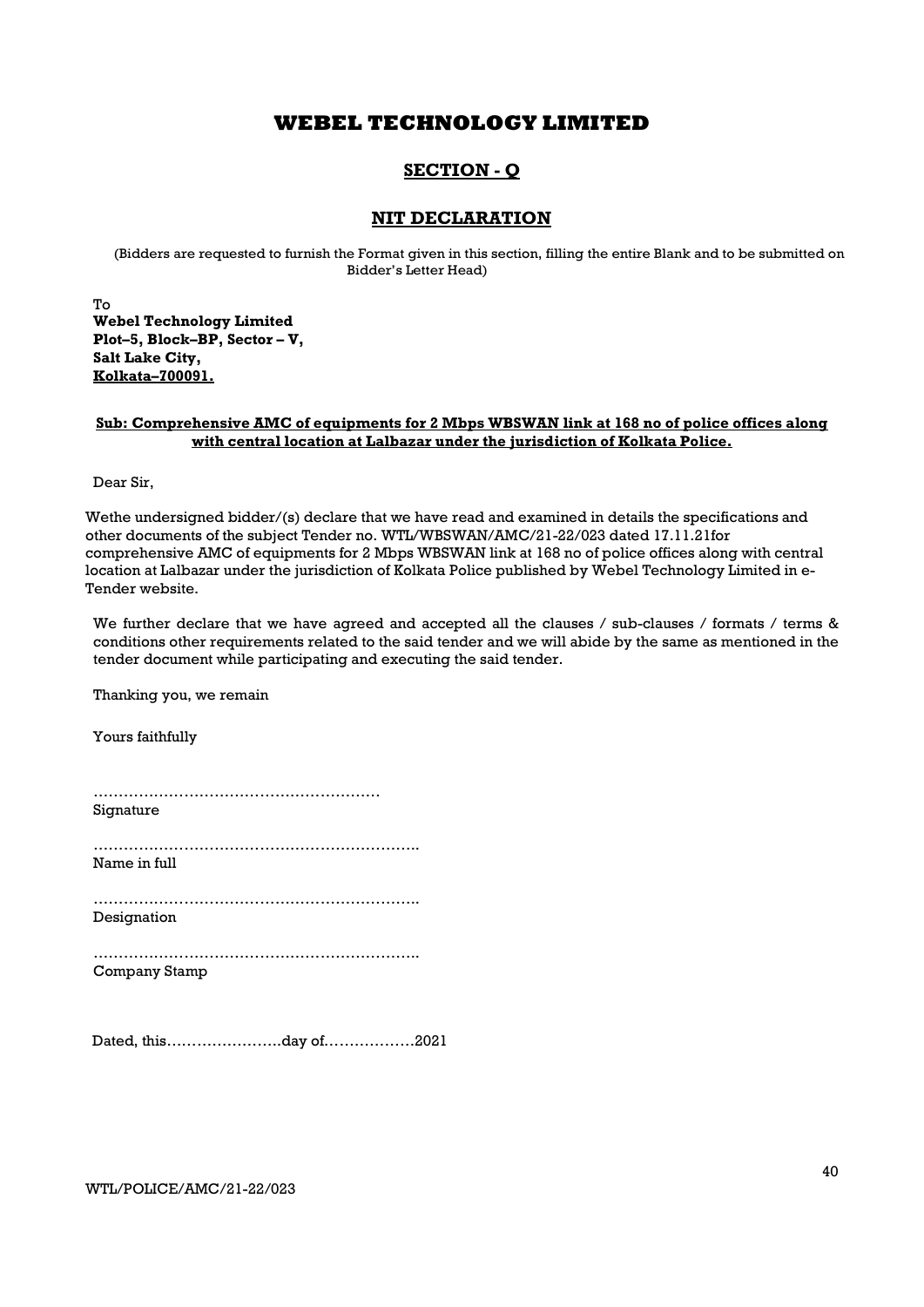### SECTION –R

## LIST OF LOCATIONS

| 1            | CENTRAL DIVISION OFFICE                       | 138 S N BANERJEE RD, KOLKATA-13                                 |
|--------------|-----------------------------------------------|-----------------------------------------------------------------|
| $\mathbf{2}$ | <b>SOUTH DIVISION OFFICE</b>                  | 34 PARK ST, KOLKATA-16                                          |
| 3            | EASTERN SUBURBAN DIVISION OFFICE              | 105 HEM CHANDRA NASKAR RD, KOLKATA-10                           |
| 4            | PORT DIVISION OFFICE                          | 1 DUMAYUNE AVE, KOLKATA-43                                      |
| 5            | SOUTH SUBURBAN DIVISION OFFICE                | TOLLYGUNGE EMERGENCY FORCE LINES 255/257 D P S RD<br>KOLKATA-33 |
| 6            | SOUTH WEST DIVISION OFFICE                    | TOLLYGUNGE EMERGENCY FORCE LINES 255/257 D P S RD<br>KOLKATA-33 |
| 7            | SOUTH EAST DIVISION OFFICE                    | 2, SAYED AMIR ALI AVE. KOLKATA-17                               |
| 8            | NORTH DIVISION OFFICE                         | 113 A P C RD, KOLKATA-9                                         |
| 9            | SHYAMPUKUR POLICE STATION                     | 47 SHYAMBAZAR ST, KOLKATA-4                                     |
| 10           | JORABAGAN POLICE STATION                      | 78 NIMTALA GHAT ST, KOLKATA-6                                   |
| 11           | <b>BURTOLLA POLICE STATION</b>                | 1 RAJA RAJKRISHNA ST, KOLKATA-6                                 |
| 12           | AMHERST STREET POLICE STATION                 | 57 RAJA RAM MOHON SRN, KOLKATA-9                                |
| 13           | AMHERST STREET WOMEN POLICE<br><b>STATION</b> | 57 RAJA RAM MOHON SRN, KOLKATA-9                                |
| 14           | COSSIPORE POLICE STATION                      | 58A B T RD, KOLKATA-2                                           |
| 15           | SINTHEE POLICE STATION                        | 145/1 SOUTH SINTHEE RD, KOLKATA-50                              |
| 16           | CHITPORE POLICE STATION                       | 19 COSSIPUR RD, KOLKATA-2                                       |
| 17           | <b>TALA POLICE STATION</b>                    | 4 INDRA BISWAS RD, KOLKATA-37                                   |
| 18           | <b>MANICKTALA POLICE STATION</b>              | 20 CANAL WEST RD, KOLKATA-6                                     |
| 19           | ULTADANGA POLICE STATION                      | BLOCK-13 C I T RD SCHEME NO-VIII-M, KOLKATA-67                  |
| 20           | ULTADANGA WOMEN POLICE STATION                | BLOCK-13 C I T RD SCHEME NO-VIII-M, KOLKATA-67                  |
| 21           | <b>BELIAGHATA POLICE STATION</b>              | P-57 C I T RD, KOLKATA-10                                       |
| 22           | PHOOLBAGAN POLICE STATION                     | P86 C I T RD SCHEME -VII M, KOLKATA-54                          |
| 23           | NARKELDANGA POLICE STATION                    | 6/1 DR M N CHATTERJEE SARANI, KOLKATA-9                         |
| 24           | ENTALLY POLICE STATION                        | 12 CONVENT RD, KOLKATA-14                                       |
| 25           | <b>BENIAPUKUR POLICE STATION</b>              | 48A GORACHAND RD, KOLKATA-14                                    |
| 26           | <b>BURRABAZAR POLICE STATION</b>              | 8 MALLICK ST, KOLKATA-7                                         |
| 27           | POSTA POLICE STATION                          | 67/50 STRAND RD, KOLKATA -7                                     |
| 28           | <b>JORASANKO POLICE STATION</b>               | 16 BAL MUKUNDA MALKAR RD, KOLKATA-7                             |
| 29           | <b>GIRISH PARK POLICE STATION</b>             | 138 RAMDULAL SARKAR ST, KOLKATA-6                               |
| 30           | HARE STREET POLICE STATION                    | 42 C R AVE, KOLKATA-69                                          |
| 31           | <b>BOWBAZAR POLICE STATION</b>                | 13 KAPILTOLLA LN. KOLKATA-12                                    |
| 32           | MUCHI PARA POLICE STATION                     | 6 SANTOSH MITRA SQURE, KOLKATA-12                               |
| 33           | <b>TALTALA POLICE STATION</b>                 | 4 TALTOLA LN, KOLKATA-14                                        |
| 34           | TALTALA WOMEN POLICE STATION                  | 4 TALTOLA LN, KOLKATA-14                                        |
| 35           | NEW MARKET POLICE STATION                     | 133/2 S N BANERJEE RD, KOLKATA-13                               |
| 36           | PARK STREET PS                                | 89 PARK ST, KOLKATA-16                                          |
| 37           | SHAKESPEARE SARANI POLICE STATION             | 34A SHAKESPEARE SRN, KOLKATA-17                                 |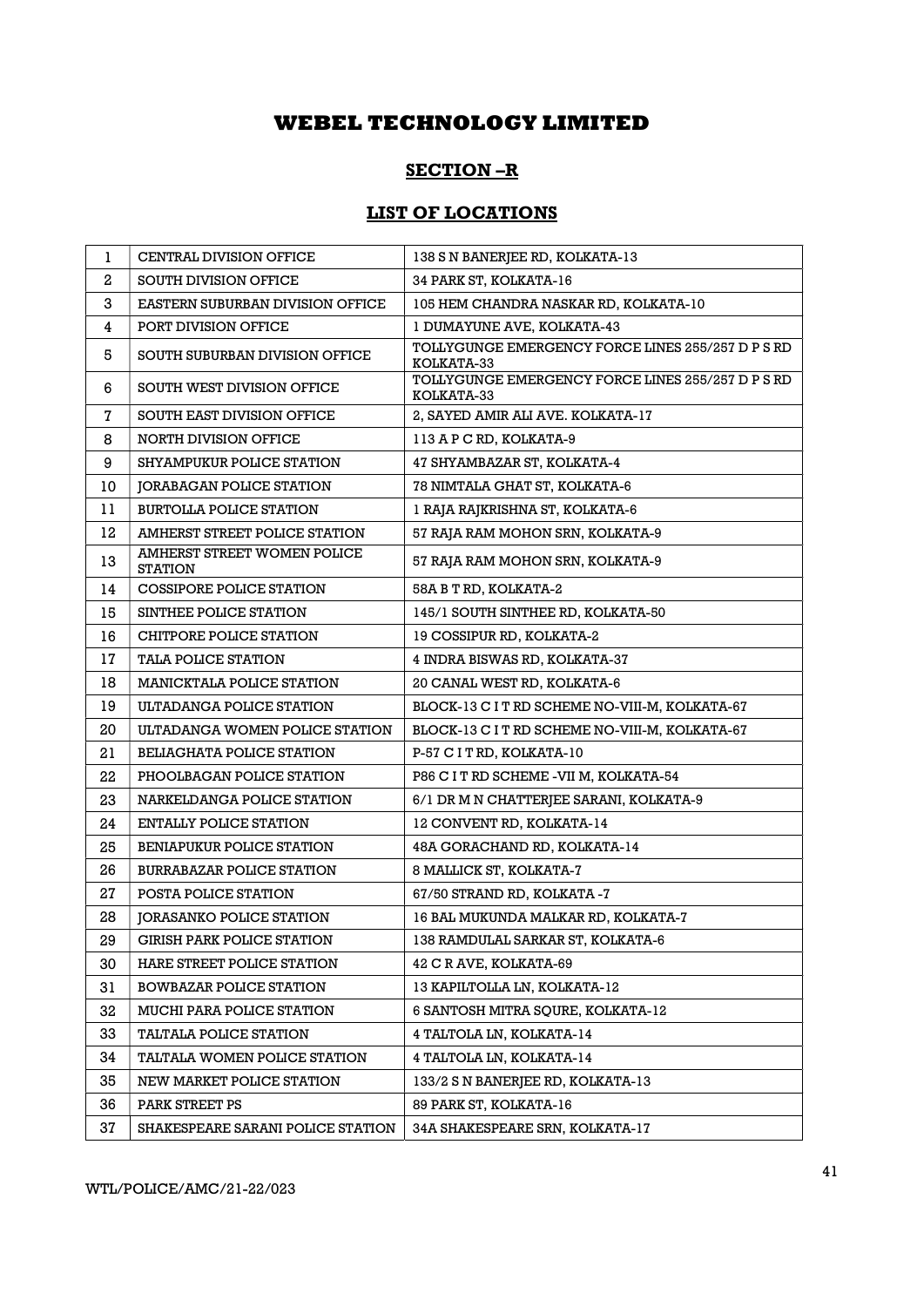| 38 | <b>HASTINGS POLICE STATION</b>                   | 5 MIDDLE RD, KOLKATA-22                                                |
|----|--------------------------------------------------|------------------------------------------------------------------------|
| 39 | <b>MAIDAN POLICE STATION</b>                     | 1/5 A J C BOSE RD, KOLKATA-20                                          |
| 40 | <b>BHOWANIPUR POLICE STATION</b>                 | 42 S P MUKHERJEE RD, KOLKATA-26                                        |
| 41 | KALIGHAT POLICE STATION                          | 53 HALDER PARA RD, KOLKATA-26                                          |
| 42 | <b>TOLLYGUNGE POLICE STATION</b>                 | 170, S P MUKHERJEE RD, KOLKATA-26                                      |
| 43 | TOLLYGUNGE WOMEN POLICE<br><b>STATION</b>        | 178A, S P MUKHERJEE RD, KOLKATA-26                                     |
| 44 | CHARU MARKET POLICE STATION                      | 28 DESHPRAN SASMAL RD, KOLKATA-33                                      |
| 45 | ALIPORE POLICE STATION                           | 8 BELVEDERE RD, KOLKATA-27                                             |
| 46 | NEW ALIPORE POLICE STATION                       | 494 AND 495 BLOCK M, NEW ALIPORE, KOLKATA-53                           |
| 47 | CHETLA POLICE STATION                            | 19/4 PITAMBAR GHATAK LN, KOLKATA-27                                    |
| 48 | <b>ANANDAPUR POLICE STATION</b>                  | 757 MADURDAHA, HOSSAINPUR, KOLKATA-107                                 |
| 49 | <b>BALLYGUNGE POLICE STATION</b>                 | 38/1 BELTALA RD, KOLKATA-20                                            |
| 50 | <b>GARIAHAT POLICE STATION</b>                   | 2 DOVER LN, KOLKATA - 29                                               |
| 51 | KARAYA POLICE STATION                            | 52 KARAYA RD, KOLKATA-19                                               |
| 52 | KARAYA WOMEN POLICE STATION                      | 52 KARAYA RD, KOLKATA-19                                               |
| 53 | KOLKATA LEATHER COMPLEX POLICE<br><b>STATION</b> | BANTOLLA, P.O. BHOJERHAT, DIST. SOUTH 24 PARGANAS,<br>PIN - 743502     |
| 54 | PRAGATIMAIDAN POLICE STATION                     | PARAMA ISLAND, E.M. BY-PASS, KOLKATA-105                               |
| 55 | TANGRA POLICE STATION                            | 15 GOBINDA KHATIK RD, KOLKATA-15                                       |
| 56 | TILJALA POLICE STATION                           | 48, C.N. ROY ROAD, KOLKATA-39                                          |
| 57 | TOPSIA POLICE STATION                            | 106-A, NEW PARK STREET, KOLKATA-17                                     |
| 58 | LAKE POLICE STATION                              | 18 GARIAHAT ROAD (SOUTH), KOLKATA-68                                   |
| 59 | NORTH PORT POLICE STATION                        | 67/3 STRAND BANK ROAD, KOLKATA-1                                       |
| 60 | <b>WATGUNGE POLICE STATION</b>                   | 16 WATGUNGE ST, KOLKATA-23                                             |
| 61 | WATGUNGE WOMEN POLICE STATION                    | 16 WATGUNGE ST, KOLKATA-23                                             |
| 62 | EKBALPUR POLICE STATION                          | 38B EKBALPUR RD, KOLKATA-23                                            |
| 63 | <b>SOUTH PORT PS</b>                             | 1 SATYA DOCTOR ROAD, KOLKATA-23                                        |
| 64 | WEST PORT POLICE STATION                         | 72/1 GARDENREACH ROAD, KOLKATA--43                                     |
| 65 | GARDEN REACH POLICE STATION                      | 1 TARATALA RD, KOLKATA-24                                              |
| 66 | METIABRUZ POLICE STATION                         | R-1, S.A. FAROUKI ROAD, KOLKATA-24                                     |
| 67 | RAJABAGAN POLICE STATION                         | T 250 GARDEN REACH RD, GANDHI MAIDAN, KOLKATA-44                       |
| 68 | NADIAL POLICE STATION                            | Z-3/102, DR. A.K. ROAD, BADARTOLA, KOLKATA-44                          |
| 69 | <b>BEHALA POLICE STATION</b>                     | 131 DIAMOND HARBOUR ROAD, KOLKATA-34                                   |
| 70 | BEHALA WOMEN POLICE STATION                      | 131 DIAMOND HARBOUR ROAD, KOLKATA-34                                   |
| 71 | THAKURPUKUR POLICE STATION                       | 123/117 DIAMON HARBOUR ROAD, KOLKATA-63                                |
| 72 | <b>TARATALA POLICE STATION</b>                   | 63 TARATALA RD, KOLKATA-88                                             |
| 73 | HARIDEVPUR POLICE STATION                        | 559, M G ROAD, KOLKATA-82                                              |
| 74 | PARNASREE POLICE STATION                         | UPEN BANERJEE ROAD, BLOCK-14, PARNASHREE PALLY,<br>KOLKATA-44          |
| 75 | SARSUNA POLICE STATION                           | SATELLITE TOWNSHIP, 4, HO-CHI-MINH SARANI, KOLKATA-<br>61              |
| 76 | JADAVPUR POLICE STATION                          | 1 RAJA S C MALLICK RD, KOLKATA-32                                      |
| 77 | PATULI POLICE STATION                            | H-10, BAISHNABGHATA, PATULI TOWNSHIP, P.O.-<br>PANCHASAYAR, KOLKATA-94 |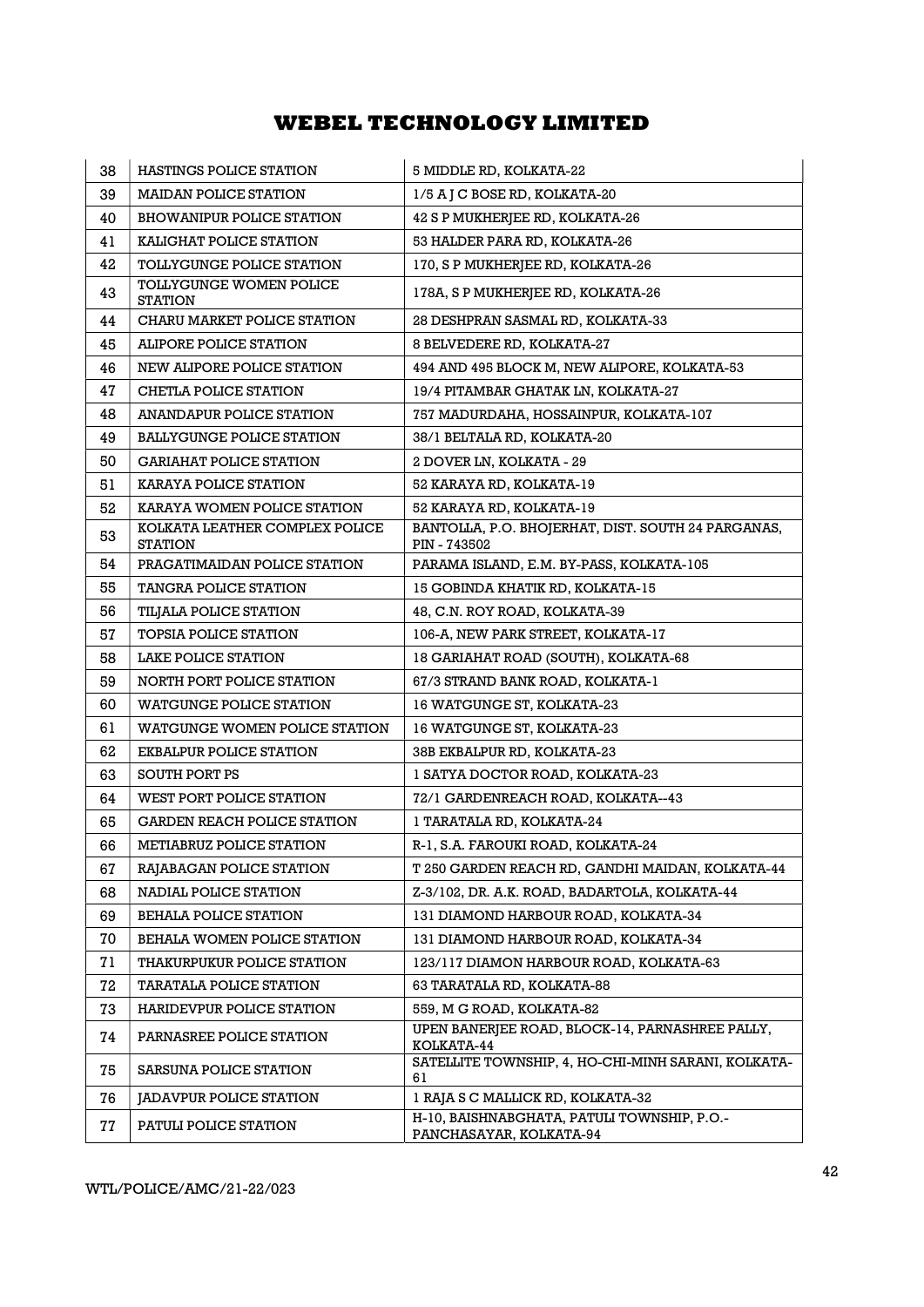| 78  | PATULI WOMEN POLICE STATION                      | H-10, BAISHNABGHATA-PATULI TOWNSHIP,<br>PANCHASAYAR, KOLKATA - 94         |
|-----|--------------------------------------------------|---------------------------------------------------------------------------|
| 79  | PURBA JADAVPUR POLICE STATION                    | 305, MUKUNDAPUR MAIN RD, KOLKATA-99                                       |
| 80  | SURVEY PARK POLICE STATION                       | KISHORE BHARATI STADIUM, SANTOSHPUR, SURVEY PARK,<br>KOLKATA-75           |
| 81  | <b>KASBA POLICE STATION</b>                      | 27A, BOSE PUKUR ROAD, KOLKATA-42                                          |
| 82  | <b>GARFA POLICE STATION</b>                      | VIVEKANANDA SARANI, DOCTOR BAGAN, GARFA,<br>KOLKATA-78                    |
| 83  | REGENT PARK POLICE STATION                       | 45/D/2A, MOORE AVENUE, KOLKATA-40                                         |
| 84  | <b>BANSDRONI POLICE STATION</b>                  | ROY NAGAR, MADHYAPARA, BANSDRONI, KOLKATA-70                              |
| 85  | NETAJI NAGAR POLICE STATION                      | 9, PURATAN BAZAR, NETAJI NAGAR, KOLKATA-92                                |
| 86  | PANCHASAYAR POLICE STATION                       | SRINAGAR MAIN RD, NEW GARIA SUPER MARKET,<br>KOLKATA-94                   |
| 87  | <b>BRIGADE HO</b>                                | 7-D.H. ROAD, BODY GUARD LINE, KOLKATA - 27                                |
| 88  | <b>IST BN KAP</b>                                | 7-D.H. ROAD, BODY GUARD LINE, KOLKATA - 27                                |
| 89  | <b>3RD BN KAP</b>                                | 7-D.H. ROAD, BODY GUARD LINE, KOLKATA - 27                                |
| 90  | 6TH BN KAP                                       | 7-D.H. ROAD, BODY GUARD LINE, KOLKATA - 27                                |
| 91  | 7TH BN KAP                                       | 7-D.H. ROAD, BODY GUARD LINE, KOLKATA - 27                                |
| 92  | 2ND BN KAP                                       | 29/1, B. T. ROAD, KOLKATA-2                                               |
| 93  | 8TH BN KAP                                       | 29/1, B. T. ROAD, KOLKATA-2                                               |
| 94  | 4TH BN COMPLEX                                   | BLOCK - AF, SECTOR -I, SALT LAKE, KOLKATA-64                              |
| 95  | 5TH BN COMPLEX                                   | COMMERCIAL BUILDING, SCHEME-VII-M, C.I.T. ROAD,<br>KOLKATA-54             |
| 96  | <b>WIRELESS BRANCH</b>                           | 112, RIPON STREET, KOLKATA-16                                             |
| 97  | <b>KPRB</b>                                      | 1, BAKER RD, KOLKATA -19                                                  |
| 98  | <b>BOMB DISPOSAL SQUAD</b>                       | 247, A.J.C. BOSE RD. KOLKATA-27                                           |
| 99  | STF                                              | 112, RIPON STREET, KOLKATA-16                                             |
| 100 | SECURITY CONTROL ORGANISATION                    | 237, A.J.C. BOSE RD. KOLKATA-20                                           |
| 101 | ENFORCEMENT BRANCH                               | 112, RIPON STREET, KOLKATA-16                                             |
| 102 | COMBAT BN.                                       | 247, A.J.C. BOSE RD. KOLKATA-27                                           |
| 103 | HOME GURARD ORGANISATION                         | 29, R.N. MUKHERJEE RD. KOLKATA-                                           |
| 104 | SPECIAL BRANCH                                   | 14 & 15 LORD SINHA RD. KOLKATA-71                                         |
| 105 | KOLKATA MOUNTED POLICE                           | 138 S N BANERJEE RD, KOLKATA-13                                           |
| 106 | RESERVE FORCE                                    | STANDARD BUILDING, DALHOUSIE, KOLKATA - 1                                 |
| 107 | KOLKATA POLICE HOSPITAL                          | 2, BENINANDAN STREET, KOLKATA-25                                          |
| 108 | POLICE SERVICE DEPOT                             | 40 Beltala Rd, KOLKATA-25                                                 |
| 109 | COMMUNITY POLICING WING                          | 7-D.H. ROAD, BODY GUARD LINE, KOLKATA - 27                                |
| 110 | ICD                                              | ARMOURY BUILDING, BGL 7, D.H. RD, KOLKATA - 27                            |
| 111 | OFFICE of ACMOH, ALIPORE POLICE<br><b>MORGUE</b> | 32 Belvedere Rd, KOLKATA-27                                               |
| 112 | NRS HOSPITAL MORGUE                              | 138 AJC Bose Rd, KOLKATA-14                                               |
| 113 | <b>SSKM HOSPITAL MORGUE</b>                      | 244 AJC Bose Rd, KOLKATA-20                                               |
| 114 | R G KAR HOSPITAL MORGUE                          | 1 Khudiram Bose Sarani, KOLKATA-4                                         |
| 115 | KOLKATA POLICE MORGUE                            | 2/1, NILMADHAB SEN LANE, KOLKATA-73                                       |
| 116 | RIVER TRAFFIC POLICE                             | 20B, STRAND RD. KOLKATA-21                                                |
| 117 | OC NABANNA                                       | 325, SARAT CHATTERJEE ROAD, MANDIRTALA, HRBC<br>BUILDING, HOWRAH - 711102 |

WTL/POLICE/AMC/21-22/023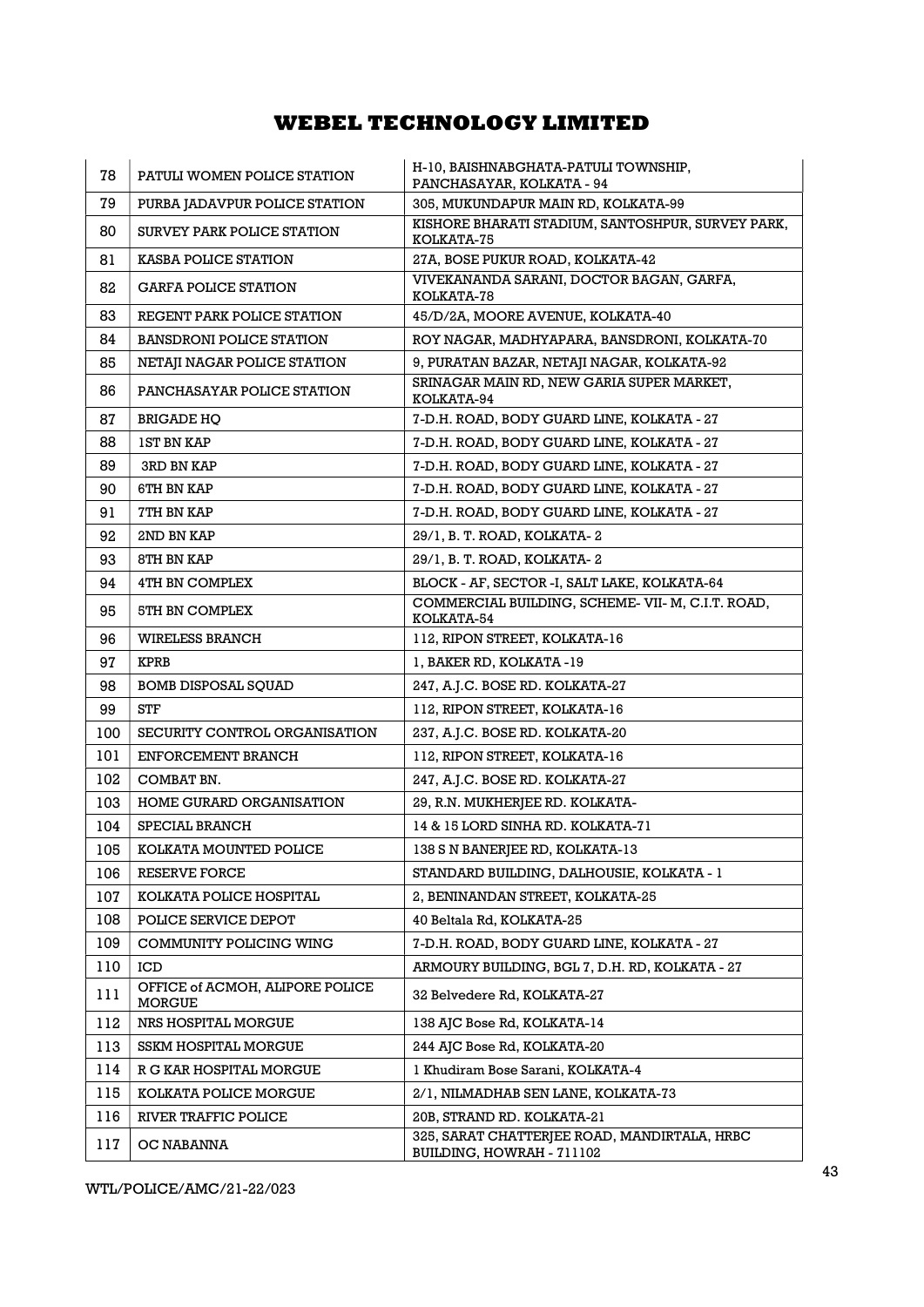| 118 | OC PVD                         | 38, BELTALA ROAD, KOLKATA - 20                                                 |
|-----|--------------------------------|--------------------------------------------------------------------------------|
| 119 | <b>BENIAPUKUR WORK SHOP</b>    | 47, BENIAPUKUR ROAD, KOLAKTA - 14                                              |
| 120 | IRB RAJBHAVAN                  | 21/C OLD COURT HOUSE ST. BBD BAG, KOLKATA-1                                    |
| 121 | <b>HIGH COURT</b>              | 3, ESPLANDE ROW (WEST) B B D BAG, KOLKATA -1                                   |
| 122 | <b>BODY GUARD AUDITORIUM</b>   | 7-D.H. ROAD, BODY GUARD LINE, KOLKATA - 27                                     |
| 123 | OC SSU, SB                     | 14 & 15, LORD SINHA ROAD, KOLAKTA - 71                                         |
| 124 | RAF                            | 247, A J C BOSE ROAD, KOLKATA - 27                                             |
| 125 | SF                             | 247, A J C BOSE ROAD, KOLKATA - 27                                             |
| 126 | COMMANDO                       | 247, A J C BOSE ROAD, KOLKATA - 27                                             |
| 127 | AC PTS(COMPUTER/TELEMAX)       | 247, A J C BOSE ROAD, KOLKATA - 27                                             |
| 128 | NEW SECRETARIATE BUILDING      | 1, K.S RAY, KOLKATA - 1                                                        |
| 129 | <b>WRITER'S BUILDING</b>       | LAL DIGHI, B B D BAG, KOLKATA - 1                                              |
| 130 | <b>CP RESIDENCE</b>            | 2 LOUDON STREET, KOLKATA - 16                                                  |
| 131 | <b>SEALDAH GUARD</b>           | 18 CANAL ST, KOLKATA-14                                                        |
| 132 | <b>HEAD QUATERS GUARD</b>      | 32A BRABOURNE RD, KOLKATA-1                                                    |
| 133 | <b>HOWRAH BRIDGE GUARD</b>     | 67/3 STRAND BANK RD, KOLKATA-1                                                 |
| 134 | <b>SHYAMBAZAR GUARD</b>        | 115 BIDHAN SARANI, KOLKATA-4                                                   |
| 135 | JORABAGAN GUARD                | 102 SOVABABAZAR ST, KOLKATA-5                                                  |
| 136 | <b>SOUTH GUARD</b>             | 1/5 A J C BOSE RD, KOLKATA-20                                                  |
| 137 | <b>EAST GUARD</b>              | 106A, NEW PARK ST, KOLKATA-17                                                  |
| 138 | <b>SOUTH EAST GUARD</b>        | 134/1 M S SARANI, KOLKATA-29                                                   |
| 139 | <b>BHOWANIPORE GUARD</b>       | 31/1A BELVEDERE RD, KOLKATA-27                                                 |
| 140 | SOUTH WEST GUARD WITH AP CELL  | 31/1A BELVEDERE RD, KOLKATA-27                                                 |
| 141 | VIDYASAGAR SETU GUARD          | 1 G R RD, KOLKATA-23                                                           |
| 142 | ULTADANGA GUARD                | PLOT NO. J CIT SCHEME-VIIM, B S SRN, KOLKATA-54                                |
| 143 | <b>TOLLYGUNGE GUARD</b>        | 170 S P MUKHERJEE RD, KOLKATA-26                                               |
| 144 | <b>BELIAGHATA GUARD</b>        | EM BY PASS CHINGRIGHATA, KOLKATA-105                                           |
| 145 | GARIA GUARD                    | FL-J, 1ST FL, 38/2 B P TOWNSHIP, KOLKATA-94                                    |
| 146 | <b>KASBA GUARD</b>             | 27B, BOSE PUKUR RD, KOLKATA-42                                                 |
| 147 | PURBA JADAVPUR GUARD           | KISHORE BHARATI STADIUM, 2ND FL, GATE-1,<br>SANTOSHPUR SURVEY PARK, KOLKATA-75 |
| 148 | <b>TILJALA GUARD</b>           | 100, J B S HALDEN AVENUE, PARAMA ISLAND, E M BYE<br>PASS, KOLKATA-105          |
| 149 | <b>METIABRUZ GUARD</b>         | Z3/103, DR. A.K. ROAD, KOLKATA-44                                              |
| 150 | <b>JAMES LONG SARANI GUARD</b> | UNDER TARATALA FLYOVER, 1 D H RD, KOLKATA-53                                   |
| 151 | <b>D H ROAD GUARD</b>          | 623 D H RD, KOLKATA-8                                                          |
| 152 | <b>THAKURPUKUR GUARD</b>       | 109 D H RD, KOLKATA-63                                                         |
| 153 | REGENT PARK GUARD              | 255/257 D P S RD, KOLKATA-33                                                   |
| 154 | <b>JADAVPUR GUARD</b>          | 6A DR D RAHAMAN RD, KOLKATA-33                                                 |
| 155 | PARK CIRCUS GUARD              | 106/A NEW PARK STREET, KOLKATA-17                                              |
| 156 | <b>BANKSHALL COURT</b>         | 2/3, BANKSHALL ST, KOLKATA-1                                                   |
| 157 | <b>SEALDAH COURT</b>           | 1, BELIAGHATA RD, KOLKATA-14                                                   |
| 158 | <b>ALIPUR COURT</b>            | 6, BAKER RD, KOLKATA - 27                                                      |
| 159 | TRAFFIC TRAINING SCHOOL        | 8, TARA SARKAR SRN, KOLKATA - 37                                               |

WTL/POLICE/AMC/21-22/023